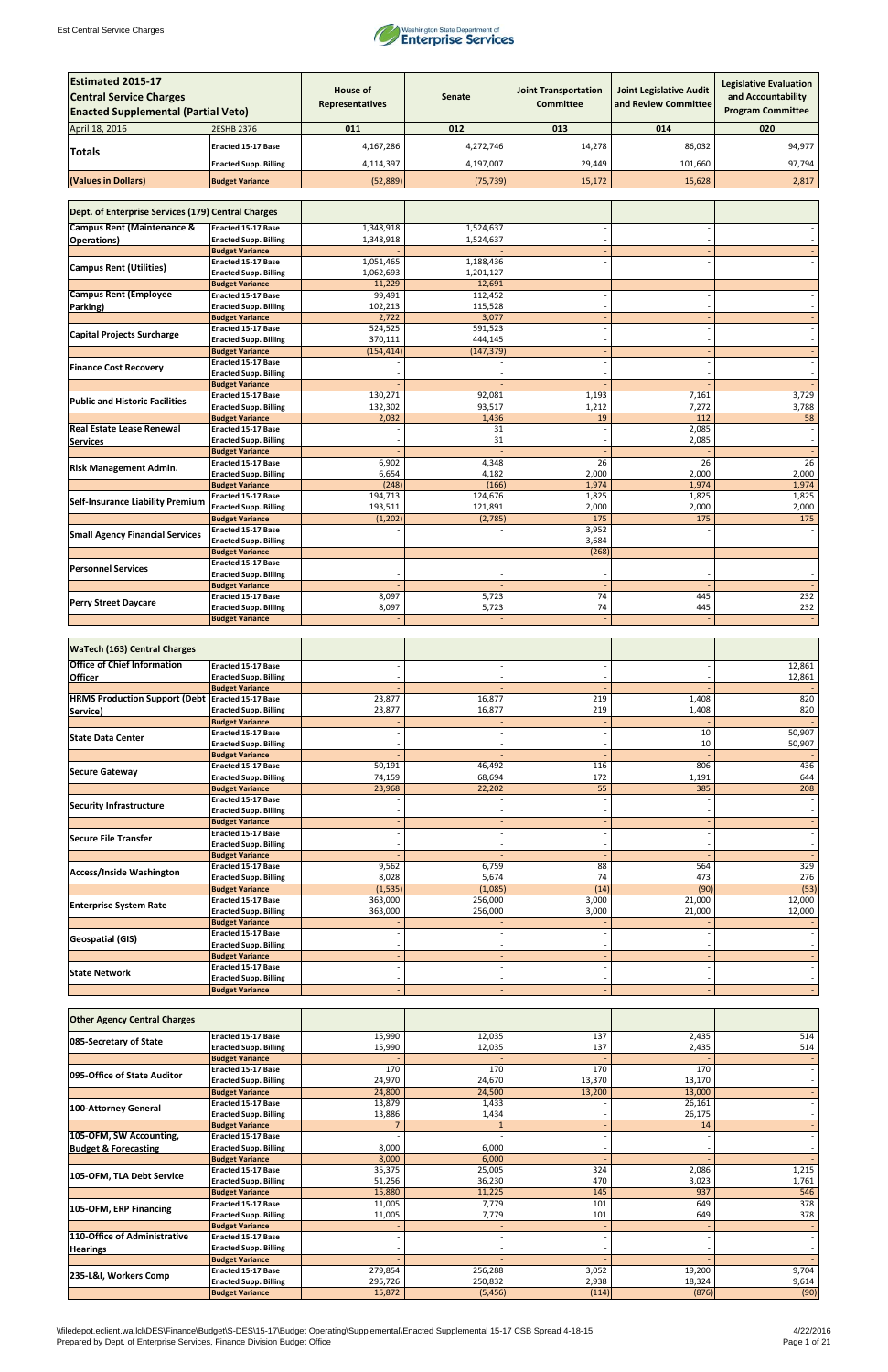

| <b>Estimated 2015-17</b><br><b>Central Service Charges</b><br><b>Enacted Supplemental (Partial Veto)</b> |                                                           | <b>Office of the State</b><br>Actuary | <b>Office of Legislative</b><br><b>Support Services</b> | <b>Joint Legislative</b><br><b>Systems Committee</b> | <b>Statute Law Committee</b><br>(Code Revisor) | <b>Supreme Court</b> |
|----------------------------------------------------------------------------------------------------------|-----------------------------------------------------------|---------------------------------------|---------------------------------------------------------|------------------------------------------------------|------------------------------------------------|----------------------|
| April 18, 2016                                                                                           | 2ESHB 2376                                                | 035                                   | 037                                                     | 038                                                  | 040                                            | 045                  |
|                                                                                                          | <b>Enacted 15-17 Base</b>                                 | 144,887                               | 274,224                                                 | 1,036,994                                            | 458,169                                        | 1,185,902            |
| <b>Totals</b>                                                                                            |                                                           | 63,337                                | 320,586                                                 | 1,048,663                                            | 488,691                                        | 1,267,394            |
|                                                                                                          | <b>Enacted Supp. Billing</b>                              |                                       |                                                         |                                                      |                                                |                      |
| (Values in Dollars)                                                                                      | <b>Budget Variance</b>                                    | (81,550)                              | 46,361                                                  | 11,669                                               | 30,522                                         | 81,491               |
|                                                                                                          |                                                           |                                       |                                                         |                                                      |                                                |                      |
| Dept. of Enterprise Services (179) Central Charges                                                       |                                                           |                                       |                                                         |                                                      |                                                |                      |
| <b>Campus Rent (Maintenance &amp;</b>                                                                    | <b>Enacted 15-17 Base</b>                                 |                                       | 97,564                                                  | 68,257                                               | 151,201                                        | 375,348              |
| <b>Operations</b> )                                                                                      | <b>Enacted Supp. Billing</b><br><b>Budget Variance</b>    |                                       | 97,564                                                  | 68,257                                               | 151,201                                        | 375,348              |
|                                                                                                          | <b>Enacted 15-17 Base</b>                                 |                                       | 76,050                                                  | 53,206                                               | 117,859                                        | 292,579              |
| <b>Campus Rent (Utilities)</b>                                                                           | <b>Enacted Supp. Billing</b>                              |                                       | 76,862                                                  | 53,774                                               | 119,118                                        | 295,703              |
| <b>Campus Rent (Employee</b>                                                                             | <b>Budget Variance</b>                                    |                                       | 812                                                     | 568                                                  | 1,259                                          | 3,124                |
| Parking)                                                                                                 | <b>Enacted 15-17 Base</b><br><b>Enacted Supp. Billing</b> |                                       | 7,196<br>7,393                                          | 5,034<br>5,172                                       | 11,152<br>11,457                               | 27,684<br>28,442     |
|                                                                                                          | <b>Budget Variance</b>                                    |                                       | 197                                                     | 138                                                  | 305                                            | 757                  |
| <b>Capital Projects Surcharge</b>                                                                        | <b>Enacted 15-17 Base</b>                                 |                                       | 20,982                                                  | 26,025                                               | 55,040                                         | 143,113              |
|                                                                                                          | <b>Enacted Supp. Billing</b>                              |                                       | 50,137                                                  | 35,076                                               | 77,700                                         | 192,886              |
|                                                                                                          | <b>Budget Variance</b><br><b>Enacted 15-17 Base</b>       |                                       | 29,155                                                  | 9,051                                                | 22,660                                         | 49,774               |
| <b>Finance Cost Recovery</b>                                                                             | <b>Enacted Supp. Billing</b>                              |                                       |                                                         |                                                      |                                                |                      |
|                                                                                                          | <b>Budget Variance</b>                                    |                                       |                                                         |                                                      |                                                |                      |
| <b>Public and Historic Facilities</b>                                                                    | <b>Enacted 15-17 Base</b><br><b>Enacted Supp. Billing</b> | 4,886<br>4,962                        | 15,888<br>16,135                                        | 17,379<br>17,650                                     | 14,545<br>14,772                               | 22,713<br>23,067     |
|                                                                                                          | <b>Budget Variance</b>                                    | 76                                    | 248                                                     | 271                                                  | 227                                            | 354                  |
| <b>Real Estate Lease Renewal</b>                                                                         | <b>Enacted 15-17 Base</b>                                 |                                       |                                                         |                                                      |                                                |                      |
| <b>Services</b>                                                                                          | <b>Enacted Supp. Billing</b>                              |                                       |                                                         |                                                      |                                                |                      |
|                                                                                                          | <b>Budget Variance</b><br><b>Enacted 15-17 Base</b>       | 26                                    |                                                         | 9,839                                                | 26                                             | $\overline{207}$     |
| <b>Risk Management Admin.</b>                                                                            | <b>Enacted Supp. Billing</b>                              | 2,000                                 |                                                         | 9,463                                                | 2,000                                          | 2,000                |
|                                                                                                          | <b>Budget Variance</b>                                    | 1,974                                 |                                                         | (376)                                                | 1,974                                          | 1,793                |
| <b>Self-Insurance Liability Premium</b>                                                                  | <b>Enacted 15-17 Base</b>                                 | 1,825                                 |                                                         | 278,292                                              | 1,825                                          | 2,403                |
|                                                                                                          | <b>Enacted Supp. Billing</b><br><b>Budget Variance</b>    | 2,000<br>175                          |                                                         | 275,804<br>(2, 488)                                  | 2,000<br>175                                   | 5,398<br>2,995       |
|                                                                                                          | <b>Enacted 15-17 Base</b>                                 | 84,307                                |                                                         |                                                      |                                                |                      |
| <b>Small Agency Financial Services</b>                                                                   | <b>Enacted Supp. Billing</b>                              |                                       |                                                         |                                                      |                                                |                      |
|                                                                                                          | <b>Budget Variance</b><br><b>Enacted 15-17 Base</b>       | (84, 307)                             |                                                         |                                                      |                                                |                      |
| <b>Personnel Services</b>                                                                                | <b>Enacted Supp. Billing</b>                              |                                       |                                                         |                                                      |                                                |                      |
|                                                                                                          | <b>Budget Variance</b>                                    |                                       |                                                         |                                                      |                                                |                      |
| <b>Perry Street Daycare</b>                                                                              | <b>Enacted 15-17 Base</b>                                 | 304                                   | 987                                                     | 1,080                                                | 904                                            | 1,412                |
|                                                                                                          | <b>Enacted Supp. Billing</b><br><b>Budget Variance</b>    | 304                                   | 987                                                     | 1,080                                                | 904                                            | 1,412                |
|                                                                                                          |                                                           |                                       |                                                         |                                                      |                                                |                      |
| <b>WaTech (163) Central Charges</b>                                                                      |                                                           |                                       |                                                         |                                                      |                                                |                      |
| <b>Office of Chief Information</b>                                                                       | <b>Enacted 15-17 Base</b><br><b>Enacted Supp. Billing</b> |                                       |                                                         | 81,149<br>81,149                                     |                                                |                      |
| <b>Officer</b>                                                                                           | <b>Budget Variance</b>                                    |                                       |                                                         |                                                      |                                                |                      |
| <b>HRMS Production Support (Debt)</b>                                                                    | Enacted 15-17 Base                                        | 895                                   | 2,912                                                   | 3,185                                                | 3,185                                          | 4,163                |
| Service)                                                                                                 | <b>Enacted Supp. Billing</b>                              | 895                                   | 2,912                                                   | 3,185                                                | 3,185                                          | 4,163                |
|                                                                                                          | <b>Budget Variance</b><br><b>Enacted 15-17 Base</b>       | 1,598                                 |                                                         | 308,438                                              | 2,960                                          |                      |
| <b>State Data Center</b>                                                                                 | <b>Enacted Supp. Billing</b>                              | 1,598                                 |                                                         | 308,438                                              | 2,960                                          | $\sim$               |
|                                                                                                          | <b>Budget Variance</b>                                    |                                       |                                                         |                                                      |                                                |                      |
| <b>Secure Gateway</b>                                                                                    | Enacted 15-17 Base<br><b>Enacted Supp. Billing</b>        | 465<br>686                            |                                                         | 1,691<br>2,499                                       | 1,691<br>2,499                                 | 39,298<br>58,064     |
|                                                                                                          | <b>Budget Variance</b>                                    | 222                                   |                                                         | 808                                                  | 808                                            | 18,766               |
| <b>Security Infrastructure</b>                                                                           | <b>Enacted 15-17 Base</b>                                 |                                       |                                                         | 12,627                                               |                                                |                      |
|                                                                                                          | <b>Enacted Supp. Billing</b>                              |                                       |                                                         | 12,672                                               |                                                |                      |
|                                                                                                          | <b>Budget Variance</b><br><b>Enacted 15-17 Base</b>       |                                       |                                                         | 44<br>346                                            |                                                |                      |
| <b>Secure File Transfer</b>                                                                              | <b>Enacted Supp. Billing</b>                              |                                       |                                                         | 351                                                  |                                                |                      |
|                                                                                                          | <b>Budget Variance</b>                                    |                                       |                                                         | 6                                                    |                                                |                      |
| <b>Access/Inside Washington</b>                                                                          | <b>Enacted 15-17 Base</b><br><b>Enacted Supp. Billing</b> | 359<br>301                            | 1,166<br>979                                            | 1,276<br>1,071                                       | 1,276<br>1,071                                 | 1,667<br>1,400       |
|                                                                                                          | <b>Budget Variance</b>                                    | (58)                                  | (187)                                                   | (205)                                                | (205)                                          | (268)                |
| <b>Enterprise System Rate</b>                                                                            | <b>Enacted 15-17 Base</b>                                 | 14,000                                | 44,000                                                  | 48,000                                               | 48,000                                         | 63,000               |
|                                                                                                          | <b>Enacted Supp. Billing</b>                              | 14,000                                | 44,000                                                  | 48,000                                               | 48,000                                         | 63,000               |
|                                                                                                          | <b>Budget Variance</b><br><b>Enacted 15-17 Base</b>       |                                       |                                                         | 1,554                                                |                                                |                      |
| <b>Geospatial (GIS)</b>                                                                                  | <b>Enacted Supp. Billing</b>                              |                                       |                                                         | 1,554                                                |                                                |                      |
|                                                                                                          | <b>Budget Variance</b>                                    |                                       |                                                         |                                                      |                                                |                      |
| <b>State Network</b>                                                                                     | <b>Enacted 15-17 Base</b><br><b>Enacted Supp. Billing</b> |                                       |                                                         | 76,259<br>76,922                                     |                                                |                      |
|                                                                                                          | <b>Budget Variance</b>                                    |                                       |                                                         | 663                                                  |                                                |                      |

| <b>Other Agency Central Charges</b> |                              |          |        |          |        |         |
|-------------------------------------|------------------------------|----------|--------|----------|--------|---------|
| 085-Secretary of State              | <b>Enacted 15-17 Base</b>    | 820      | 1,823  | 1,994    | 8,994  | 12,505  |
|                                     | <b>Enacted Supp. Billing</b> | 820      | 1,823  | 1,994    | 8,994  | 12,505  |
|                                     | <b>Budget Variance</b>       |          |        |          |        |         |
| 095-Office of State Auditor         | <b>Enacted 15-17 Base</b>    | 170      |        | 114      | 170    | 170     |
|                                     | <b>Enacted Supp. Billing</b> | 170      | 13,200 | 114      | 170    | 170     |
|                                     | <b>Budget Variance</b>       | $\Omega$ | 13,200 | $\Omega$ |        |         |
| 100-Attorney General                | <b>Enacted 15-17 Base</b>    | 20,301   |        | 1,310    | 2,168  | 143,907 |
|                                     | <b>Enacted Supp. Billing</b> | 20,312   |        | 1,310    | 2,170  | 143,982 |
|                                     | <b>Budget Variance</b>       | 11       |        |          |        | 75      |
| 105-OFM, SW Accounting,             | <b>Enacted 15-17 Base</b>    |          |        |          |        |         |
| <b>Budget &amp; Forecasting</b>     | <b>Enacted Supp. Billing</b> |          | 1,000  | 1,000    |        | 2,000   |
|                                     | <b>Budget Variance</b>       |          | 1,000  | 1,000    |        | 2,000   |
| 105-OFM, TLA Debt Service           | <b>Enacted 15-17 Base</b>    | 1,327    | 4,314  | 4,719    | 4,719  | 6,168   |
|                                     | <b>Enacted Supp. Billing</b> | 1,922    | 6,251  | 6,838    | 6,838  | 8,936   |
|                                     | <b>Budget Variance</b>       | 596      | 1,937  | 2,119    | 2,119  | 2,769   |
| 105-OFM, ERP Financing              | <b>Enacted 15-17 Base</b>    | 413      | 1,342  | 1,468    | 1,468  | 1,919   |
|                                     | <b>Enacted Supp. Billing</b> | 413      | 1,342  | 1,468    | 1,468  | 1,919   |
|                                     | <b>Budget Variance</b>       |          |        |          |        |         |
| 110-Office of Administrative        | <b>Enacted 15-17 Base</b>    |          |        |          |        |         |
| <b>Hearings</b>                     | <b>Enacted Supp. Billing</b> |          |        |          |        |         |
|                                     | <b>Budget Variance</b>       |          |        |          |        |         |
| 235-L&I, Workers Comp               | <b>Enacted 15-17 Base</b>    | 13,192   |        | 33,750   | 30,984 | 47,648  |
|                                     | <b>Enacted Supp. Billing</b> | 12,954   |        | 33,819   | 32,184 | 46,999  |
|                                     | <b>Budget Variance</b>       | (238)    |        | 69       | 1,200  | (649)   |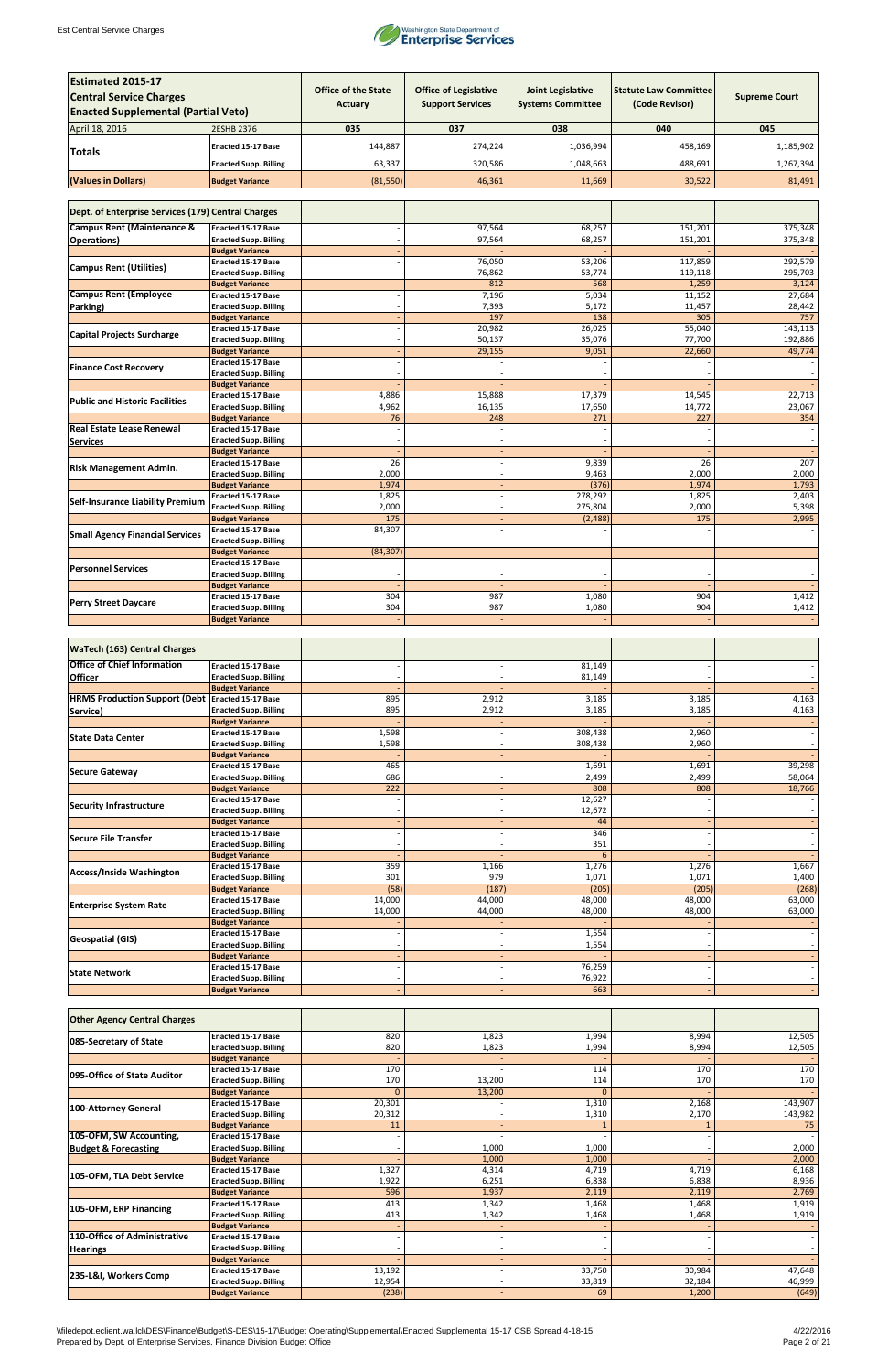

| <b>Estimated 2015-17</b>                                |                                                           |                    |                         |                          |                                                               |                                    |
|---------------------------------------------------------|-----------------------------------------------------------|--------------------|-------------------------|--------------------------|---------------------------------------------------------------|------------------------------------|
| <b>Central Service Charges</b>                          |                                                           | <b>Law Library</b> | <b>Court of Appeals</b> | <b>Conduct</b>           | Commission on Judicial Administrative Office of<br>the Courts | <b>Office of Public Defense</b>    |
| <b>Enacted Supplemental (Partial Veto)</b>              |                                                           |                    |                         |                          |                                                               |                                    |
| April 18, 2016                                          | 2ESHB 2376                                                | 046                | 048                     | 050                      | 055                                                           | 056                                |
| Totals                                                  | <b>Enacted 15-17 Base</b>                                 | 434,132            | 433,129                 | 236,160                  | 3,578,453                                                     | 66,766                             |
|                                                         | <b>Enacted Supp. Billing</b>                              | 462,463            | 462,163                 | 258,456                  | 3,641,131                                                     | 68,381                             |
| (Values in Dollars)                                     | <b>Budget Variance</b>                                    | 28,331             | 29,034                  | 22,296                   | 62,678                                                        | 1,616                              |
|                                                         |                                                           |                    |                         |                          |                                                               |                                    |
| Dept. of Enterprise Services (179) Central Charges      |                                                           |                    |                         |                          |                                                               |                                    |
| <b>Campus Rent (Maintenance &amp;</b>                   | <b>Enacted 15-17 Base</b>                                 | 177,665            |                         | 60,040                   | 48,981                                                        |                                    |
| <b>Operations</b> )                                     | <b>Enacted Supp. Billing</b><br><b>Budget Variance</b>    | 177,665            |                         | 60,040                   | 48,981                                                        |                                    |
| <b>Campus Rent (Utilities)</b>                          | <b>Enacted 15-17 Base</b>                                 | 138,488            |                         | 46,801                   | 38,180                                                        |                                    |
|                                                         | <b>Enacted Supp. Billing</b><br><b>Budget Variance</b>    | 139,967<br>1,479   |                         | 47,300<br>500            | 38,588<br>408                                                 |                                    |
| <b>Campus Rent (Employee</b>                            | <b>Enacted 15-17 Base</b>                                 | 13,104             |                         | 4,428                    | 3,613                                                         |                                    |
| Parking)                                                | <b>Enacted Supp. Billing</b>                              | 13,462             |                         | 4,550                    | 3,712                                                         |                                    |
|                                                         | <b>Budget Variance</b><br><b>Enacted 15-17 Base</b>       | 359<br>67,740      |                         | 121<br>22,892            | 99<br>18,676                                                  |                                    |
| <b>Capital Projects Surcharge</b>                       | <b>Enacted Supp. Billing</b>                              | 91,300             |                         | 30,854                   | 25,171                                                        |                                    |
|                                                         | <b>Budget Variance</b>                                    | 23,560             |                         | 7,962                    | 6,495                                                         |                                    |
| <b>Finance Cost Recovery</b>                            | <b>Enacted 15-17 Base</b>                                 |                    |                         |                          |                                                               |                                    |
|                                                         | <b>Enacted Supp. Billing</b><br><b>Budget Variance</b>    |                    |                         |                          |                                                               |                                    |
| <b>Public and Historic Facilities</b>                   | <b>Enacted 15-17 Base</b>                                 | 3,580              | 1,865                   | 2,611                    | 88,016                                                        | 5,035                              |
|                                                         | <b>Enacted Supp. Billing</b>                              | 3,636              | 1,894                   | 2,651                    | 89,388                                                        | 5,113                              |
| <b>Real Estate Lease Renewal</b>                        | <b>Budget Variance</b><br><b>Enacted 15-17 Base</b>       | 56<br>1,630        | 29                      | 41                       | 1,373<br>19,912                                               | 79<br>1,694                        |
| <b>Services</b>                                         | <b>Enacted Supp. Billing</b>                              | 1,630              |                         |                          | 19,912                                                        | 1,694                              |
|                                                         | <b>Budget Variance</b>                                    |                    |                         |                          |                                                               |                                    |
| <b>Risk Management Admin.</b>                           | <b>Enacted 15-17 Base</b><br><b>Enacted Supp. Billing</b> | 26<br>2,000        | 161<br>2,000            | $\overline{26}$<br>2,000 | 26<br>2,000                                                   | 167<br>2,000                       |
|                                                         | <b>Budget Variance</b>                                    | 1,974              | 1,839                   | 1,974                    | 1,974                                                         | 1,833                              |
| <b>Self-Insurance Liability Premium</b>                 | <b>Enacted 15-17 Base</b>                                 | 1,825              | 4,515                   | 1,825                    | 1,563                                                         | 4,797                              |
|                                                         | <b>Enacted Supp. Billing</b>                              | 2,000              | 4,524                   | 2,000                    | 2,000                                                         | 4,686                              |
|                                                         | <b>Budget Variance</b><br><b>Enacted 15-17 Base</b>       | 175                | 9                       | 175<br>58,839            | 437                                                           | (111)                              |
| <b>Small Agency Financial Services</b>                  | <b>Enacted Supp. Billing</b>                              |                    |                         | 69,943                   |                                                               |                                    |
|                                                         | <b>Budget Variance</b>                                    |                    |                         | 11,104                   |                                                               |                                    |
| <b>Personnel Services</b>                               | <b>Enacted 15-17 Base</b><br><b>Enacted Supp. Billing</b> |                    |                         |                          |                                                               | $\overline{\phantom{a}}$           |
|                                                         | <b>Budget Variance</b>                                    |                    |                         |                          |                                                               |                                    |
| <b>Perry Street Daycare</b>                             | <b>Enacted 15-17 Base</b>                                 | 223                | 116                     | 162                      | 5,470                                                         | 313                                |
|                                                         | <b>Enacted Supp. Billing</b><br><b>Budget Variance</b>    | 223                | 116                     | 162                      | 5,470                                                         | 313                                |
|                                                         |                                                           |                    |                         |                          |                                                               |                                    |
| <b>WaTech (163) Central Charges</b>                     |                                                           |                    |                         |                          |                                                               |                                    |
| <b>Office of Chief Information</b>                      | <b>Enacted 15-17 Base</b>                                 |                    |                         | 1,873                    | 220,860                                                       |                                    |
| <b>Officer</b>                                          | <b>Enacted Supp. Billing</b>                              |                    |                         | 1,873                    | 220,860                                                       |                                    |
|                                                         | <b>Budget Variance</b>                                    |                    |                         |                          |                                                               |                                    |
| <b>HRMS Production Support (Debt Enacted 15-17 Base</b> | <b>Enacted Supp. Billing</b>                              | 943<br>943         | 9,563<br>9,563          | 649<br>649               | 28,313<br>28,313                                              | 1,114<br>1,114                     |
| Service)                                                | <b>Budget Variance</b>                                    |                    |                         |                          |                                                               |                                    |
| <b>State Data Center</b>                                | <b>Enacted 15-17 Base</b>                                 | 3,951              | 7,311                   | 5,148                    | 1,149,395                                                     |                                    |
|                                                         | <b>Enacted Supp. Billing</b>                              | 3,951              | 7,311                   | 5,148                    | 1,149,395                                                     | $\overline{\phantom{a}}$<br>$\sim$ |
|                                                         | <b>Budget Variance</b><br>Enacted 15-17 Base              | 501                | 42,180                  | 345                      | 51,926                                                        | 563                                |
| <b>Secure Gateway</b>                                   | <b>Enacted Supp. Billing</b>                              | 740                | 62,322                  | 510                      | 76,722                                                        | 831                                |
|                                                         | <b>Budget Variance</b>                                    | 239                | 20,142                  | 165                      | 24,797                                                        | 269                                |
| <b>Security Infrastructure</b>                          | <b>Enacted 15-17 Base</b><br><b>Enacted Supp. Billing</b> |                    |                         |                          | 170,557<br>171,158                                            | $\sim$                             |
|                                                         | <b>Budget Variance</b>                                    |                    |                         |                          | 601                                                           | $\overline{\phantom{a}}$           |
| Secure File Transfer                                    | Enacted 15-17 Base                                        |                    |                         |                          | 9,034                                                         | $\overline{\phantom{a}}$           |
|                                                         | <b>Enacted Supp. Billing</b><br><b>Budget Variance</b>    |                    |                         |                          | 9,181<br>147                                                  | $\overline{\phantom{a}}$           |
| Access/Inside Washington                                | <b>Enacted 15-17 Base</b>                                 | 378                | 3,830                   | 260                      | 11,339                                                        | 446                                |
|                                                         | <b>Enacted Supp. Billing</b>                              | 317                | 3,215                   | 218                      | 9,519                                                         | 375                                |
|                                                         | <b>Budget Variance</b><br><b>Enacted 15-17 Base</b>       | (61)<br>14,000     | (615)<br>145,000        | (42)<br>10,000           | (1,820)<br>430,000                                            | (72)<br>17,000                     |
| <b>Enterprise System Rate</b>                           | <b>Enacted Supp. Billing</b>                              | 14,000             | 145,000                 | 10,000                   | 430,000                                                       | 17,000                             |
|                                                         | <b>Budget Variance</b>                                    |                    |                         |                          |                                                               |                                    |
| <b>Geospatial (GIS)</b>                                 | <b>Enacted 15-17 Base</b>                                 |                    |                         |                          |                                                               |                                    |
|                                                         | <b>Enacted Supp. Billing</b><br><b>Budget Variance</b>    |                    |                         |                          |                                                               |                                    |
| <b>State Network</b>                                    | Enacted 15-17 Base                                        |                    |                         |                          | 586,017                                                       | 15,856                             |
|                                                         | <b>Enacted Supp. Billing</b>                              |                    |                         |                          | 591,111                                                       | 15,994                             |
|                                                         | <b>Budget Variance</b>                                    |                    |                         |                          | 5,094                                                         | 138                                |

| <b>Other Agency Central Charges</b> |                              |              |         |        |         |         |
|-------------------------------------|------------------------------|--------------|---------|--------|---------|---------|
| 085-Secretary of State              | <b>Enacted 15-17 Base</b>    | 599          | 74,862  | 407    | 17,648  | 1,100   |
|                                     | <b>Enacted Supp. Billing</b> | 599          | 74,862  | 407    | 17,648  | 1,100   |
|                                     | <b>Budget Variance</b>       |              |         |        |         |         |
| 095-Office of State Auditor         | <b>Enacted 15-17 Base</b>    | 114          | 170     | 170    | 16,546  | 142     |
|                                     | <b>Enacted Supp. Billing</b> | 114          | 170     | 170    | 11,746  | 142     |
|                                     | <b>Budget Variance</b>       | $\mathbf{0}$ |         |        | (4,800) |         |
| 100-Attorney General                | <b>Enacted 15-17 Base</b>    |              | 14,593  | 11,467 | 298,165 |         |
|                                     | <b>Enacted Supp. Billing</b> |              | 14,601  | 11,473 | 298,321 |         |
|                                     | <b>Budget Variance</b>       |              | 8       | 6      | 156     |         |
| 105-OFM, SW Accounting,             | <b>Enacted 15-17 Base</b>    |              |         |        |         |         |
| <b>Budget &amp; Forecasting</b>     | <b>Enacted Supp. Billing</b> |              | 2,000   |        | 8,000   |         |
|                                     | <b>Budget Variance</b>       |              | 2,000   |        | 8,000   |         |
| 105-OFM, TLA Debt Service           | <b>Enacted 15-17 Base</b>    | 1,398        | 14,168  | 962    | 41,948  | 1,651   |
|                                     | <b>Enacted Supp. Billing</b> | 2,025        | 20,529  | 1,394  | 60,779  | 2,392   |
|                                     | <b>Budget Variance</b>       | 627          | 6,360   | 432    | 18,831  | 741     |
| 105-OFM, ERP Financing              | <b>Enacted 15-17 Base</b>    | 435          | 4,408   | 299    | 13,050  | 514     |
|                                     | <b>Enacted Supp. Billing</b> | 435          | 4,408   | 299    | 13,050  | 514     |
|                                     | <b>Budget Variance</b>       |              |         |        |         |         |
| 110-Office of Administrative        | <b>Enacted 15-17 Base</b>    |              |         |        |         |         |
| <b>Hearings</b>                     | <b>Enacted Supp. Billing</b> |              |         |        |         |         |
|                                     | <b>Budget Variance</b>       |              |         |        |         |         |
| 235-L&I, Workers Comp               | <b>Enacted 15-17 Base</b>    | 7,532        | 110,386 | 6,954  | 309,218 | 16,374  |
|                                     | <b>Enacted Supp. Billing</b> | 7,456        | 109,647 | 6,814  | 310,106 | 15,113  |
|                                     | <b>Budget Variance</b>       | (76)         | (739)   | (140)  | 888     | (1,261) |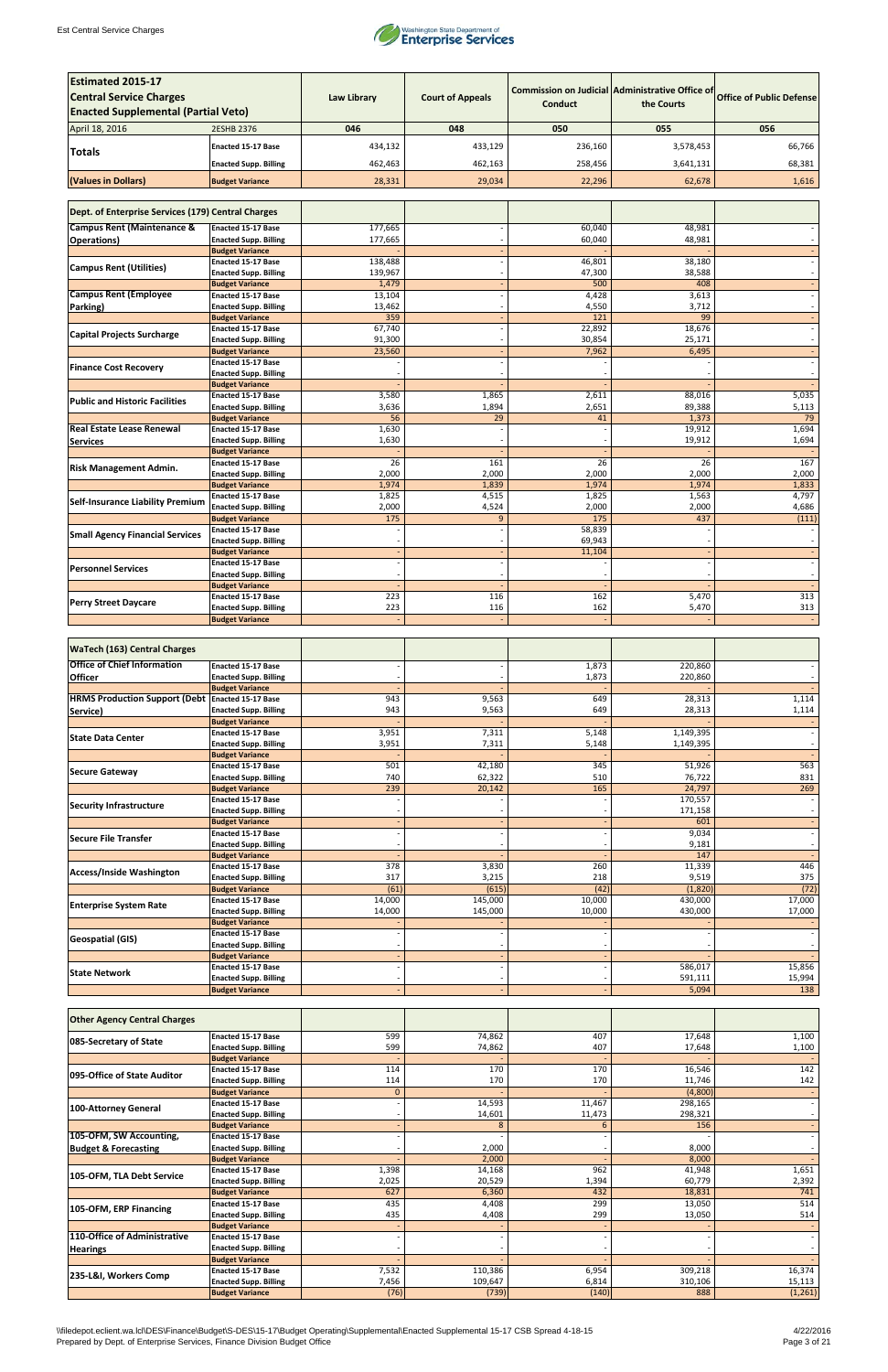

| <b>Estimated 2015-17</b><br><b>Central Service Charges</b><br><b>Enacted Supplemental (Partial Veto)</b> |                                                           | <b>Office of Civil Legal Aid</b> | <b>Office of the Governor</b> | <b>Office of Lieutenant</b><br>Governor | <b>Public Disclosure</b><br><b>Commission</b> | <b>Office of the Secretary</b><br>of State |
|----------------------------------------------------------------------------------------------------------|-----------------------------------------------------------|----------------------------------|-------------------------------|-----------------------------------------|-----------------------------------------------|--------------------------------------------|
| April 18, 2016                                                                                           | 2ESHB 2376                                                | 057                              | 075                           | 080                                     | 082                                           | 085                                        |
|                                                                                                          | <b>Enacted 15-17 Base</b>                                 | 5,214                            | 825,542                       | 211,997                                 | 611,752                                       | 3,814,122                                  |
| <b>Totals</b>                                                                                            | <b>Enacted Supp. Billing</b>                              | 20,859                           | 888,187                       | 232,080                                 | 709,037                                       | 4,148,547                                  |
| (Values in Dollars)                                                                                      | <b>Budget Variance</b>                                    | 15,645                           | 62,645                        | 20,083                                  | 97,285                                        | 334,425                                    |
|                                                                                                          |                                                           |                                  |                               |                                         |                                               |                                            |
| Dept. of Enterprise Services (179) Central Charges                                                       |                                                           |                                  |                               |                                         |                                               |                                            |
| <b>Campus Rent (Maintenance &amp;</b><br><b>Operations)</b>                                              | <b>Enacted 15-17 Base</b><br><b>Enacted Supp. Billing</b> |                                  | 190,848<br>190,848            | 45,298<br>45,298                        |                                               | 655,288<br>655,288                         |
|                                                                                                          | <b>Budget Variance</b>                                    |                                  |                               |                                         |                                               |                                            |
| <b>Campus Rent (Utilities)</b>                                                                           | <b>Enacted 15-17 Base</b><br><b>Enacted Supp. Billing</b> |                                  | 148,764<br>150,352            | 35,309<br>35,687                        |                                               | 510,789<br>516,244                         |
|                                                                                                          | <b>Budget Variance</b>                                    |                                  | 1,589                         | $\overline{377}$                        |                                               | 5,455                                      |
| <b>Campus Rent (Employee</b>                                                                             | <b>Enacted 15-17 Base</b>                                 |                                  | 14,076                        | 3,341                                   |                                               | 48,332                                     |
| Parking)                                                                                                 | <b>Enacted Supp. Billing</b><br><b>Budget Variance</b>    |                                  | 14,461<br>385                 | 3,432<br>91                             |                                               | 49,654<br>1,322                            |
|                                                                                                          | <b>Enacted 15-17 Base</b>                                 |                                  | 72,767                        | 17,271                                  |                                               | 409,584                                    |
| <b>Capital Projects Surcharge</b>                                                                        | <b>Enacted Supp. Billing</b>                              |                                  | 98,074                        | 23,278                                  |                                               | 336,744                                    |
|                                                                                                          | <b>Budget Variance</b>                                    |                                  | 25,308                        | 6,007                                   |                                               | (72, 839)                                  |
| <b>Finance Cost Recovery</b>                                                                             | <b>Enacted 15-17 Base</b><br><b>Enacted Supp. Billing</b> |                                  |                               |                                         |                                               |                                            |
|                                                                                                          | <b>Budget Variance</b>                                    |                                  |                               |                                         |                                               |                                            |
| <b>Public and Historic Facilities</b>                                                                    | <b>Enacted 15-17 Base</b>                                 | $\overline{373}$                 | 12,233                        | 2,461                                   | 7,049                                         | 88,277                                     |
|                                                                                                          | <b>Enacted Supp. Billing</b><br><b>Budget Variance</b>    | 379<br>6                         | 12,423<br>191                 | 2,500<br>38                             | 7,159<br>110                                  | 89,653<br>1,377                            |
| <b>Real Estate Lease Renewal</b>                                                                         | <b>Enacted 15-17 Base</b>                                 |                                  | 2,740                         |                                         | 2,134                                         | 14,149                                     |
| <b>Services</b>                                                                                          | <b>Enacted Supp. Billing</b>                              |                                  | 2,740                         |                                         | 2,134                                         | 14,149                                     |
|                                                                                                          | <b>Budget Variance</b><br><b>Enacted 15-17 Base</b>       | 26                               | 2,135                         | 1,276                                   | 1,919                                         | 26                                         |
| <b>Risk Management Admin.</b>                                                                            | <b>Enacted Supp. Billing</b>                              | 2,000                            | 2,053                         | 2,000                                   | 2,000                                         | 2,000                                      |
|                                                                                                          | <b>Budget Variance</b>                                    | 1,974                            | (82)                          | 724                                     | 81                                            | 1,974                                      |
| <b>Self-Insurance Liability Premium</b>                                                                  | <b>Enacted 15-17 Base</b><br><b>Enacted Supp. Billing</b> | 1,825<br>2,000                   | 64,641                        | 39,045<br>35,782                        | 53,969<br>53,807                              | 1,809<br>2,000                             |
|                                                                                                          | <b>Budget Variance</b>                                    | 175                              | 59,846<br>(4, 794)            | (3, 263)                                | (162)                                         | 191                                        |
| <b>Small Agency Financial Services</b>                                                                   | <b>Enacted 15-17 Base</b>                                 |                                  |                               | 50,057                                  | 106,701                                       |                                            |
|                                                                                                          | <b>Enacted Supp. Billing</b>                              |                                  |                               | 52,530                                  | 129,719                                       |                                            |
|                                                                                                          | <b>Budget Variance</b><br><b>Enacted 15-17 Base</b>       |                                  | 6,245                         | 2,473<br>1,080                          | 23,018<br>2,714                               | 43,409                                     |
| <b>Personnel Services</b>                                                                                | <b>Enacted Supp. Billing</b>                              |                                  | 5,368                         | 928                                     | 2,333                                         | 37,315                                     |
|                                                                                                          | <b>Budget Variance</b>                                    |                                  | (877)                         | (152)                                   | (381)                                         | (6,095)                                    |
| <b>Perry Street Daycare</b>                                                                              | Enacted 15-17 Base<br><b>Enacted Supp. Billing</b>        | 23<br>23                         | 760<br>760                    | 153<br>153                              | 438<br>438                                    | 5,487<br>5,487                             |
|                                                                                                          | <b>Budget Variance</b>                                    |                                  |                               |                                         |                                               |                                            |
|                                                                                                          |                                                           |                                  |                               |                                         |                                               |                                            |
| <b>WaTech (163) Central Charges</b>                                                                      |                                                           |                                  |                               |                                         |                                               |                                            |
| <b>Office of Chief Information</b>                                                                       | <b>Enacted 15-17 Base</b>                                 |                                  |                               |                                         | 6,556                                         | 51,196                                     |
| <b>Officer</b>                                                                                           | <b>Enacted Supp. Billing</b><br><b>Budget Variance</b>    |                                  |                               |                                         | 6,556                                         | 51,196                                     |
| <b>HRMS Production Support (Debt Enacted 15-17 Base</b>                                                  |                                                           | 68                               | 3,083                         | 533                                     | 1,340                                         | 21,430                                     |
| Service)                                                                                                 | <b>Enacted Supp. Billing</b>                              | 68                               | 3,083                         | 533                                     | 1,340                                         | 21,430                                     |
|                                                                                                          | <b>Budget Variance</b><br><b>Enacted 15-17 Base</b>       | 383                              |                               | 643                                     | 23,804                                        | 273,648                                    |
| <b>State Data Center</b>                                                                                 | <b>Enacted Supp. Billing</b>                              | 383                              |                               | 643                                     | 23,804                                        | 273,648                                    |
|                                                                                                          | <b>Budget Variance</b>                                    |                                  |                               |                                         |                                               | 84,604                                     |
| Secure Gateway                                                                                           | <b>Enacted 15-17 Base</b><br><b>Enacted Supp. Billing</b> | $\overline{36}$<br>54            | 50,949<br>75,279              | 211<br>311                              | 711<br>1,051                                  | 125,005                                    |
|                                                                                                          | <b>Budget Variance</b>                                    | 17                               | 24,330                        | 101                                     | 340                                           | 40,402                                     |
| <b>Security Infrastructure</b>                                                                           | <b>Enacted 15-17 Base</b>                                 |                                  | 73,523                        |                                         | 5,311                                         | 145,276                                    |
|                                                                                                          | <b>Enacted Supp. Billing</b><br><b>Budget Variance</b>    |                                  | 73,782<br>259                 |                                         | 5,330<br>19                                   | 145,787<br>512                             |
|                                                                                                          | Enacted 15-17 Base                                        |                                  | 6,377                         |                                         | 145                                           | 8,342                                      |
| Secure File Transfer                                                                                     | <b>Enacted Supp. Billing</b>                              |                                  | 6,481                         |                                         | 148                                           | 8,477                                      |
|                                                                                                          | <b>Budget Variance</b><br><b>Enacted 15-17 Base</b>       | $\overline{27}$                  | 104<br>1,235                  | 214                                     | 537                                           | 136<br>69,002                              |
| Access/Inside Washington                                                                                 | <b>Enacted Supp. Billing</b>                              | 23                               | 1,037                         | 179                                     | 450                                           | 67,625                                     |
|                                                                                                          | <b>Budget Variance</b>                                    | (4)                              | (198)                         | (34)                                    | (86)                                          | (1, 377)                                   |
| <b>Enterprise System Rate</b>                                                                            | <b>Enacted 15-17 Base</b>                                 | 1,000                            | 47,000                        | 8,000                                   | 20,000                                        | 326,000                                    |
|                                                                                                          | <b>Enacted Supp. Billing</b><br><b>Budget Variance</b>    | 1,000                            | 47,000                        | 8,000                                   | 20,000                                        | 326,000                                    |
|                                                                                                          | <b>Enacted 15-17 Base</b>                                 |                                  |                               |                                         |                                               |                                            |
| <b>Geospatial (GIS)</b>                                                                                  | <b>Enacted Supp. Billing</b>                              |                                  |                               |                                         |                                               |                                            |
|                                                                                                          | <b>Budget Variance</b><br><b>Enacted 15-17 Base</b>       |                                  | 52,637                        |                                         | 17,429                                        | 411,787                                    |
| <b>State Network</b>                                                                                     | <b>Enacted Supp. Billing</b>                              |                                  | 53,094                        |                                         | 17,580                                        | 415,366                                    |
|                                                                                                          | <b>Budget Variance</b>                                    |                                  | 458                           |                                         | 151                                           | 3,579                                      |

| <b>Other Agency Central Charges</b> |                              |        |        |              |         |         |
|-------------------------------------|------------------------------|--------|--------|--------------|---------|---------|
| 085-Secretary of State              | <b>Enacted 15-17 Base</b>    | 86     | 2,990  | 291          | 3,409   | 56,221  |
|                                     | <b>Enacted Supp. Billing</b> | 86     | 2,990  | 291          | 3,409   | 56,221  |
|                                     | <b>Budget Variance</b>       |        |        |              |         |         |
| 095-Office of State Auditor         | <b>Enacted 15-17 Base</b>    | 114    | (287)  | (287)        | 170     | 18,091  |
|                                     | <b>Enacted Supp. Billing</b> | 13,214 | 11,713 | 13,213       | 13,170  | 22,091  |
|                                     | <b>Budget Variance</b>       | 13,100 | 12,000 | 13,500       | 13,000  | 4,000   |
| 100-Attorney General                | <b>Enacted 15-17 Base</b>    |        | 29,522 | 123          | 338,219 | 311,200 |
|                                     | <b>Enacted Supp. Billing</b> |        | 29,538 | 123          | 399,315 | 615,363 |
|                                     | <b>Budget Variance</b>       |        | 15     | $\mathbf{0}$ | 61,095  | 304,163 |
| 105-OFM, SW Accounting,             | <b>Enacted 15-17 Base</b>    |        |        |              |         |         |
| <b>Budget &amp; Forecasting</b>     | <b>Enacted Supp. Billing</b> |        | 2,000  |              |         | 2,000   |
|                                     | <b>Budget Variance</b>       |        | 2,000  |              |         | 2,000   |
| 105-OFM, TLA Debt Service           | <b>Enacted 15-17 Base</b>    | 101    | 4,568  | 790          | 1,985   | 31,750  |
|                                     | <b>Enacted Supp. Billing</b> | 147    | 6,618  | 1,145        | 2,876   | 46,002  |
|                                     | <b>Budget Variance</b>       | 45     | 2,050  | 355          | 891     | 14,253  |
| 105-OFM, ERP Financing              | <b>Enacted 15-17 Base</b>    | 32     | 1,421  | 246          | 618     | 9,877   |
|                                     | <b>Enacted Supp. Billing</b> | 32     | 1,421  | 246          | 618     | 9,877   |
|                                     | <b>Budget Variance</b>       |        |        |              |         |         |
| 110-Office of Administrative        | <b>Enacted 15-17 Base</b>    |        |        |              |         |         |
| <b>Hearings</b>                     | <b>Enacted Supp. Billing</b> |        |        |              |         |         |
|                                     | <b>Budget Variance</b>       |        |        |              |         |         |
| 235-L&I, Workers Comp               | <b>Enacted 15-17 Base</b>    | 1,120  | 37,318 | 5,940        | 16,594  | 218,550 |
|                                     | <b>Enacted Supp. Billing</b> | 1,452  | 37,226 | 5,806        | 15,801  | 253,924 |
|                                     | <b>Budget Variance</b>       | 332    | (92)   | (134)        | (793)   | 35,374  |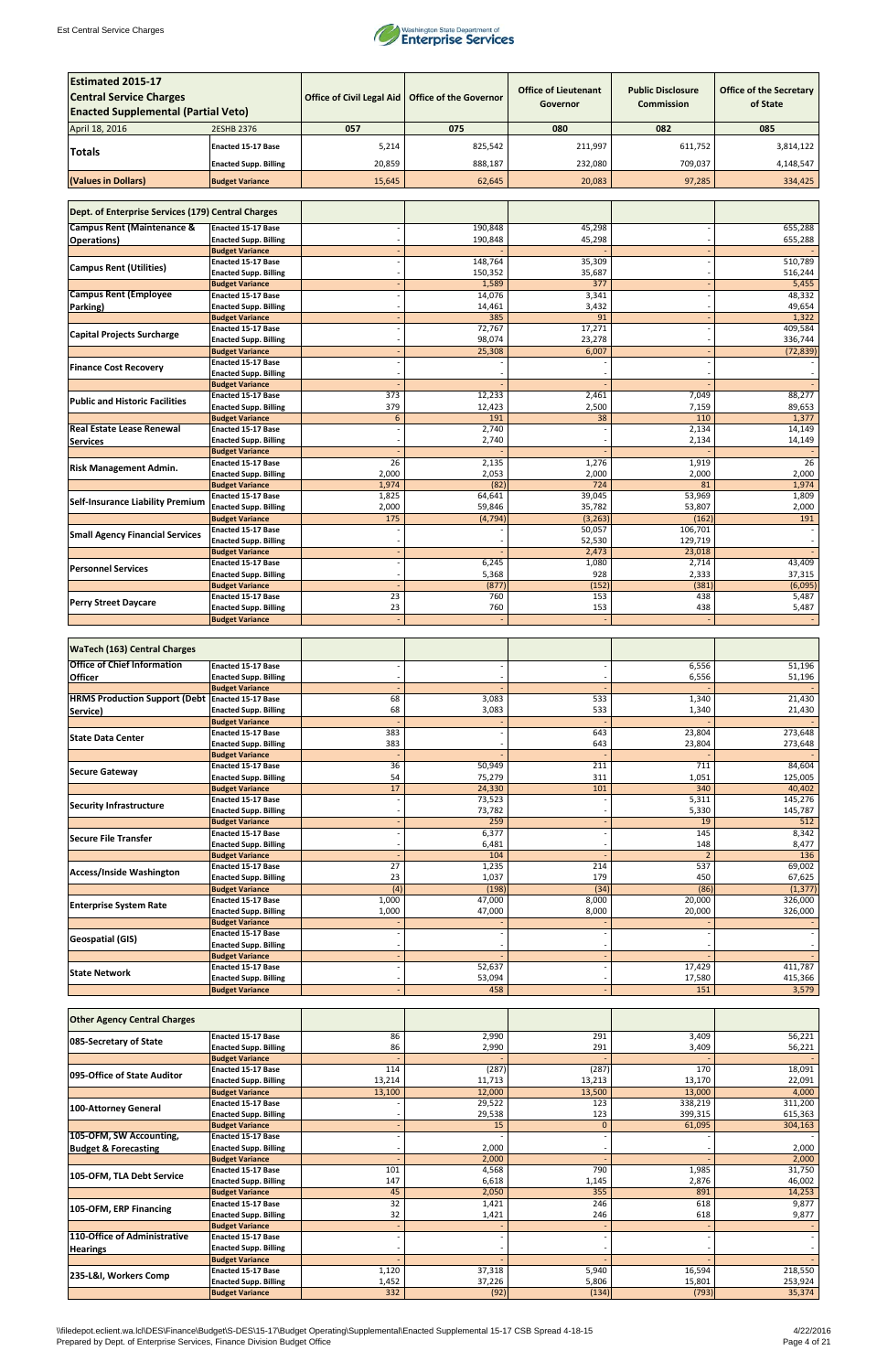

| <b>Estimated 2015-17</b><br><b>Central Service Charges</b><br><b>Enacted Supplemental (Partial Veto)</b> |                                                           | <b>Governor's Office of</b><br><b>Indian Affairs</b> | <b>Commission on Asian</b><br><b>Pacific American Affairs</b> | <b>Office of State</b><br><b>Treasurer</b> | <b>Office of State Auditor</b> | <b>Citizens' Commission</b><br>on Salaries for Elected<br><b>Officials</b> |
|----------------------------------------------------------------------------------------------------------|-----------------------------------------------------------|------------------------------------------------------|---------------------------------------------------------------|--------------------------------------------|--------------------------------|----------------------------------------------------------------------------|
| April 18, 2016                                                                                           | 2ESHB 2376                                                | 086                                                  | 087                                                           | 090                                        | 095                            | 099                                                                        |
|                                                                                                          | <b>Enacted 15-17 Base</b>                                 | 64,323                                               | 44,707                                                        | 1,465,615                                  | 2,255,515                      | 39,780                                                                     |
| <b>Totals</b>                                                                                            | <b>Enacted Supp. Billing</b>                              | 67,613                                               | 61,076                                                        | 1,512,586                                  | 2,328,011                      | 39,784                                                                     |
|                                                                                                          |                                                           |                                                      |                                                               |                                            |                                |                                                                            |
| (Values in Dollars)                                                                                      | <b>Budget Variance</b>                                    | 3,291                                                | 16,369                                                        | 46,970                                     | 72,496                         | 4                                                                          |
| Dept. of Enterprise Services (179) Central Charges                                                       |                                                           |                                                      |                                                               |                                            |                                |                                                                            |
|                                                                                                          |                                                           |                                                      |                                                               |                                            |                                |                                                                            |
| <b>Campus Rent (Maintenance &amp;</b><br><b>Operations</b> )                                             | <b>Enacted 15-17 Base</b><br><b>Enacted Supp. Billing</b> | 15,914<br>15,914                                     | 8,493<br>8,493                                                | 118,676<br>118,676                         | 70,911<br>70,911               | 8,493<br>8,493                                                             |
|                                                                                                          | <b>Budget Variance</b>                                    |                                                      |                                                               |                                            |                                |                                                                            |
| <b>Campus Rent (Utilities)</b>                                                                           | <b>Enacted 15-17 Base</b>                                 | 12,405                                               | 6,621                                                         | 92,506                                     | 55,274                         | 6,621                                                                      |
|                                                                                                          | <b>Enacted Supp. Billing</b>                              | 12,537                                               | 6,691                                                         | 93,494                                     | 55,865                         | 6,691                                                                      |
| <b>Campus Rent (Employee</b>                                                                             | <b>Budget Variance</b><br><b>Enacted 15-17 Base</b>       | 132<br>1,174                                         | 71<br>626                                                     | 988<br>8,753                               | 590<br>5,230                   | 71<br>626                                                                  |
| Parking)                                                                                                 | <b>Enacted Supp. Billing</b>                              | 1,206                                                | 644                                                           | 8,993                                      | 5,373                          | 644                                                                        |
|                                                                                                          | <b>Budget Variance</b>                                    | 32                                                   | 17                                                            | 239                                        | 143                            | 17                                                                         |
| <b>Capital Projects Surcharge</b>                                                                        | <b>Enacted 15-17 Base</b>                                 | 6,068                                                | 3,238                                                         | 45,249                                     | 27,037                         | 3,238                                                                      |
|                                                                                                          | <b>Enacted Supp. Billing</b><br><b>Budget Variance</b>    | 4,089<br>(1,979)                                     | 4,365<br>1,126                                                | 60,986<br>15,737                           | 36,440<br>9,403                | (3, 238)                                                                   |
|                                                                                                          | <b>Enacted 15-17 Base</b>                                 |                                                      |                                                               |                                            |                                |                                                                            |
| <b>Finance Cost Recovery</b>                                                                             | <b>Enacted Supp. Billing</b>                              |                                                      |                                                               |                                            |                                |                                                                            |
|                                                                                                          | <b>Budget Variance</b><br><b>Enacted 15-17 Base</b>       | $\overline{373}$                                     | 746                                                           | 24,615                                     | 61,275                         | 410                                                                        |
| <b>Public and Historic Facilities</b>                                                                    | <b>Enacted Supp. Billing</b>                              | 379                                                  | 758                                                           | 24,998                                     | 62,231                         | 417                                                                        |
|                                                                                                          | <b>Budget Variance</b>                                    | 6                                                    | 12                                                            | 384                                        | 956                            | $6\phantom{1}$                                                             |
| <b>Real Estate Lease Renewal</b>                                                                         | <b>Enacted 15-17 Base</b>                                 |                                                      |                                                               | 1,494                                      | 27,965                         |                                                                            |
| <b>Services</b>                                                                                          | <b>Enacted Supp. Billing</b><br><b>Budget Variance</b>    |                                                      |                                                               | 1,494                                      | 27,965                         |                                                                            |
|                                                                                                          | <b>Enacted 15-17 Base</b>                                 | 26                                                   | $\overline{26}$                                               | 1,296                                      | 26                             | $\overline{26}$                                                            |
| <b>Risk Management Admin.</b>                                                                            | <b>Enacted Supp. Billing</b>                              | 2,000                                                | 2,000                                                         | 2,000                                      | 2,000                          | 2,000                                                                      |
|                                                                                                          | <b>Budget Variance</b>                                    | 1,974                                                | 1,974                                                         | 704                                        | 1,974                          | 1,974                                                                      |
| Self-Insurance Liability Premium                                                                         | <b>Enacted 15-17 Base</b><br><b>Enacted Supp. Billing</b> | 1,825<br>2,000                                       | 1,825<br>2,000                                                | 39,643<br>36,328                           | 1,825<br>2,000                 | 1,825<br>2,000                                                             |
|                                                                                                          | <b>Budget Variance</b>                                    | 175                                                  | 175                                                           | (3, 315)                                   | 175                            | 175                                                                        |
| <b>Small Agency Financial Services</b>                                                                   | <b>Enacted 15-17 Base</b>                                 | 23,272                                               | 18,003                                                        |                                            |                                | 15,808                                                                     |
|                                                                                                          | <b>Enacted Supp. Billing</b><br><b>Budget Variance</b>    | 26,216<br>2,944                                      | 21,073<br>3,070                                               |                                            |                                | 16,693<br>886                                                              |
|                                                                                                          | <b>Enacted 15-17 Base</b>                                 | 277                                                  | 277                                                           | 9,277                                      | 46,469                         | 152                                                                        |
| <b>Personnel Services</b>                                                                                | <b>Enacted Supp. Billing</b>                              | 238                                                  | 238                                                           | 7,975                                      | 39,945                         | 131                                                                        |
|                                                                                                          | <b>Budget Variance</b>                                    | (39)                                                 | (39)                                                          | (1, 303)                                   | (6, 524)                       | (21)                                                                       |
| <b>Perry Street Daycare</b>                                                                              | <b>Enacted 15-17 Base</b><br><b>Enacted Supp. Billing</b> | 23<br>23                                             | 46<br>46                                                      | 1,530<br>1,530                             | 3,808<br>3,808                 | 25<br>25                                                                   |
|                                                                                                          | <b>Budget Variance</b>                                    |                                                      |                                                               |                                            |                                |                                                                            |
|                                                                                                          |                                                           |                                                      |                                                               |                                            |                                |                                                                            |
| <b>WaTech (163) Central Charges</b>                                                                      |                                                           |                                                      |                                                               |                                            |                                |                                                                            |
| <b>Office of Chief Information</b>                                                                       | <b>Enacted 15-17 Base</b>                                 |                                                      |                                                               | 25,395                                     | 20,806                         |                                                                            |
| <b>Officer</b>                                                                                           | <b>Enacted Supp. Billing</b>                              |                                                      |                                                               | 25,395                                     | 20,806                         |                                                                            |
| <b>HRMS Production Support (Debt Enacted 15-17 Base</b>                                                  | <b>Budget Variance</b>                                    | 137                                                  | 137                                                           | 4,580                                      | 22,941                         | 75                                                                         |
| Service)                                                                                                 | <b>Enacted Supp. Billing</b>                              | 137                                                  | 137                                                           | 4,580                                      | 22,941                         | $75\,$                                                                     |
|                                                                                                          | <b>Budget Variance</b>                                    |                                                      |                                                               |                                            |                                |                                                                            |
| <b>State Data Center</b>                                                                                 | <b>Enacted 15-17 Base</b>                                 | 162                                                  | 245                                                           | 76,190                                     | 116,896                        | 125                                                                        |
|                                                                                                          | <b>Enacted Supp. Billing</b><br><b>Budget Variance</b>    | 162                                                  | 245                                                           | 76,190                                     | 116,896                        | 125                                                                        |
| <b>Secure Gateway</b>                                                                                    | Enacted 15-17 Base                                        | $\overline{73}$                                      | $\overline{73}$                                               | 45,523                                     | 52,321                         | 62                                                                         |
|                                                                                                          | <b>Enacted Supp. Billing</b>                              | 107                                                  | 107                                                           | 67,261                                     | 77,307                         | 91                                                                         |
|                                                                                                          | <b>Budget Variance</b><br><b>Enacted 15-17 Base</b>       | $\overline{35}$                                      | 35                                                            | 21,739<br>77,886                           | 24,985<br>151,074              | 29                                                                         |
| <b>Security Infrastructure</b>                                                                           | <b>Enacted Supp. Billing</b>                              |                                                      |                                                               | 78,160                                     | 151,607                        | $\overline{\phantom{a}}$                                                   |
|                                                                                                          | <b>Budget Variance</b>                                    |                                                      |                                                               | 274                                        | 532                            |                                                                            |
| Secure File Transfer                                                                                     | <b>Enacted 15-17 Base</b>                                 |                                                      |                                                               | 6,497                                      | 8,500                          |                                                                            |
|                                                                                                          | <b>Enacted Supp. Billing</b><br><b>Budget Variance</b>    |                                                      |                                                               | 6,602<br>106                               | 8,639<br>138                   |                                                                            |
| <b>Access/Inside Washington</b>                                                                          | <b>Enacted 15-17 Base</b>                                 | $\overline{55}$                                      | $\overline{55}$                                               | 1,834                                      | 9,187                          | 30                                                                         |
|                                                                                                          | <b>Enacted Supp. Billing</b>                              | 46                                                   | 46                                                            | 1,540                                      | 7,713                          | 25                                                                         |
|                                                                                                          | <b>Budget Variance</b><br>Enacted 15-17 Base              | (9)                                                  | (9)<br>2,000                                                  | (294)<br>70,000                            | (1, 474)<br>348,000            | $\overline{(5)}$<br>1,000                                                  |
| <b>Enterprise System Rate</b>                                                                            | <b>Enacted Supp. Billing</b>                              |                                                      | 2,000                                                         | 70,000                                     | 348,000                        | 1,000                                                                      |
|                                                                                                          | <b>Budget Variance</b>                                    |                                                      |                                                               |                                            |                                |                                                                            |
| <b>Geospatial (GIS)</b>                                                                                  | <b>Enacted 15-17 Base</b>                                 |                                                      |                                                               |                                            | 2,913                          |                                                                            |
|                                                                                                          | <b>Enacted Supp. Billing</b><br><b>Budget Variance</b>    |                                                      |                                                               |                                            | 2,913                          |                                                                            |
|                                                                                                          | Enacted 15-17 Base                                        |                                                      |                                                               | 46,345                                     | 153,639                        |                                                                            |
| <b>State Network</b>                                                                                     | <b>Enacted Supp. Billing</b>                              |                                                      |                                                               | 46,747                                     | 154,974                        |                                                                            |
|                                                                                                          | <b>Budget Variance</b>                                    |                                                      |                                                               | 403                                        | 1,335                          |                                                                            |

| <b>Other Agency Central Charges</b> |                              |          |       |         |         |              |
|-------------------------------------|------------------------------|----------|-------|---------|---------|--------------|
| 085-Secretary of State              | <b>Enacted 15-17 Base</b>    | 110      | 86    | 9,053   | 17,268  | 56           |
|                                     | <b>Enacted Supp. Billing</b> | 110      | 86    | 9,053   | 17,268  | 56           |
|                                     | <b>Budget Variance</b>       |          |       |         |         |              |
| 095-Office of State Auditor         | <b>Enacted 15-17 Base</b>    | 170      |       | 94,359  |         | 170          |
|                                     | <b>Enacted Supp. Billing</b> | 170      | 9,900 | 103,059 |         | 170          |
|                                     | <b>Budget Variance</b>       | $\Omega$ | 9,900 | 8,700   |         | $\mathbf{0}$ |
| 100-Attorney General                | <b>Enacted 15-17 Base</b>    |          |       | 608,796 | 769,452 | 54           |
|                                     | <b>Enacted Supp. Billing</b> |          |       | 609,114 | 769,854 | 54           |
|                                     | <b>Budget Variance</b>       |          |       | 318     | 402     | $\mathbf{0}$ |
| 105-OFM, SW Accounting,             | <b>Enacted 15-17 Base</b>    |          |       |         |         |              |
| <b>Budget &amp; Forecasting</b>     | <b>Enacted Supp. Billing</b> |          |       |         |         |              |
|                                     | <b>Budget Variance</b>       |          |       |         |         |              |
| 105-OFM, TLA Debt Service           | <b>Enacted 15-17 Base</b>    | 203      | 203   | 6,785   | 33,988  | 111          |
|                                     | <b>Enacted Supp. Billing</b> | 293      | 293   | 9,831   | 49,245  | 161          |
|                                     | <b>Budget Variance</b>       | 91       | 91    | 3,046   | 15,257  | 50           |
| 105-OFM, ERP Financing              | <b>Enacted 15-17 Base</b>    | 63       | 63    | 2,111   | 10,573  | 35           |
|                                     | <b>Enacted Supp. Billing</b> | 63       | 63    | 2,111   | 10,573  | 35           |
|                                     | <b>Budget Variance</b>       |          |       |         |         |              |
| 110-Office of Administrative        | <b>Enacted 15-17 Base</b>    |          |       |         |         |              |
| <b>Hearings</b>                     | <b>Enacted Supp. Billing</b> |          |       |         |         |              |
|                                     | <b>Budget Variance</b>       |          |       |         |         |              |
| 235-L&I, Workers Comp               | <b>Enacted 15-17 Base</b>    | 1,994    | 1,944 | 47,224  | 238,134 | 836          |
|                                     | <b>Enacted Supp. Billing</b> | 1,923    | 1,891 | 46,468  | 262,737 | 897          |
|                                     | <b>Budget Variance</b>       | (71)     | (53)  | (756)   | 24,603  | 61           |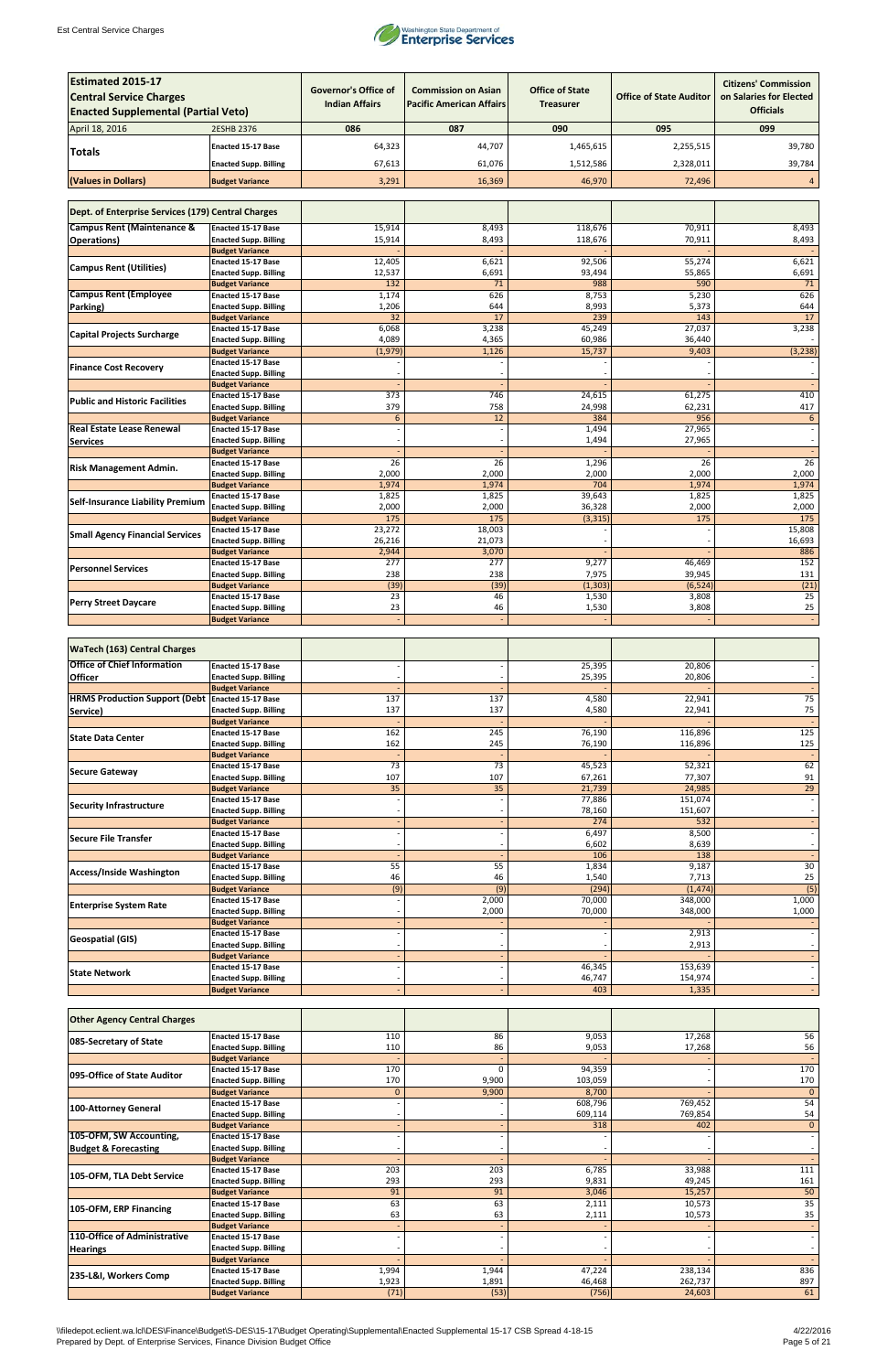

| <b>Estimated 2015-17</b><br><b>Central Service Charges</b><br><b>Enacted Supplemental (Partial Veto)</b> |                                                           | <b>Office of Attorney</b><br>General | <b>Caseload Forecast</b><br>Council | <b>Department of</b><br><b>Financial Institutions</b> | <b>Department of</b><br><b>Commerce</b> | <b>Economic and Revenue</b><br><b>Forecast Council</b> |
|----------------------------------------------------------------------------------------------------------|-----------------------------------------------------------|--------------------------------------|-------------------------------------|-------------------------------------------------------|-----------------------------------------|--------------------------------------------------------|
|                                                                                                          |                                                           | 100                                  | 101                                 | 102                                                   | 103                                     | 104                                                    |
| April 18, 2016                                                                                           | <b>2ESHB 2376</b>                                         |                                      |                                     |                                                       |                                         |                                                        |
| <b>Totals</b>                                                                                            | <b>Enacted 15-17 Base</b>                                 | 6,718,937                            | 210,411                             | 2,679,404                                             | 2,229,403                               | 61,552                                                 |
|                                                                                                          | <b>Enacted Supp. Billing</b>                              | 6,820,432                            | 236,494                             | 2,691,866                                             | 2,314,127                               | 81,727                                                 |
| (Values in Dollars)                                                                                      | <b>Budget Variance</b>                                    | 101,495                              | 26,083                              | 12,462                                                | 84,724                                  | 20,175                                                 |
| Dept. of Enterprise Services (179) Central Charges                                                       |                                                           |                                      |                                     |                                                       |                                         |                                                        |
| <b>Campus Rent (Maintenance &amp;</b>                                                                    | <b>Enacted 15-17 Base</b>                                 | 803,326                              |                                     |                                                       |                                         |                                                        |
| <b>Operations</b> )                                                                                      | <b>Enacted Supp. Billing</b><br><b>Budget Variance</b>    | 803,326                              |                                     |                                                       |                                         |                                                        |
|                                                                                                          | <b>Enacted 15-17 Base</b>                                 | 626,183                              |                                     |                                                       |                                         |                                                        |
| <b>Campus Rent (Utilities)</b>                                                                           | <b>Enacted Supp. Billing</b>                              | 632,870                              |                                     |                                                       |                                         |                                                        |
|                                                                                                          | <b>Budget Variance</b>                                    | 6,687                                |                                     |                                                       |                                         |                                                        |
| <b>Campus Rent (Employee</b>                                                                             | <b>Enacted 15-17 Base</b><br><b>Enacted Supp. Billing</b> | 59,250<br>60,872                     |                                     |                                                       |                                         |                                                        |
| Parking)                                                                                                 | <b>Budget Variance</b>                                    | 1,621                                |                                     |                                                       |                                         |                                                        |
|                                                                                                          | <b>Enacted 15-17 Base</b>                                 | 306,293                              |                                     |                                                       |                                         |                                                        |
| <b>Capital Projects Surcharge</b>                                                                        | <b>Enacted Supp. Billing</b>                              | 290,556                              |                                     |                                                       |                                         |                                                        |
|                                                                                                          | <b>Budget Variance</b>                                    | (15, 737)                            |                                     |                                                       |                                         |                                                        |
| <b>Finance Cost Recovery</b>                                                                             | <b>Enacted 15-17 Base</b><br><b>Enacted Supp. Billing</b> | 248,000<br>248,000                   |                                     |                                                       |                                         |                                                        |
|                                                                                                          | <b>Budget Variance</b>                                    |                                      |                                     |                                                       |                                         |                                                        |
| <b>Public and Historic Facilities</b>                                                                    | <b>Enacted 15-17 Base</b>                                 | 240,066                              | 3,506                               | 56,054                                                | 103,418                                 | 1,865                                                  |
|                                                                                                          | <b>Enacted Supp. Billing</b>                              | 243,810                              | 3,560                               | 56,928                                                | 105,031                                 | 1,894                                                  |
| <b>Real Estate Lease Renewal</b>                                                                         | <b>Budget Variance</b><br><b>Enacted 15-17 Base</b>       | 3,744<br>83,459                      | 55<br>1,483                         | 874<br>9,566                                          | 1,613<br>18,130                         | 29                                                     |
| <b>Services</b>                                                                                          | <b>Enacted Supp. Billing</b>                              | 83,459                               | 1,483                               | 9,566                                                 | 18,130                                  |                                                        |
|                                                                                                          | <b>Budget Variance</b>                                    |                                      |                                     |                                                       |                                         |                                                        |
| <b>Risk Management Admin.</b>                                                                            | <b>Enacted 15-17 Base</b>                                 | 13,642                               | 686                                 | 26                                                    | 2,004                                   | $\overline{26}$                                        |
|                                                                                                          | <b>Enacted Supp. Billing</b>                              | 13,332                               | 2,000                               | 2,000                                                 | 2,004                                   | 2,000                                                  |
|                                                                                                          | <b>Budget Variance</b><br><b>Enacted 15-17 Base</b>       | (310)<br>386,301                     | 1,314<br>20,912                     | 1,974<br>1,825                                        | 1,825                                   | 1,974<br>1,825                                         |
| <b>Self-Insurance Liability Premium</b>                                                                  | <b>Enacted Supp. Billing</b>                              | 382,723                              | 19,239                              | 2,000                                                 | 2,000                                   | 2,000                                                  |
|                                                                                                          | <b>Budget Variance</b>                                    | (3, 578)                             | (1,674)                             | 175                                                   | 175                                     | 175                                                    |
| <b>Small Agency Financial Services</b>                                                                   | <b>Enacted 15-17 Base</b>                                 |                                      | 66,304                              |                                                       |                                         | 43,910                                                 |
|                                                                                                          | <b>Enacted Supp. Billing</b>                              |                                      | 78,347                              |                                                       |                                         | 48,645                                                 |
|                                                                                                          | <b>Budget Variance</b><br><b>Enacted 15-17 Base</b>       | 149,820                              | 12,043<br>1,662                     | 26,419                                                | 44,475                                  | 4,735<br>845                                           |
| <b>Personnel Services</b>                                                                                | <b>Enacted Supp. Billing</b>                              | 128,786                              | 1,428                               | 22,710                                                | 38,231                                  | 726                                                    |
|                                                                                                          | <b>Budget Variance</b>                                    | (21,034)                             | (233)                               | (3,709)                                               | (6, 244)                                | (119)                                                  |
| <b>Perry Street Daycare</b>                                                                              | <b>Enacted 15-17 Base</b>                                 | 14,921                               | 218                                 | 3,484                                                 | 6,428                                   | 116                                                    |
|                                                                                                          | <b>Enacted Supp. Billing</b><br><b>Budget Variance</b>    | 14,921                               | 218                                 | 3,484                                                 | 6,428                                   | 116                                                    |
|                                                                                                          |                                                           |                                      |                                     |                                                       |                                         |                                                        |
| <b>WaTech (163) Central Charges</b>                                                                      |                                                           |                                      |                                     |                                                       |                                         |                                                        |
| <b>Office of Chief Information</b>                                                                       | <b>Enacted 15-17 Base</b>                                 | 66,289                               |                                     | 22,695                                                | 28,345                                  |                                                        |
| <b>Officer</b>                                                                                           | <b>Enacted Supp. Billing</b><br><b>Budget Variance</b>    | 66,289                               |                                     | 22,695                                                | 28,345                                  | $\overline{\phantom{a}}$                               |
| <b>HRMS Production Support (Debt Enacted 15-17 Base</b>                                                  |                                                           | 73,962                               | 820                                 | 13,042                                                | 21,956                                  | 417                                                    |
| Service)                                                                                                 | <b>Enacted Supp. Billing</b>                              | 73,962                               | 820                                 | 13,042                                                | 21,956                                  | 417                                                    |
|                                                                                                          | <b>Budget Variance</b>                                    |                                      |                                     |                                                       |                                         |                                                        |
| <b>State Data Center</b>                                                                                 | <b>Enacted 15-17 Base</b>                                 | 277,689                              | 1,057                               | 118,717                                               | 112,320                                 | $\overline{32}$                                        |
|                                                                                                          | <b>Enacted Supp. Billing</b><br><b>Budget Variance</b>    | 277,689                              | 1,057                               | 118,717                                               | 112,320                                 | 32                                                     |
|                                                                                                          | <b>Enacted 15-17 Base</b>                                 | 90,674                               | 436                                 | 77,068                                                | 144,182                                 | $\overline{221}$                                       |
| <b>Secure Gateway</b>                                                                                    | <b>Enacted Supp. Billing</b>                              | 133,974                              | 644                                 | 113,872                                               | 213,034                                 | 327                                                    |
|                                                                                                          | <b>Budget Variance</b>                                    | 43,300                               | 208                                 | 36,803                                                | 68,852                                  | 106                                                    |
| <b>Security Infrastructure</b>                                                                           | <b>Enacted 15-17 Base</b>                                 | 347,635                              | 3,252                               | 111,459                                               | 141,320                                 |                                                        |
|                                                                                                          | <b>Enacted Supp. Billing</b><br><b>Budget Variance</b>    | 348,860<br>1,224                     | 3,263<br>11                         | 111,851<br>393                                        | 141,817<br>498                          | $\overline{\phantom{a}}$<br>$\blacksquare$             |
|                                                                                                          | <b>Enacted 15-17 Base</b>                                 | 13,881                               | 89                                  | 7,416                                                 | 8,233                                   | $\overline{\phantom{a}}$                               |
| <b>Secure File Transfer</b>                                                                              | <b>Enacted Supp. Billing</b>                              | 14,107                               | 90                                  | 7,536                                                 | 8,367                                   | $\overline{\phantom{a}}$                               |
|                                                                                                          | <b>Budget Variance</b>                                    | $\overline{226}$                     | $\mathbf{1}$                        | 121                                                   | 134                                     |                                                        |
| <b>Access/Inside Washington</b>                                                                          | <b>Enacted 15-17 Base</b><br><b>Enacted Supp. Billing</b> | 29,620<br>24,867                     | 329<br>276                          | 5,223                                                 | 70,713<br>69,302                        | 167<br>140                                             |
|                                                                                                          | <b>Budget Variance</b>                                    | (4, 753)                             | (53)                                | 4,385<br>(838)                                        | (1, 411)                                | (27)                                                   |
|                                                                                                          | <b>Enacted 15-17 Base</b>                                 | 1,123,000                            | 12,000                              | 198,000                                               | 333,000                                 | 6,000                                                  |
| <b>Enterprise System Rate</b>                                                                            | <b>Enacted Supp. Billing</b>                              | 1,123,000                            | 12,000                              | 198,000                                               | 333,000                                 | 6,000                                                  |
|                                                                                                          | <b>Budget Variance</b>                                    |                                      |                                     |                                                       |                                         |                                                        |
| <b>Geospatial (GIS)</b>                                                                                  | <b>Enacted 15-17 Base</b>                                 |                                      |                                     |                                                       | 3,121                                   |                                                        |
|                                                                                                          | <b>Enacted Supp. Billing</b><br><b>Budget Variance</b>    |                                      |                                     |                                                       | 3,121                                   | $\overline{\phantom{a}}$<br>$\overline{\phantom{a}}$   |
|                                                                                                          | Enacted 15-17 Base                                        | 245,852                              | 30,957                              | 130,491                                               | 133,773                                 | $\overline{\phantom{a}}$                               |
| <b>State Network</b>                                                                                     | <b>Enacted Supp. Billing</b>                              | 247,989                              | 31,226                              | 131,625                                               | 134,936                                 |                                                        |
|                                                                                                          | <b>Budget Variance</b>                                    | 2,137                                | 269                                 | 1,134                                                 | 1,163                                   |                                                        |

| <b>Other Agency Central Charges</b> |                              |          |        |           |          |        |
|-------------------------------------|------------------------------|----------|--------|-----------|----------|--------|
|                                     | <b>Enacted 15-17 Base</b>    | 358,130  | 514    | 58,076    | 23,287   | 261    |
| 085-Secretary of State              | <b>Enacted Supp. Billing</b> | 358,130  | 514    | 58,076    | 23,287   | 261    |
|                                     | <b>Budget Variance</b>       |          |        |           |          |        |
| 095-Office of State Auditor         | <b>Enacted 15-17 Base</b>    | 31,883   | (340)  | 16,016    | 128,628  | 170    |
|                                     | <b>Enacted Supp. Billing</b> | 36,483   | 13,360 | 13,216    | 132,828  | 13,170 |
|                                     | <b>Budget Variance</b>       | 4,600    | 13,700 | (2,800)   | 4,200    | 13,000 |
|                                     | <b>Enacted 15-17 Base</b>    |          | 55,927 | 1,293,368 | 633,962  |        |
| <b>100-Attorney General</b>         | <b>Enacted Supp. Billing</b> |          | 55,956 | 1,294,044 | 634,293  |        |
|                                     | <b>Budget Variance</b>       |          | 29     | 676       | 331      |        |
| 105-OFM, SW Accounting,             | <b>Enacted 15-17 Base</b>    |          |        |           |          |        |
| <b>Budget &amp; Forecasting</b>     | <b>Enacted Supp. Billing</b> | 2,000    |        |           | 2,000    |        |
|                                     | <b>Budget Variance</b>       | 2,000    |        |           | 2,000    |        |
| 105-OFM, TLA Debt Service           | <b>Enacted 15-17 Base</b>    | 109,580  | 1,215  | 19,323    | 32,530   | 618    |
|                                     | <b>Enacted Supp. Billing</b> | 158,770  | 1,761  | 27,998    | 47,132   | 895    |
|                                     | <b>Budget Variance</b>       | 49,191   | 546    | 8,674     | 14,603   | 277    |
| 105-OFM, ERP Financing              | <b>Enacted 15-17 Base</b>    | 34,089   | 378    | 6,011     | 10,120   | 192    |
|                                     | <b>Enacted Supp. Billing</b> | 34,089   | 378    | 6,011     | 10,120   | 192    |
|                                     | <b>Budget Variance</b>       |          |        |           |          |        |
| 110-Office of Administrative        | <b>Enacted 15-17 Base</b>    | 76,433   |        | 344,877   |          |        |
| <b>Hearings</b>                     | <b>Enacted Supp. Billing</b> | 20,547   |        | 312,083   |          |        |
|                                     | <b>Budget Variance</b>       | (55,886) |        | (32, 794) |          |        |
| 235-L&I, Workers Comp               | <b>Enacted 15-17 Base</b>    | 908,958  | 9,008  | 160,246   | 227,634  | 4,886  |
|                                     | <b>Enacted Supp. Billing</b> | 997,021  | 8,874  | 162,026   | 226,445  | 4,911  |
|                                     | <b>Budget Variance</b>       | 88,063   | (134)  | 1,780     | (1, 189) | 25     |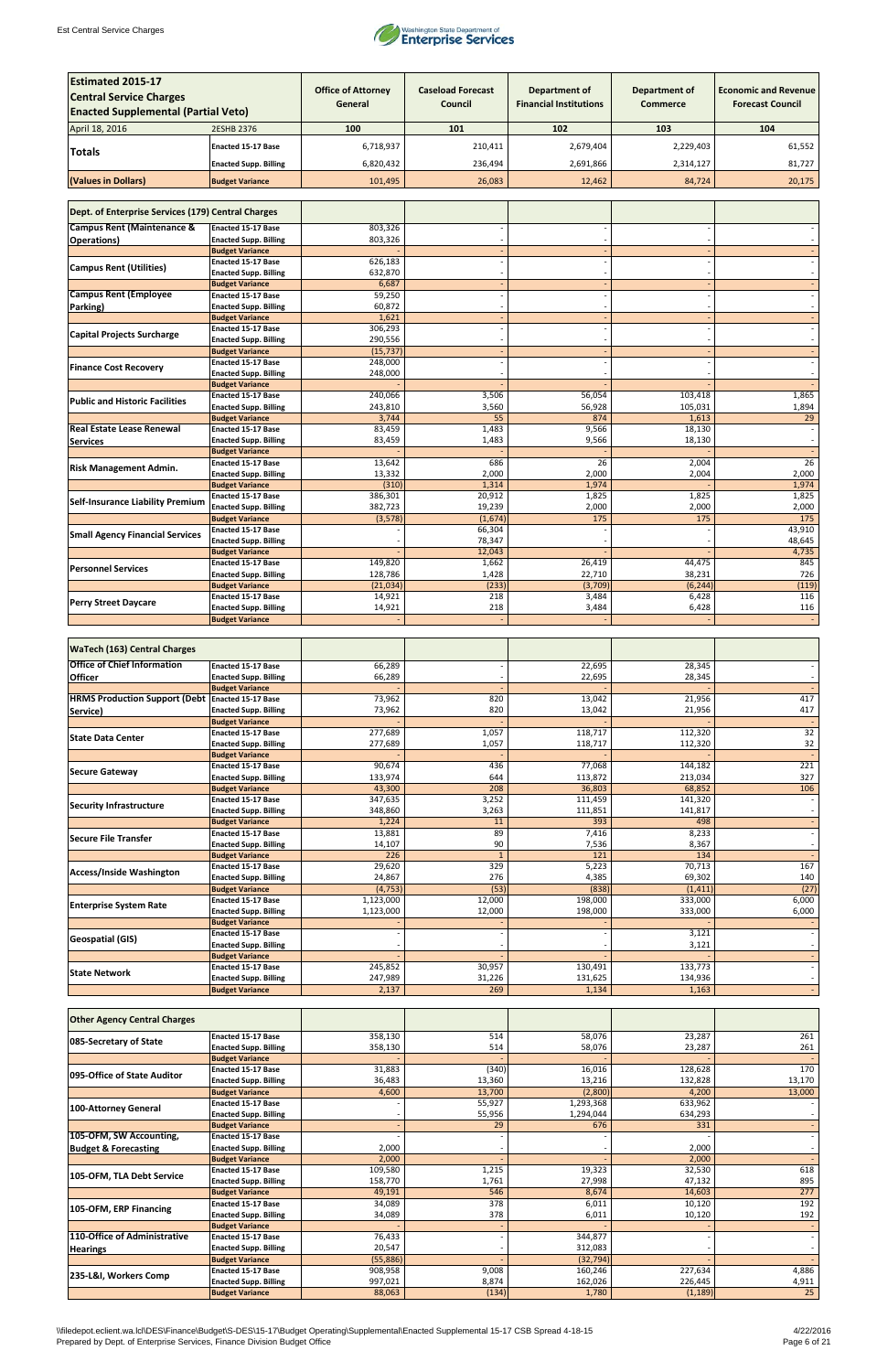

| <b>Estimated 2015-17</b>                           |                                                           | <b>Office of Financial</b> | <b>Washington State</b>      | <b>Office of Administrative</b> |                      | <b>Washington State</b>    |
|----------------------------------------------------|-----------------------------------------------------------|----------------------------|------------------------------|---------------------------------|----------------------|----------------------------|
| <b>Central Service Charges</b>                     |                                                           | <b>Management</b>          | <b>Health Care Authority</b> | <b>Hearings</b>                 | <b>State Lottery</b> | <b>Gambling Commission</b> |
| <b>Enacted Supplemental (Partial Veto)</b>         |                                                           |                            |                              |                                 |                      |                            |
| April 18, 2016                                     | 2ESHB 2376                                                | 105                        | 107                          | 110                             | 116                  | 117                        |
| Totals                                             | <b>Enacted 15-17 Base</b>                                 | 5,873,211                  | 16,591,044                   | 1,409,820                       | 2,401,675            | 1,868,133                  |
|                                                    | <b>Enacted Supp. Billing</b>                              | 5,667,073                  | 15,336,428                   | 1,366,341                       | 2,380,038            | 1,856,329                  |
| (Values in Dollars)                                | <b>Budget Variance</b>                                    | (206, 138)                 | (1, 254, 616)                | (43, 480)                       | (21, 638)            | (11,804)                   |
| Dept. of Enterprise Services (179) Central Charges |                                                           |                            |                              |                                 |                      |                            |
| <b>Campus Rent (Maintenance &amp;</b>              | <b>Enacted 15-17 Base</b>                                 | 789,049                    |                              |                                 |                      |                            |
| <b>Operations</b> )                                | <b>Enacted Supp. Billing</b>                              | 789,049                    |                              |                                 |                      |                            |
|                                                    | <b>Budget Variance</b><br><b>Enacted 15-17 Base</b>       | 615,054                    |                              |                                 |                      |                            |
| <b>Campus Rent (Utilities)</b>                     | <b>Enacted Supp. Billing</b>                              | 621,622                    |                              |                                 |                      |                            |
|                                                    | <b>Budget Variance</b>                                    | 6,568                      |                              |                                 |                      |                            |
| <b>Campus Rent (Employee</b>                       | <b>Enacted 15-17 Base</b><br><b>Enacted Supp. Billing</b> | 58,197<br>59,790           |                              |                                 |                      |                            |
| Parking)                                           | <b>Budget Variance</b>                                    | 1,592                      |                              |                                 |                      |                            |
| <b>Capital Projects Surcharge</b>                  | <b>Enacted 15-17 Base</b>                                 | 304,426                    |                              |                                 |                      |                            |
|                                                    | <b>Enacted Supp. Billing</b>                              | 350,588                    |                              |                                 |                      |                            |
|                                                    | <b>Budget Variance</b><br><b>Enacted 15-17 Base</b>       | 46,162                     |                              |                                 |                      |                            |
| <b>Finance Cost Recovery</b>                       | <b>Enacted Supp. Billing</b>                              |                            |                              |                                 |                      |                            |
|                                                    | <b>Budget Variance</b>                                    |                            |                              |                                 |                      |                            |
| <b>Public and Historic Facilities</b>              | <b>Enacted 15-17 Base</b><br><b>Enacted Supp. Billing</b> | 87,195<br>79,699           | 392,341<br>398,459           | 24,242<br>24,620                | 28,158<br>28,597     | 28,195<br>28,635           |
|                                                    | <b>Budget Variance</b>                                    | (7, 496)                   | 6,119                        | 378                             | 439                  | 440                        |
| <b>Real Estate Lease Renewal</b>                   | <b>Enacted 15-17 Base</b>                                 | 1,500                      | 30,398                       | 12,893                          | 14,696               | 14,677                     |
| <b>Services</b>                                    | <b>Enacted Supp. Billing</b><br><b>Budget Variance</b>    | 1,500                      | 30,398                       | 12,893                          | 14,696               | 14,677                     |
|                                                    | <b>Enacted 15-17 Base</b>                                 | 2,019                      | 3,887                        | 1,895                           | 2,307                | 3,341                      |
| <b>Risk Management Admin.</b>                      | <b>Enacted Supp. Billing</b>                              | 1,942                      | 3,738                        | 2,000                           | 2,251                | 3,295                      |
|                                                    | <b>Budget Variance</b>                                    | (77)                       | (149)                        | 105                             | (56)                 | (46)                       |
| <b>Self-Insurance Liability Premium</b>            | <b>Enacted 15-17 Base</b><br><b>Enacted Supp. Billing</b> | 61,527<br>50,944           | 112,494<br>108,956           | 53,581<br>53,113                | 65,017<br>64,706     | 97,164<br>93,778           |
|                                                    | <b>Budget Variance</b>                                    | (10, 583)                  | (3,537)                      | (467)                           | (312)                | (3, 386)                   |
| <b>Small Agency Financial Services</b>             | <b>Enacted 15-17 Base</b>                                 |                            |                              | 218,233                         | 182,666              |                            |
|                                                    | <b>Enacted Supp. Billing</b><br><b>Budget Variance</b>    |                            |                              | 186,156<br>(32,076)             | 154,842<br>(27, 824) |                            |
|                                                    | <b>Enacted 15-17 Base</b>                                 | 33,440                     | 158,295                      | 25,229                          | 19,925               | 20,216                     |
| <b>Personnel Services</b>                          | <b>Enacted Supp. Billing</b>                              | 25,401                     | 136,070                      | 21,687                          | 17,128               | 17,378                     |
|                                                    | <b>Budget Variance</b><br><b>Enacted 15-17 Base</b>       | (8,038)<br>5,419           | (22, 224)<br>24,385          | (3, 542)<br>1,507               | (2, 797)<br>1,750    | (2,838)<br>1,752           |
| <b>Perry Street Daycare</b>                        | <b>Enacted Supp. Billing</b>                              | 4,877                      | 24,385                       | 1,507                           | 1,750                | 1,752                      |
|                                                    | <b>Budget Variance</b>                                    | (542)                      |                              |                                 |                      |                            |
| <b>WaTech (163) Central Charges</b>                |                                                           |                            |                              |                                 |                      |                            |
| <b>Office of Chief Information</b>                 |                                                           |                            | 231,380                      |                                 |                      |                            |
| <b>Officer</b>                                     | Enacted 15-17 Base<br><b>Enacted Supp. Billing</b>        | 38,787                     | 231,380                      | 874<br>874                      | 29,110<br>29,110     | 13,267<br>13,267           |
|                                                    | <b>Budget Variance</b>                                    | (38, 787)                  |                              |                                 |                      |                            |
| HRMS Production Support (Debt Enacted 15-17 Base   |                                                           | 16,508                     | 78,146                       | 12,455                          | 9,837                | 9,980                      |
| Service)                                           | <b>Enacted Supp. Billing</b><br><b>Budget Variance</b>    | 13,409<br>(3,099)          | 78,146                       | 12,455                          | 9,837                | 9,980                      |
| <b>State Data Center</b>                           | <b>Enacted 15-17 Base</b>                                 | 970,892                    | 2,875,052                    | 14,957                          | 1,103,623            | 47,260                     |
|                                                    | <b>Enacted Supp. Billing</b>                              | 786,422                    | 2,875,052                    | 14,957                          | 1,103,623            | 47,260                     |
|                                                    | <b>Budget Variance</b><br><b>Enacted 15-17 Base</b>       | (184, 470)<br>147,165      | 105,603                      | 43,232                          | 45,243               | 51,348                     |
| <b>Secure Gateway</b>                              | <b>Enacted Supp. Billing</b>                              | 195,729                    | 156,057                      | 63,888                          | 66,859               | 75,881                     |
|                                                    | <b>Budget Variance</b>                                    | 48,564                     | 50,454                       | 20,655                          | 21,616               | 24,533                     |
| <b>Security Infrastructure</b>                     | <b>Enacted 15-17 Base</b><br><b>Enacted Supp. Billing</b> | 118,721<br>107,225         | 369,340<br>370,641           | 105,660<br>106,032              | 98,235<br>98,581     | 98,940<br>99,288           |
|                                                    | <b>Budget Variance</b>                                    | (11, 495)                  | 1,301                        | 372                             | 346                  | 348                        |
| <b>Secure File Transfer</b>                        | <b>Enacted 15-17 Base</b>                                 | 7,615                      | 14,475                       | 7,257                           | 7,054                | 7,073                      |
|                                                    | <b>Enacted Supp. Billing</b>                              | 6,965                      | 14,711                       | 7,375                           | 7,169                | 7,188                      |
|                                                    | <b>Budget Variance</b><br><b>Enacted 15-17 Base</b>       | (650)<br>53,261            | 236<br>31,296                | 118<br>4,988                    | 115<br>3,939         | 115<br>3,997               |
| <b>Access/Inside Washington</b>                    | <b>Enacted Supp. Billing</b>                              | 46,294                     | 26,273                       | 4,187                           | 3,307                | 3,355                      |
|                                                    | <b>Budget Variance</b>                                    | (6,967)                    | (5,022)                      | (800)                           | (632)                | (641)                      |
| <b>Enterprise System Rate</b>                      | <b>Enacted 15-17 Base</b><br><b>Enacted Supp. Billing</b> | 251,000<br>226,000         | 1,187,000<br>1,187,000       | 189,000<br>189,000              | 149,000<br>149,000   | 152,000<br>152,000         |
|                                                    | <b>Budget Variance</b>                                    | (25,000)                   |                              |                                 |                      |                            |
| <b>Geospatial (GIS)</b>                            | <b>Enacted 15-17 Base</b>                                 | 6,743                      |                              |                                 |                      |                            |
|                                                    | <b>Enacted Supp. Billing</b><br><b>Budget Variance</b>    | 6,069<br>(674)             |                              |                                 |                      |                            |
|                                                    | <b>Enacted 15-17 Base</b>                                 | 1,485,969                  | 199,878                      | 279,567                         | 318,889              | 188,725                    |
| <b>State Network</b>                               | <b>Enacted Supp. Billing</b>                              | 1,452,420                  | 201,616                      | 281,997                         | 321,661              | 190,366                    |
|                                                    | <b>Budget Variance</b>                                    | (33, 549)                  | 1,737                        | 2,430                           | 2,772                | 1,640                      |

| <b>Other Agency Central Charges</b> |                              |         |               |          |          |           |
|-------------------------------------|------------------------------|---------|---------------|----------|----------|-----------|
| 085-Secretary of State              | <b>Enacted 15-17 Base</b>    | 15,744  | 78,046        | 8,203    | 11,920   | 13,950    |
|                                     | <b>Enacted Supp. Billing</b> | 15,744  | 78,046        | 8,203    | 11,920   | 13,950    |
|                                     | <b>Budget Variance</b>       |         |               |          |          |           |
| 095-Office of State Auditor         | <b>Enacted 15-17 Base</b>    | 61,938  | 1,397,978     | 16,020   | 43,751   | (432)     |
|                                     | <b>Enacted Supp. Billing</b> | 70,938  | 1,087,978     | 20       | 23,751   | (432)     |
|                                     | <b>Budget Variance</b>       | 9,000   | (310,000)     | (16,000) | (20,000) |           |
| 100-Attorney General                | <b>Enacted 15-17 Base</b>    | 538,722 | 3,202,026     | 155,365  | 87,366   | 715,935   |
|                                     | <b>Enacted Supp. Billing</b> | 539,003 | 3,203,698     | 155,447  | 87,411   | 716,309   |
|                                     | <b>Budget Variance</b>       | 281     | 1,673         | 81       | 46       | 374       |
| 105-OFM, SW Accounting,             | <b>Enacted 15-17 Base</b>    |         |               |          |          |           |
| <b>Budget &amp; Forecasting</b>     | <b>Enacted Supp. Billing</b> | 4,000   | 10,000        |          |          |           |
|                                     | <b>Budget Variance</b>       | 4,000   | 10,000        |          |          |           |
| 105-OFM, TLA Debt Service           | <b>Enacted 15-17 Base</b>    | 24,458  | 115,778       | 18,452   | 14,573   | 14,786    |
|                                     | <b>Enacted Supp. Billing</b> | 32,991  | 167,751       | 26,736   | 21,116   | 21,424    |
|                                     | <b>Budget Variance</b>       | 8,533   | 51,973        | 8,283    | 6,542    | 6,638     |
| 105-OFM, ERP Financing              | <b>Enacted 15-17 Base</b>    | 7,609   | 36,017        | 5,740    | 4,534    | 4,600     |
|                                     | <b>Enacted Supp. Billing</b> | 6,848   | 36,017        | 5,740    | 4,534    | 4,600     |
|                                     | <b>Budget Variance</b>       | (761)   |               |          |          |           |
| 110-Office of Administrative        | <b>Enacted 15-17 Base</b>    |         | 5,093,440     |          | 2,263    | 95,116    |
| <b>Hearings</b>                     | <b>Enacted Supp. Billing</b> |         | 3,956,808     |          | 463      | 47,893    |
|                                     | <b>Budget Variance</b>       |         | (1, 136, 631) |          | (1,800)  | (47, 224) |
| 235-L&I, Workers Comp               | <b>Enacted 15-17 Base</b>    | 170,252 | 853,792       | 210,470  | 157,820  | 286,242   |
|                                     | <b>Enacted Supp. Billing</b> | 171,602 | 953,248       | 187,454  | 157,727  | 294,485   |
|                                     | <b>Budget Variance</b>       | 1,350   | 99,456        | (23,016) | (93)     | 8,243     |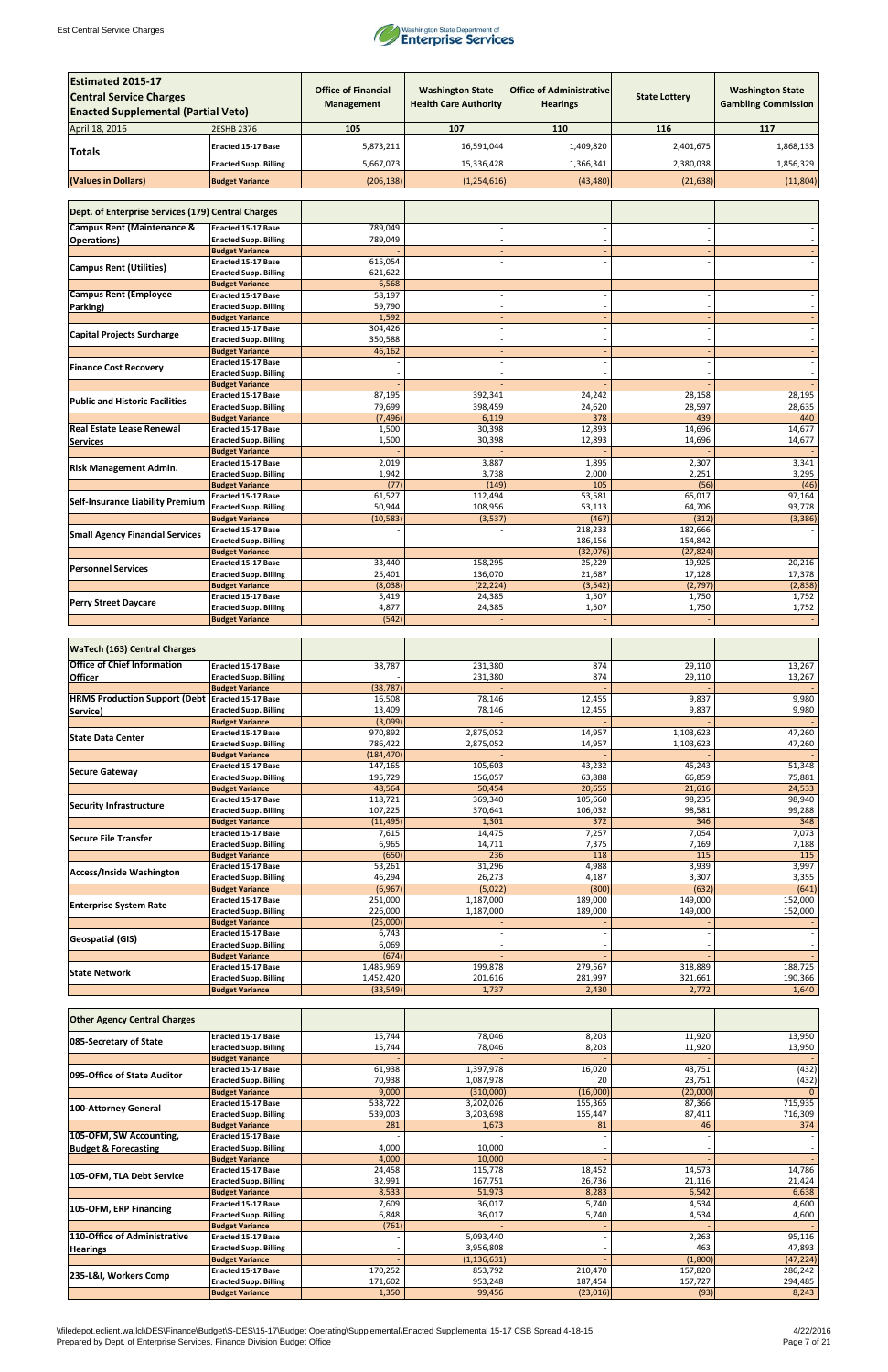

| <b>Estimated 2015-17</b><br><b>Central Service Charges</b><br><b>Enacted Supplemental (Partial Veto)</b> |                                                        | <b>Commission on</b><br><b>Hispanic Affairs</b> | <b>Commission on African-</b><br><b>American Affairs</b> | <b>Human Rights</b><br><b>Commission</b> | Department of<br><b>Retirement Systems</b> | <b>State Investment Board</b> |
|----------------------------------------------------------------------------------------------------------|--------------------------------------------------------|-------------------------------------------------|----------------------------------------------------------|------------------------------------------|--------------------------------------------|-------------------------------|
| April 18, 2016                                                                                           | 2ESHB 2376                                             | 118                                             | 119                                                      | 120                                      | 124                                        | 126                           |
|                                                                                                          | <b>Enacted 15-17 Base</b>                              | 52,147                                          | 61,395                                                   | 675,400                                  | 3,874,069                                  | 1,372,489                     |
| <b>Totals</b>                                                                                            |                                                        |                                                 |                                                          |                                          |                                            |                               |
|                                                                                                          | <b>Enacted Supp. Billing</b>                           | 57,680                                          | 73,763                                                   | 687,102                                  | 3,914,455                                  | 1,442,057                     |
| (Values in Dollars)                                                                                      | <b>Budget Variance</b>                                 | 5,534                                           | 12,368                                                   | 11,701                                   | 40,386                                     | 69,568                        |
|                                                                                                          |                                                        |                                                 |                                                          |                                          |                                            |                               |
| Dept. of Enterprise Services (179) Central Charges                                                       |                                                        |                                                 |                                                          |                                          |                                            |                               |
| <b>Campus Rent (Maintenance &amp;</b>                                                                    | <b>Enacted 15-17 Base</b>                              | 8,493                                           | 8,493                                                    |                                          |                                            |                               |
| <b>Operations)</b>                                                                                       | <b>Enacted Supp. Billing</b>                           | 8,493                                           | 8,493                                                    |                                          |                                            |                               |
|                                                                                                          | <b>Budget Variance</b>                                 |                                                 |                                                          |                                          |                                            |                               |
| <b>Campus Rent (Utilities)</b>                                                                           | <b>Enacted 15-17 Base</b>                              | 6,621                                           | 6,621                                                    |                                          |                                            |                               |
|                                                                                                          | <b>Enacted Supp. Billing</b><br><b>Budget Variance</b> | 6,691<br>71                                     | 6,691<br>71                                              |                                          |                                            |                               |
| <b>Campus Rent (Employee</b>                                                                             | <b>Enacted 15-17 Base</b>                              | 626                                             | 626                                                      |                                          |                                            |                               |
| Parking)                                                                                                 | <b>Enacted Supp. Billing</b>                           | 644                                             | 644                                                      |                                          |                                            |                               |
|                                                                                                          | <b>Budget Variance</b>                                 | 17                                              | 17                                                       |                                          |                                            |                               |
| <b>Capital Projects Surcharge</b>                                                                        | <b>Enacted 15-17 Base</b>                              | 3,238                                           | 3,238                                                    |                                          |                                            |                               |
|                                                                                                          | <b>Enacted Supp. Billing</b>                           | 4,365<br>1,126                                  | 4,365                                                    |                                          |                                            |                               |
|                                                                                                          | <b>Budget Variance</b><br><b>Enacted 15-17 Base</b>    |                                                 | 1,126                                                    |                                          |                                            |                               |
| <b>Finance Cost Recovery</b>                                                                             | <b>Enacted Supp. Billing</b>                           |                                                 |                                                          |                                          |                                            |                               |
|                                                                                                          | <b>Budget Variance</b>                                 |                                                 |                                                          |                                          |                                            |                               |
| <b>Public and Historic Facilities</b>                                                                    | Enacted 15-17 Base                                     | 746                                             | 746                                                      | 5,930                                    | 92,752                                     | 32,484                        |
|                                                                                                          | <b>Enacted Supp. Billing</b>                           | 758<br>12                                       | 758<br>12                                                | 6,022<br>92                              | 94,198<br>1,446                            | 32,990<br>507                 |
| <b>Real Estate Lease Renewal</b>                                                                         | <b>Budget Variance</b><br><b>Enacted 15-17 Base</b>    |                                                 |                                                          | 3,364                                    | 11,121                                     | 7,147                         |
| <b>Services</b>                                                                                          | <b>Enacted Supp. Billing</b>                           |                                                 |                                                          | 3,364                                    | 11,121                                     | 7,147                         |
|                                                                                                          | <b>Budget Variance</b>                                 |                                                 |                                                          |                                          |                                            |                               |
| <b>Risk Management Admin.</b>                                                                            | <b>Enacted 15-17 Base</b>                              | $\overline{26}$                                 | $\overline{26}$                                          | 29                                       | 471                                        | 26                            |
|                                                                                                          | <b>Enacted Supp. Billing</b>                           | 2,000                                           | 2,000                                                    | 2,000                                    | 2,000                                      | 2,000                         |
|                                                                                                          | <b>Budget Variance</b><br><b>Enacted 15-17 Base</b>    | 1,974<br>1,825                                  | 1,974<br>1,825                                           | 1,971<br>8,586                           | 1,529<br>13,655                            | 1,974<br>1,825                |
| <b>Self-Insurance Liability Premium</b>                                                                  | <b>Enacted Supp. Billing</b>                           | 2,000                                           | 2,000                                                    | 7,993                                    | 13,200                                     | 2,000                         |
|                                                                                                          | <b>Budget Variance</b>                                 | 175                                             | 175                                                      | (593)                                    | (455)                                      | 175                           |
| <b>Small Agency Financial Services</b>                                                                   | <b>Enacted 15-17 Base</b>                              | 25,029                                          | 18,881                                                   | 188,374                                  |                                            |                               |
|                                                                                                          | <b>Enacted Supp. Billing</b>                           | 27,004                                          | 23,830                                                   | 205,457                                  |                                            |                               |
|                                                                                                          | <b>Budget Variance</b><br><b>Enacted 15-17 Base</b>    | 1,975<br>277                                    | 4,948<br>277                                             | 17,083<br>3,822                          | 34,686                                     | 12,060                        |
| <b>Personnel Services</b>                                                                                | <b>Enacted Supp. Billing</b>                           | 238                                             | 238                                                      | 3,285                                    | 29,816                                     | 10,367                        |
|                                                                                                          | <b>Budget Variance</b>                                 | (39)                                            | (39)                                                     | (537)                                    | (4,870)                                    | (1,693)                       |
| <b>Perry Street Daycare</b>                                                                              | Enacted 15-17 Base                                     | 46                                              | 46                                                       | 369                                      | 5,765                                      | 2,019                         |
|                                                                                                          | <b>Enacted Supp. Billing</b><br><b>Budget Variance</b> | 46                                              | 46                                                       | 369                                      | 5,765                                      | 2,019                         |
|                                                                                                          |                                                        |                                                 |                                                          |                                          |                                            |                               |
| <b>WaTech (163) Central Charges</b>                                                                      |                                                        |                                                 |                                                          |                                          |                                            |                               |
| <b>Office of Chief Information</b>                                                                       | <b>Enacted 15-17 Base</b>                              |                                                 |                                                          | 3,777                                    | 92,855                                     | 13,845                        |
| <b>Officer</b>                                                                                           | <b>Enacted Supp. Billing</b><br><b>Budget Variance</b> |                                                 |                                                          | 3,777                                    | 92,855                                     | 13,845                        |
| <b>HRMS Production Support (Debt</b>                                                                     | Enacted 15-17 Base                                     | 137                                             | 137                                                      | 1,887                                    | 17,123                                     | 5,954                         |
| Service)                                                                                                 | <b>Enacted Supp. Billing</b>                           | 137                                             | 137                                                      | 1,887                                    | 17,123                                     | 5,954                         |
|                                                                                                          | <b>Budget Variance</b>                                 |                                                 |                                                          |                                          |                                            |                               |
| <b>State Data Center</b>                                                                                 | <b>Enacted 15-17 Base</b>                              | 13                                              | 35                                                       | 9,441                                    | 320,212                                    | 78,691                        |
|                                                                                                          | <b>Enacted Supp. Billing</b><br><b>Budget Variance</b> | 13                                              | 35                                                       | 9,441                                    | 320,212                                    | 78,691                        |
|                                                                                                          | <b>Enacted 15-17 Base</b>                              | $\overline{73}$                                 | 73                                                       | 1,329                                    | 88,288                                     | 43,563                        |
| Secure Gateway                                                                                           | <b>Enacted Supp. Billing</b>                           | 107                                             | 107                                                      | 1,963                                    | 130,469                                    | 64,376                        |
|                                                                                                          | <b>Budget Variance</b>                                 | $\overline{35}$                                 | 35                                                       | 635                                      | 42,182                                     | 20,813                        |
| <b>Security Infrastructure</b>                                                                           | <b>Enacted 15-17 Base</b>                              |                                                 |                                                          | 9,917                                    | 127,907                                    | 85,690                        |
|                                                                                                          | <b>Enacted Supp. Billing</b><br><b>Budget Variance</b> |                                                 |                                                          | 9,952<br>35                              | 128,357<br>451                             | 85,991<br>302                 |
|                                                                                                          | <b>Enacted 15-17 Base</b>                              |                                                 |                                                          | 271                                      | 7,866                                      | 6,710                         |
| Secure File Transfer                                                                                     | <b>Enacted Supp. Billing</b>                           |                                                 |                                                          | 276                                      | 7,994                                      | 6,820                         |
|                                                                                                          | <b>Budget Variance</b>                                 |                                                 |                                                          | $\overline{4}$                           | 128                                        | 109                           |
| Access/Inside Washington                                                                                 | <b>Enacted 15-17 Base</b>                              | 55                                              | 55                                                       | 756<br>634                               | 6,858                                      | 2,384                         |
|                                                                                                          | <b>Enacted Supp. Billing</b><br><b>Budget Variance</b> | 46<br>(9)                                       | 46<br>(9)                                                | (121)                                    | 5,757<br>(1, 100)                          | 2,002<br>(383)                |
|                                                                                                          | <b>Enacted 15-17 Base</b>                              | 2,000                                           | 2,000                                                    | 29,000                                   | 260,000                                    | 90,000                        |
| <b>Enterprise System Rate</b>                                                                            | <b>Enacted Supp. Billing</b>                           | 2,000                                           | 2,000                                                    | 29,000                                   | 260,000                                    | 90,000                        |
|                                                                                                          | <b>Budget Variance</b>                                 |                                                 |                                                          |                                          |                                            |                               |
| <b>Geospatial (GIS)</b>                                                                                  | <b>Enacted 15-17 Base</b>                              |                                                 |                                                          |                                          |                                            |                               |
|                                                                                                          | <b>Enacted Supp. Billing</b><br><b>Budget Variance</b> |                                                 |                                                          |                                          |                                            |                               |
|                                                                                                          | <b>Enacted 15-17 Base</b>                              |                                                 |                                                          | 7,550                                    | 76,259                                     | 80,537                        |
| <b>State Network</b>                                                                                     | <b>Enacted Supp. Billing</b>                           |                                                 |                                                          | 7,616                                    | 76,922                                     | 81,237                        |
|                                                                                                          | <b>Budget Variance</b>                                 |                                                 |                                                          | 66                                       | 663                                        | 700                           |

| <b>Other Agency Central Charges</b> |                              |              |        |          |           |         |
|-------------------------------------|------------------------------|--------------|--------|----------|-----------|---------|
| 085-Secretary of State              | <b>Enacted 15-17 Base</b>    | 118          | 86     | 3,036    | 69,696    | 8,608   |
|                                     | <b>Enacted Supp. Billing</b> | 118          | 86     | 3,036    | 69,696    | 8,608   |
|                                     | <b>Budget Variance</b>       |              |        |          |           |         |
| 095-Office of State Auditor         | <b>Enacted 15-17 Base</b>    | 170          | 16,020 | 16,019   | 84,753    | 94,499  |
|                                     | <b>Enacted Supp. Billing</b> | 170          | 20,020 | 13,219   | 91,253    | 136,499 |
|                                     | <b>Budget Variance</b>       | $\Omega$     | 4,000  | (2,800)  | 6,500     | 42,000  |
| 100-Attorney General                | <b>Enacted 15-17 Base</b>    | 426          |        | 337,622  | 2,300,321 | 737,612 |
|                                     | <b>Enacted Supp. Billing</b> | 427          |        | 337,798  | 2,301,523 | 737,998 |
|                                     | <b>Budget Variance</b>       | $\mathbf{0}$ |        | 176      | 1,202     | 385     |
| 105-OFM, SW Accounting,             | <b>Enacted 15-17 Base</b>    |              |        |          |           |         |
| <b>Budget &amp; Forecasting</b>     | <b>Enacted Supp. Billing</b> |              |        |          |           |         |
|                                     | <b>Budget Variance</b>       |              |        |          |           |         |
| 105-OFM, TLA Debt Service           | <b>Enacted 15-17 Base</b>    | 203          | 203    | 2,795    | 25,369    | 8,821   |
|                                     | <b>Enacted Supp. Billing</b> | 293          | 293    | 4,050    | 36,758    | 12,781  |
|                                     | <b>Budget Variance</b>       | 91           | 91     | 1,255    | 11,388    | 3,960   |
| 105-OFM, ERP Financing              | <b>Enacted 15-17 Base</b>    | 63           | 63     | 870      | 7,892     | 2,744   |
|                                     | <b>Enacted Supp. Billing</b> | 63           | 63     | 870      | 7,892     | 2,744   |
|                                     | <b>Budget Variance</b>       |              |        |          |           |         |
| 110-Office of Administrative        | <b>Enacted 15-17 Base</b>    |              |        | 3,000    |           |         |
| <b>Hearings</b>                     | <b>Enacted Supp. Billing</b> |              |        | 4,171    |           |         |
|                                     | <b>Budget Variance</b>       |              |        | 1,171    |           |         |
|                                     | <b>Enacted 15-17 Base</b>    | 1,962        | 1,944  | 37,658   | 230,220   | 57,270  |
| 235-L&I, Workers Comp               | <b>Enacted Supp. Billing</b> | 2,068        | 1,911  | 30,922   | 211,543   | 57,990  |
|                                     | <b>Budget Variance</b>       | 106          | (33)   | (6, 736) | (18, 677) | 720     |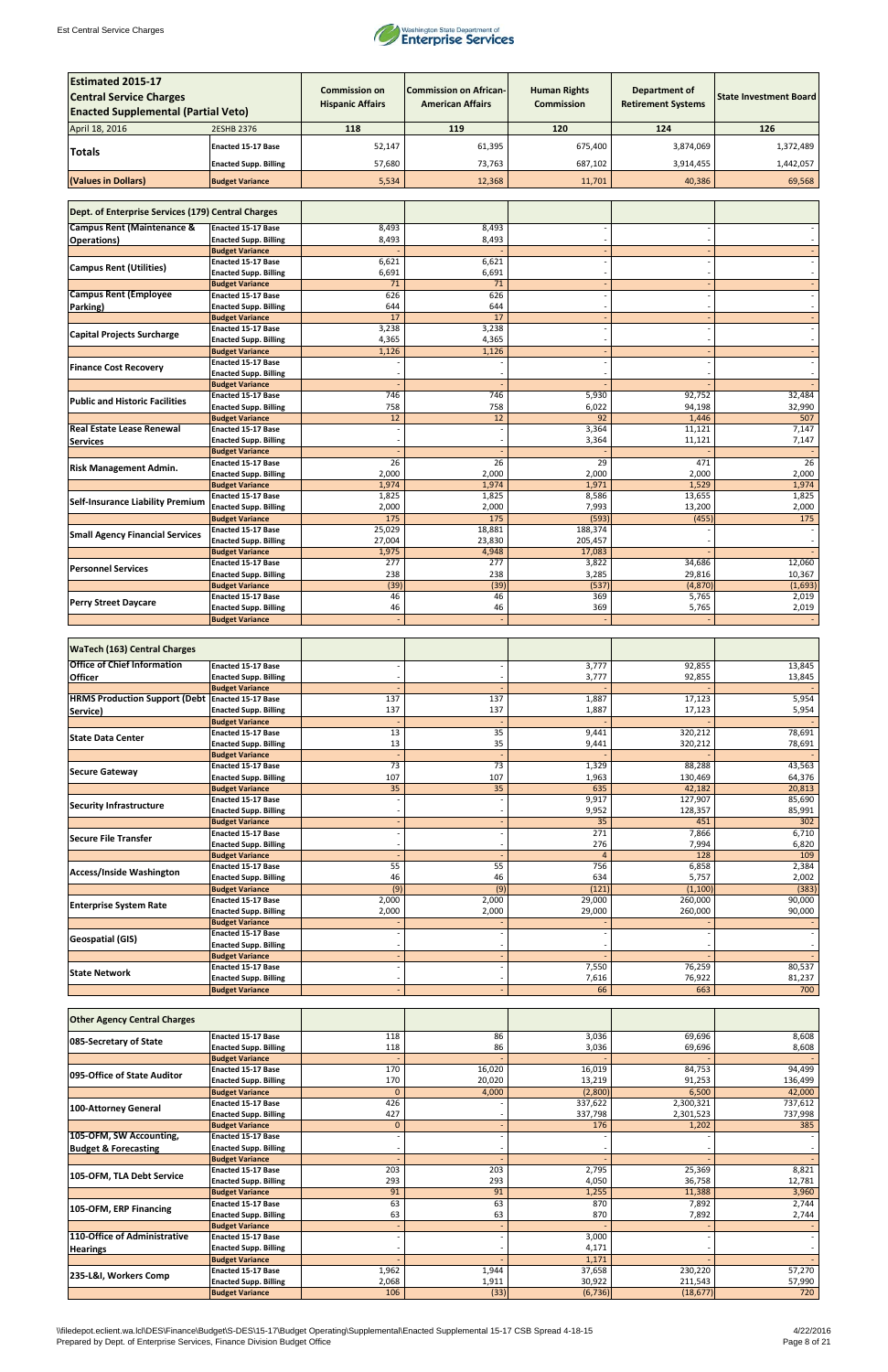

| <b>Estimated 2015-17</b><br><b>Central Service Charges</b> |                                                           | <b>Department of</b><br><b>Revenue</b> | <b>Board of Tax Appeals</b> | <b>Office of Minority and</b><br><b>Women's Business</b> | <b>Office of Insurance</b><br><b>Commissioner</b> | <b>Consolidated</b><br><b>Technology Services</b> |
|------------------------------------------------------------|-----------------------------------------------------------|----------------------------------------|-----------------------------|----------------------------------------------------------|---------------------------------------------------|---------------------------------------------------|
| <b>Enacted Supplemental (Partial Veto)</b>                 |                                                           |                                        |                             | <b>Enterprises</b>                                       |                                                   | (WaTech)                                          |
| April 18, 2016                                             | 2ESHB 2376                                                | 140                                    | 142                         | 147                                                      | 160                                               | 163                                               |
| Totals                                                     | <b>Enacted 15-17 Base</b>                                 | 11,743,186                             | 111,801                     | 1,006,617                                                | 2,402,257                                         | 10,312,012                                        |
|                                                            | <b>Enacted Supp. Billing</b>                              | 11,948,104                             | 133,371                     | 1,162,577                                                | 2,464,955                                         | 13,014,670                                        |
| (Values in Dollars)                                        | <b>Budget Variance</b>                                    | 204,918                                | 21,570                      | 155,960                                                  | 62,698                                            | 2,702,658                                         |
| Dept. of Enterprise Services (179) Central Charges         |                                                           |                                        |                             |                                                          |                                                   |                                                   |
| <b>Campus Rent (Maintenance &amp;</b>                      | <b>Enacted 15-17 Base</b>                                 |                                        |                             | 89,856                                                   | 77,292                                            | 3,229                                             |
| Operations)                                                | <b>Enacted Supp. Billing</b>                              |                                        |                             | 89,856                                                   | 77,292                                            | 3,229                                             |
|                                                            | <b>Budget Variance</b>                                    |                                        |                             |                                                          |                                                   |                                                   |
| <b>Campus Rent (Utilities)</b>                             | Enacted 15-17 Base<br><b>Enacted Supp. Billing</b>        |                                        |                             | 70,041<br>70,789                                         | 60,248<br>60,892                                  | 2,517<br>2,544                                    |
|                                                            | <b>Budget Variance</b>                                    |                                        |                             | 748                                                      | 643                                               | 27                                                |
| <b>Campus Rent (Employee</b>                               | <b>Enacted 15-17 Base</b>                                 |                                        |                             | 6,627                                                    | 5,701                                             | 238                                               |
| Parking)                                                   | <b>Enacted Supp. Billing</b><br><b>Budget Variance</b>    |                                        |                             | 6,809<br>181                                             | 5,857<br>156                                      | 245<br>$\overline{7}$                             |
| <b>Capital Projects Surcharge</b>                          | <b>Enacted 15-17 Base</b>                                 |                                        |                             | 34,260                                                   | 29,470                                            | 263,325                                           |
|                                                            | <b>Enacted Supp. Billing</b>                              |                                        |                             |                                                          | 39,720                                            | 2,609                                             |
|                                                            | <b>Budget Variance</b><br><b>Enacted 15-17 Base</b>       |                                        |                             | (34, 260)                                                | 10,249                                            | (260, 717)<br>1,000                               |
| <b>Finance Cost Recovery</b>                               | <b>Enacted Supp. Billing</b>                              |                                        |                             |                                                          |                                                   | 1,000                                             |
|                                                            | <b>Budget Variance</b>                                    |                                        |                             |                                                          |                                                   |                                                   |
| <b>Public and Historic Facilities</b>                      | <b>Enacted 15-17 Base</b><br><b>Enacted Supp. Billing</b> | 289,967<br>294,489                     | 3,916<br>3,977              | 6,713<br>6,818                                           | 70,040<br>71,132                                  | 106,477<br>218,452                                |
|                                                            | <b>Budget Variance</b>                                    | 4,522                                  | 61                          | 105                                                      | 1,092                                             | 111,975                                           |
| <b>Real Estate Lease Renewal</b>                           | <b>Enacted 15-17 Base</b>                                 | 65,240                                 | 1,673                       | 40,752                                                   | 12,899                                            | 7,022                                             |
| <b>Services</b>                                            | <b>Enacted Supp. Billing</b><br><b>Budget Variance</b>    | 65,240                                 | 1,673                       | 40,752                                                   | 12,899                                            | 7,022                                             |
|                                                            | <b>Enacted 15-17 Base</b>                                 | 5,562                                  | 131                         | 2,981                                                    | 5,707                                             | $\overline{26}$                                   |
| <b>Risk Management Admin.</b>                              | <b>Enacted Supp. Billing</b>                              | 5,354                                  | 2,000                       | 2,867                                                    | 2,000                                             | 2,000                                             |
|                                                            | <b>Budget Variance</b><br><b>Enacted 15-17 Base</b>       | (208)<br>161,679                       | 1,869<br>3,859              | (114)<br>87,139                                          | (3,707)<br>162,700                                | 1,974<br>1,825                                    |
| <b>Self-Insurance Liability Premium</b>                    | <b>Enacted Supp. Billing</b>                              | 155,916                                | 3,680                       | 83,558                                                   | 159,966                                           | 45,327                                            |
|                                                            | <b>Budget Variance</b>                                    | (5, 763)                               | (179)                       | (3, 581)                                                 | (2,735)                                           | 43,502                                            |
| <b>Small Agency Financial Services</b>                     | <b>Enacted 15-17 Base</b><br><b>Enacted Supp. Billing</b> |                                        | 64,987<br>71,207            | 197,156<br>204,245                                       |                                                   |                                                   |
|                                                            | <b>Budget Variance</b>                                    |                                        | 6,220                       | 7,089                                                    |                                                   |                                                   |
| <b>Personnel Services</b>                                  | <b>Enacted 15-17 Base</b>                                 | 165,135                                | 1,551                       | 2,492                                                    | 32,484                                            | 39,532                                            |
|                                                            | <b>Enacted Supp. Billing</b><br><b>Budget Variance</b>    | 141,950<br>(23, 185)                   | 1,333<br>(218)              | 2,142<br>(350)                                           | 27,923<br>(4, 561)                                | 74,360<br>34,828                                  |
| <b>Perry Street Daycare</b>                                | <b>Enacted 15-17 Base</b>                                 | 18,022                                 | 243                         | 417                                                      | 4,353                                             | 6,618                                             |
|                                                            | <b>Enacted Supp. Billing</b>                              | 18,022                                 | 243                         | 417                                                      | 4,353                                             | 13,369                                            |
|                                                            | <b>Budget Variance</b>                                    |                                        |                             |                                                          |                                                   | 6,751                                             |
| <b>WaTech (163) Central Charges</b>                        |                                                           |                                        |                             |                                                          |                                                   |                                                   |
| <b>Office of Chief Information</b>                         | <b>Enacted 15-17 Base</b>                                 | 272,602                                |                             | 1,327                                                    | 40,161                                            | 507,401                                           |
| <b>Officer</b>                                             | <b>Enacted Supp. Billing</b><br><b>Budget Variance</b>    | 272,602                                |                             | 1,327                                                    | 40,161                                            | 922,029<br>414,628                                |
| <b>HRMS Production Support (Debt Enacted 15-17 Base</b>    |                                                           | 81,522                                 | 766                         | 1,230                                                    | 16,037                                            | 19,516                                            |
| Service)                                                   | <b>Enacted Supp. Billing</b>                              | 81,522                                 | 766                         | 1,230                                                    | 16,037                                            | 52,704                                            |
|                                                            | <b>Budget Variance</b><br><b>Enacted 15-17 Base</b>       | 947,338                                | 10                          | 2,676                                                    | 176,020                                           | 33,188                                            |
| <b>State Data Center</b>                                   | <b>Enacted Supp. Billing</b>                              | 947,338                                | 10                          | 2,676                                                    | 176,020                                           | 184,469                                           |
|                                                            | <b>Budget Variance</b><br>Enacted 15-17 Base              | 101,058                                | 407                         | 6,664                                                    | 81,635                                            | 184,469<br>137,503                                |
| <b>Secure Gateway</b>                                      | <b>Enacted Supp. Billing</b>                              | 149,341                                | 601                         | 9,848                                                    | 120,637                                           | 318,049                                           |
|                                                            | <b>Budget Variance</b>                                    | 48,283                                 | 194                         | 3,184                                                    | 39,003                                            | 180,546                                           |
| <b>Security Infrastructure</b>                             | <b>Enacted 15-17 Base</b>                                 | 380,287                                |                             | 4,877                                                    | 123,110                                           | 136,334                                           |
|                                                            | <b>Enacted Supp. Billing</b><br><b>Budget Variance</b>    | 381,627<br>1,339                       |                             | 4,895<br>17                                              | 123,544<br>434                                    | 233,407<br>97,074                                 |
| Secure File Transfer                                       | <b>Enacted 15-17 Base</b>                                 | 14,775                                 |                             | 134                                                      | 7,735                                             | 8,097                                             |
|                                                            | <b>Enacted Supp. Billing</b><br><b>Budget Variance</b>    | 15,015<br>240                          |                             | 136<br>$\overline{2}$                                    | 7,861<br>126                                      | 12,415<br>4,318                                   |
|                                                            | <b>Enacted 15-17 Base</b>                                 | 262,728                                | $\overline{307}$            | 493                                                      | 6,422                                             | 62,766                                            |
| <b>Access/Inside Washington</b>                            | <b>Enacted Supp. Billing</b>                              | 257,489                                | 257                         | 414                                                      | 5,392                                             | 131,061                                           |
|                                                            | <b>Budget Variance</b><br><b>Enacted 15-17 Base</b>       | (5, 239)<br>1,238,000                  | (49)<br>12,000              | (79)<br>19,000                                           | (1,031)                                           | 68,295<br>296,000                                 |
| <b>Enterprise System Rate</b>                              | <b>Enacted Supp. Billing</b>                              | 1,238,000                              | 12,000                      | 19,000                                                   | 244,000<br>244,000                                | 599,000                                           |
|                                                            | <b>Budget Variance</b>                                    |                                        |                             |                                                          |                                                   | 303,000                                           |
| <b>Geospatial (GIS)</b>                                    | <b>Enacted 15-17 Base</b>                                 | 9,859                                  |                             |                                                          |                                                   |                                                   |
|                                                            | <b>Enacted Supp. Billing</b><br><b>Budget Variance</b>    | 9,859                                  |                             |                                                          |                                                   | 2,374<br>2,374                                    |
| <b>State Network</b>                                       | Enacted 15-17 Base                                        | 790,892                                |                             |                                                          | 148,748                                           | 8,269,062                                         |
|                                                            | <b>Enacted Supp. Billing</b><br><b>Budget Variance</b>    | 797,767<br>6,875                       |                             |                                                          | 150,041<br>1,293                                  | 9,573,289<br>1,304,227                            |
|                                                            |                                                           |                                        |                             |                                                          |                                                   |                                                   |

| <b>Other Agency Central Charges</b> |                              |           |        |           |          |         |
|-------------------------------------|------------------------------|-----------|--------|-----------|----------|---------|
| 085-Secretary of State              | <b>Enacted 15-17 Base</b>    | 60,084    | 5,404  | 3,168     | 29,646   | 15,951  |
|                                     | <b>Enacted Supp. Billing</b> | 60,084    | 5,404  | 3,168     | 29,646   | 35,951  |
|                                     | <b>Budget Variance</b>       |           |        |           |          | 20,000  |
| 095-Office of State Auditor         | <b>Enacted 15-17 Base</b>    | 148,101   | (436)  | 12,341    | 47,754   | 13,861  |
|                                     | <b>Enacted Supp. Billing</b> | 238,101   | 12,764 | 41        | 48,254   | 46,461  |
|                                     | <b>Budget Variance</b>       | 90,000    | 13,200 | (12,300)  | 500      | 32,600  |
| 100-Attorney General                | <b>Enacted 15-17 Base</b>    | 5,739,105 | 4,770  | 293,278   | 798,206  | 110,008 |
|                                     | <b>Enacted Supp. Billing</b> | 5,742,104 | 4,773  | 565,431   | 798,623  | 110,066 |
|                                     | <b>Budget Variance</b>       | 2,998     |        | 272,153   | 417      | 57      |
| 105-OFM, SW Accounting,             | <b>Enacted 15-17 Base</b>    |           |        |           |          |         |
| <b>Budget &amp; Forecasting</b>     | <b>Enacted Supp. Billing</b> | 22,000    |        |           |          |         |
|                                     | <b>Budget Variance</b>       | 22,000    |        |           |          |         |
| 105-OFM, TLA Debt Service           | <b>Enacted 15-17 Base</b>    | 120,781   | 1,134  | 1,823     | 23,759   | 28,914  |
|                                     | <b>Enacted Supp. Billing</b> | 175,000   | 1,643  | 2,641     | 34,425   | 71,426  |
|                                     | <b>Budget Variance</b>       | 54,219    | 509    | 818       | 10,666   | 42,512  |
| 105-OFM, ERP Financing              | <b>Enacted 15-17 Base</b>    | 37,574    | 353    | 567       | 7,391    | 8,995   |
|                                     | <b>Enacted Supp. Billing</b> | 37,574    | 353    | 567       | 7,391    | 18,182  |
|                                     | <b>Budget Variance</b>       |           |        |           |          | 9,187   |
| 110-Office of Administrative        | <b>Enacted 15-17 Base</b>    |           |        | 99,524    | 16,921   |         |
| <b>Hearings</b>                     | <b>Enacted Supp. Billing</b> |           |        | 23,637    | 29,351   |         |
|                                     | <b>Budget Variance</b>       |           |        | (75, 887) | 12,430   |         |
| 235-L&I, Workers Comp               | <b>Enacted 15-17 Base</b>    | 832,874   | 10,728 | 21,080    | 173,818  | 265,796 |
|                                     | <b>Enacted Supp. Billing</b> | 841,711   | 10,687 | 19,313    | 171,540  | 333,632 |
|                                     | <b>Budget Variance</b>       | 8,837     | (41)   | (1,767)   | (2, 278) | 67,836  |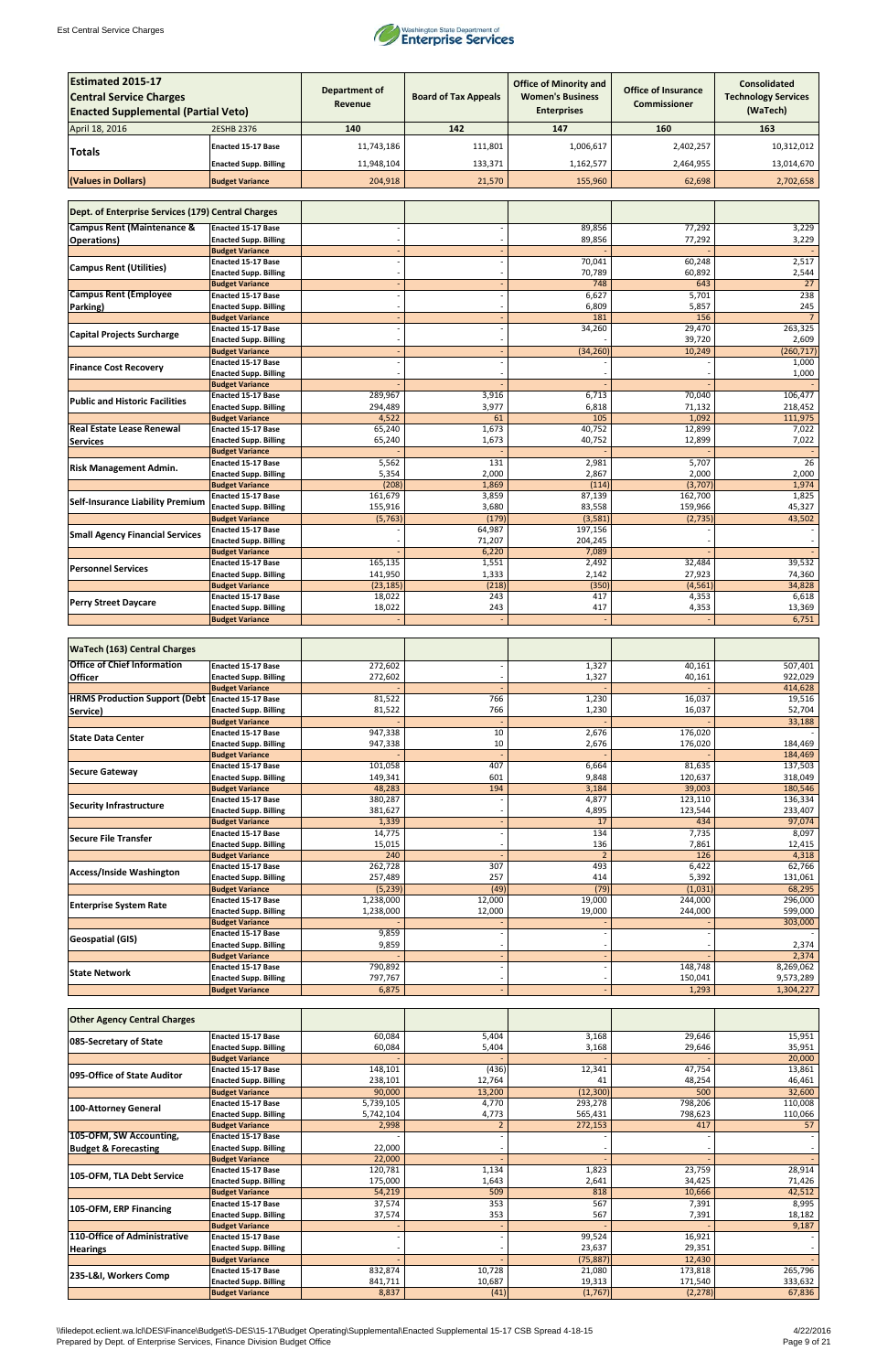

| <b>Estimated 2015-17</b>                           |                                                        |                             |                                |                            |                      |                            |
|----------------------------------------------------|--------------------------------------------------------|-----------------------------|--------------------------------|----------------------------|----------------------|----------------------------|
| <b>Central Service Charges</b>                     |                                                        | <b>Board of Accountancy</b> | <b>Forensic Investigations</b> | Department of              | <b>Horse Racing</b>  | <b>Board of Industrial</b> |
| <b>Enacted Supplemental (Partial Veto)</b>         |                                                        |                             | Council                        | <b>Enterprise Services</b> | <b>Commission</b>    | <b>Insurance Appeals</b>   |
|                                                    |                                                        |                             |                                |                            |                      |                            |
| April 18, 2016                                     | 2ESHB 2376                                             | 165                         | 167                            | 179                        | 185                  | 190                        |
| <b>Totals</b>                                      | <b>Enacted 15-17 Base</b>                              | 312,175                     | 4,191                          | 9,534,802                  | 324,812              | 1,223,953                  |
|                                                    | <b>Enacted Supp. Billing</b>                           | 313,029                     | 6,581                          | 7,143,710                  | 286,349              | 1,227,584                  |
| (Values in Dollars)                                | <b>Budget Variance</b>                                 | 854                         | 2,390                          | (2,391,092)                | (38, 464)            | 3,631                      |
|                                                    |                                                        |                             |                                |                            |                      |                            |
| Dept. of Enterprise Services (179) Central Charges |                                                        |                             |                                |                            |                      |                            |
| <b>Campus Rent (Maintenance &amp;</b>              | <b>Enacted 15-17 Base</b>                              |                             |                                | 416,444                    |                      |                            |
| <b>Operations</b> )                                | <b>Enacted Supp. Billing</b>                           |                             |                                | 416,444                    |                      |                            |
|                                                    | <b>Budget Variance</b>                                 |                             |                                |                            |                      |                            |
| <b>Campus Rent (Utilities)</b>                     | <b>Enacted 15-17 Base</b>                              |                             |                                | 324,613                    |                      |                            |
|                                                    | <b>Enacted Supp. Billing</b><br><b>Budget Variance</b> |                             |                                | 328,079<br>3,467           |                      |                            |
| <b>Campus Rent (Employee</b>                       | <b>Enacted 15-17 Base</b>                              |                             |                                | 30,715                     |                      |                            |
| Parking)                                           | <b>Enacted Supp. Billing</b>                           |                             |                                | 31,556                     |                      |                            |
|                                                    | <b>Budget Variance</b>                                 |                             |                                | 840                        |                      |                            |
| <b>Capital Projects Surcharge</b>                  | <b>Enacted 15-17 Base</b>                              |                             |                                | 612,902                    |                      |                            |
|                                                    | <b>Enacted Supp. Billing</b><br><b>Budget Variance</b> |                             |                                | 177,441<br>(435, 460)      |                      |                            |
|                                                    | <b>Enacted 15-17 Base</b>                              |                             |                                | 121,000                    |                      |                            |
| <b>Finance Cost Recovery</b>                       | <b>Enacted Supp. Billing</b>                           |                             |                                | 128,000                    |                      |                            |
|                                                    | <b>Budget Variance</b>                                 |                             |                                | 7,000                      |                      |                            |
| <b>Public and Historic Facilities</b>              | <b>Enacted 15-17 Base</b>                              | 3,729                       |                                | 399,613                    | 1,343                | 46,656                     |
|                                                    | <b>Enacted Supp. Billing</b><br><b>Budget Variance</b> | 3,788<br>58                 |                                | 304,386<br>(95, 227)       | 1,364<br>21          | 47,383<br>728              |
| <b>Real Estate Lease Renewal</b>                   | <b>Enacted 15-17 Base</b>                              | 1,653                       |                                | 43,380                     | 1,335                | 21,285                     |
| <b>Services</b>                                    | <b>Enacted Supp. Billing</b>                           | 1,653                       |                                | 43,380                     | 1,335                | 21,285                     |
|                                                    | <b>Budget Variance</b>                                 |                             |                                |                            |                      |                            |
| <b>Risk Management Admin.</b>                      | <b>Enacted 15-17 Base</b>                              | 601                         |                                | 5,583                      | 752                  | 176                        |
|                                                    | <b>Enacted Supp. Billing</b><br><b>Budget Variance</b> | 2,000<br>1,399              | 2,000<br>2,000                 | 5,681<br>98                | 2,000<br>1,248       | 2,000<br>1,824             |
|                                                    | <b>Enacted 15-17 Base</b>                              | 16,986                      | 1,825                          | 161,503                    | 19,330               | 4,979                      |
| <b>Self-Insurance Liability Premium</b>            | <b>Enacted Supp. Billing</b>                           | 16,834                      | 2,000                          | 119,278                    | 21,089               | 4,920                      |
|                                                    | <b>Budget Variance</b>                                 | (152)                       | 175                            | (42, 224)                  | 1,760                | (58)                       |
| <b>Small Agency Financial Services</b>             | <b>Enacted 15-17 Base</b>                              | 128,656                     | 2,196                          |                            | 178,275              | 205,499                    |
|                                                    | <b>Enacted Supp. Billing</b><br><b>Budget Variance</b> | 126,063<br>(2, 593)         | 2,411<br>215                   |                            | 152,122<br>(26, 152) | 175,646<br>(29, 853)       |
|                                                    | <b>Enacted 15-17 Base</b>                              | 1,565                       |                                | 154,307                    | 1,648                | 22,445                     |
| <b>Personnel Services</b>                          | <b>Enacted Supp. Billing</b>                           | 1,345                       |                                | 95,609                     | 1,416                | 19,294                     |
|                                                    | <b>Budget Variance</b>                                 | (220)                       |                                | (58, 698)                  | (231)                | (3, 151)                   |
| <b>Perry Street Daycare</b>                        | <b>Enacted 15-17 Base</b>                              | 232                         |                                | 24,837                     | 83                   | 2,900                      |
|                                                    | <b>Enacted Supp. Billing</b><br><b>Budget Variance</b> | 232                         |                                | 18,628<br>(6, 209)         | 83                   | 2,900                      |
|                                                    |                                                        |                             |                                |                            |                      |                            |
| <b>WaTech (163) Central Charges</b>                |                                                        |                             |                                |                            |                      |                            |
| <b>Office of Chief Information</b>                 | Enacted 15-17 Base                                     | 1,561                       |                                | 445,841                    | 1,873                | 2,372                      |
| <b>Officer</b>                                     | <b>Enacted Supp. Billing</b>                           | 1,561                       |                                |                            | 1,873                | 2,372                      |
|                                                    | <b>Budget Variance</b>                                 |                             |                                | (445, 841)                 |                      |                            |
| HRMS Production Support (Debt Enacted 15-17 Base   |                                                        | 772                         |                                | 76,177                     | 813                  | 11,081                     |
| Service)                                           | <b>Enacted Supp. Billing</b>                           | 772                         |                                | 46,067                     | 813                  | 11,081                     |
|                                                    | <b>Budget Variance</b><br><b>Enacted 15-17 Base</b>    | 4,681                       |                                | (30, 110)                  | 4,894                | 9,162                      |
| <b>State Data Center</b>                           | <b>Enacted Supp. Billing</b>                           | 4,681                       |                                |                            | 4,894                | 9,162                      |
|                                                    | <b>Budget Variance</b>                                 |                             |                                |                            |                      |                            |
| <b>Secure Gateway</b>                              | <b>Enacted 15-17 Base</b>                              | 3,416                       |                                | 262,511                    | 1,034                | 48,902                     |
|                                                    | <b>Enacted Supp. Billing</b>                           | 5,047                       |                                | 294,827                    | 1,529                | 72,254                     |
|                                                    | <b>Budget Variance</b><br><b>Enacted 15-17 Base</b>    | 1,632<br>3,062              |                                | 32,317<br>351,592          | 494                  | 23,353<br>103,113          |
| <b>Security Infrastructure</b>                     | <b>Enacted Supp. Billing</b>                           | 3,073                       |                                | 268,151                    |                      | 103,476                    |
|                                                    | <b>Budget Variance</b>                                 | 11                          |                                | (83, 440)                  |                      | 363                        |
| <b>Secure File Transfer</b>                        | <b>Enacted 15-17 Base</b>                              |                             |                                | 13,989                     |                      | 7,187                      |
|                                                    | <b>Enacted Supp. Billing</b>                           |                             |                                | 10,805                     |                      | 7,304                      |
|                                                    | <b>Budget Variance</b><br><b>Enacted 15-17 Base</b>    | 309                         |                                | (3, 184)<br>245,477        | 326                  | 117<br>4,438               |
| <b>Access/Inside Washington</b>                    | <b>Enacted Supp. Billing</b>                           | 260                         |                                | 176,930                    | 273                  | 3,725                      |
|                                                    | <b>Budget Variance</b>                                 | (50)                        |                                | (68, 547)                  | (52)                 | (712)                      |
| <b>Enterprise System Rate</b>                      | <b>Enacted 15-17 Base</b>                              | 12,000                      |                                | 1,157,000                  | 12,000               | 168,000                    |
|                                                    | <b>Enacted Supp. Billing</b>                           | 12,000                      |                                | 879,000                    | 12,000               | 168,000                    |
|                                                    | <b>Budget Variance</b><br><b>Enacted 15-17 Base</b>    |                             |                                | (278,000)<br>7,083         |                      |                            |
| <b>Geospatial (GIS)</b>                            | <b>Enacted Supp. Billing</b>                           |                             |                                | 5,383                      |                      |                            |
|                                                    | <b>Budget Variance</b>                                 |                             |                                | (1,700)                    |                      |                            |
| <b>State Network</b>                               | <b>Enacted 15-17 Base</b>                              | 8,305                       |                                | 1,175,664                  |                      | 167,148                    |
|                                                    | <b>Enacted Supp. Billing</b>                           | 8,378                       |                                | (0)                        |                      | 168,601                    |
|                                                    | <b>Budget Variance</b>                                 | $\overline{72}$             |                                | (1, 175, 664)              |                      | 1,453                      |

| <b>Other Agency Central Charges</b> |                              |          |              |           |          |           |
|-------------------------------------|------------------------------|----------|--------------|-----------|----------|-----------|
| 085-Secretary of State              | <b>Enacted 15-17 Base</b>    | 1,729    |              | 84,053    | 1,307    | 59,470    |
|                                     | <b>Enacted Supp. Billing</b> | 1,729    |              | 64,053    | 1,307    | 59,470    |
|                                     | <b>Budget Variance</b>       |          |              | (20,000)  |          |           |
| 095-Office of State Auditor         | <b>Enacted 15-17 Base</b>    | 170      | 170          | 97,881    | 16,021   | 170       |
|                                     | <b>Enacted Supp. Billing</b> | 170      | 170          | 119,881   | 21       | 13,170    |
|                                     | <b>Budget Variance</b>       | $\Omega$ | $\mathbf{0}$ | 22,000    | (16,000) | 13,000    |
| 100-Attorney General                | <b>Enacted 15-17 Base</b>    | 111,721  |              | 1,245,484 | 70,598   | 108,296   |
|                                     | <b>Enacted Supp. Billing</b> | 111,779  |              | 1,246,135 | 70,634   | 108,352   |
|                                     | <b>Budget Variance</b>       | 58       |              | 651       | 37       | 57        |
| 105-OFM, SW Accounting,             | <b>Enacted 15-17 Base</b>    |          |              |           |          |           |
| <b>Budget &amp; Forecasting</b>     | <b>Enacted Supp. Billing</b> |          |              |           |          |           |
|                                     | <b>Budget Variance</b>       |          |              |           |          |           |
| 105-OFM, TLA Debt Service           | <b>Enacted 15-17 Base</b>    | 1,144    |              | 112,861   | 1,205    | 16,417    |
|                                     | <b>Enacted Supp. Billing</b> | 1,658    |              | 136,438   | 1,746    | 23,786    |
|                                     | <b>Budget Variance</b>       | 514      |              | 23,577    | 541      | 7,370     |
| 105-OFM, ERP Financing              | <b>Enacted 15-17 Base</b>    | 356      |              | 35,110    | 375      | 5,107     |
|                                     | <b>Enacted Supp. Billing</b> | 356      |              | 26,684    | 375      | 5,107     |
|                                     | <b>Budget Variance</b>       |          |              | (8, 426)  |          |           |
| 110-Office of Administrative        | <b>Enacted 15-17 Base</b>    |          |              |           |          |           |
| <b>Hearings</b>                     | <b>Enacted Supp. Billing</b> |          |              |           |          |           |
|                                     | <b>Budget Variance</b>       |          |              |           |          |           |
| 235-L&I, Workers Comp               | <b>Enacted 15-17 Base</b>    | 9,526    |              | 1,929,182 | 11,600   | 209,152   |
|                                     | <b>Enacted Supp. Billing</b> | 9,650    |              | 2,200,873 | 11,472   | 198,294   |
|                                     | <b>Budget Variance</b>       | 124      |              | 271,691   | (128)    | (10, 858) |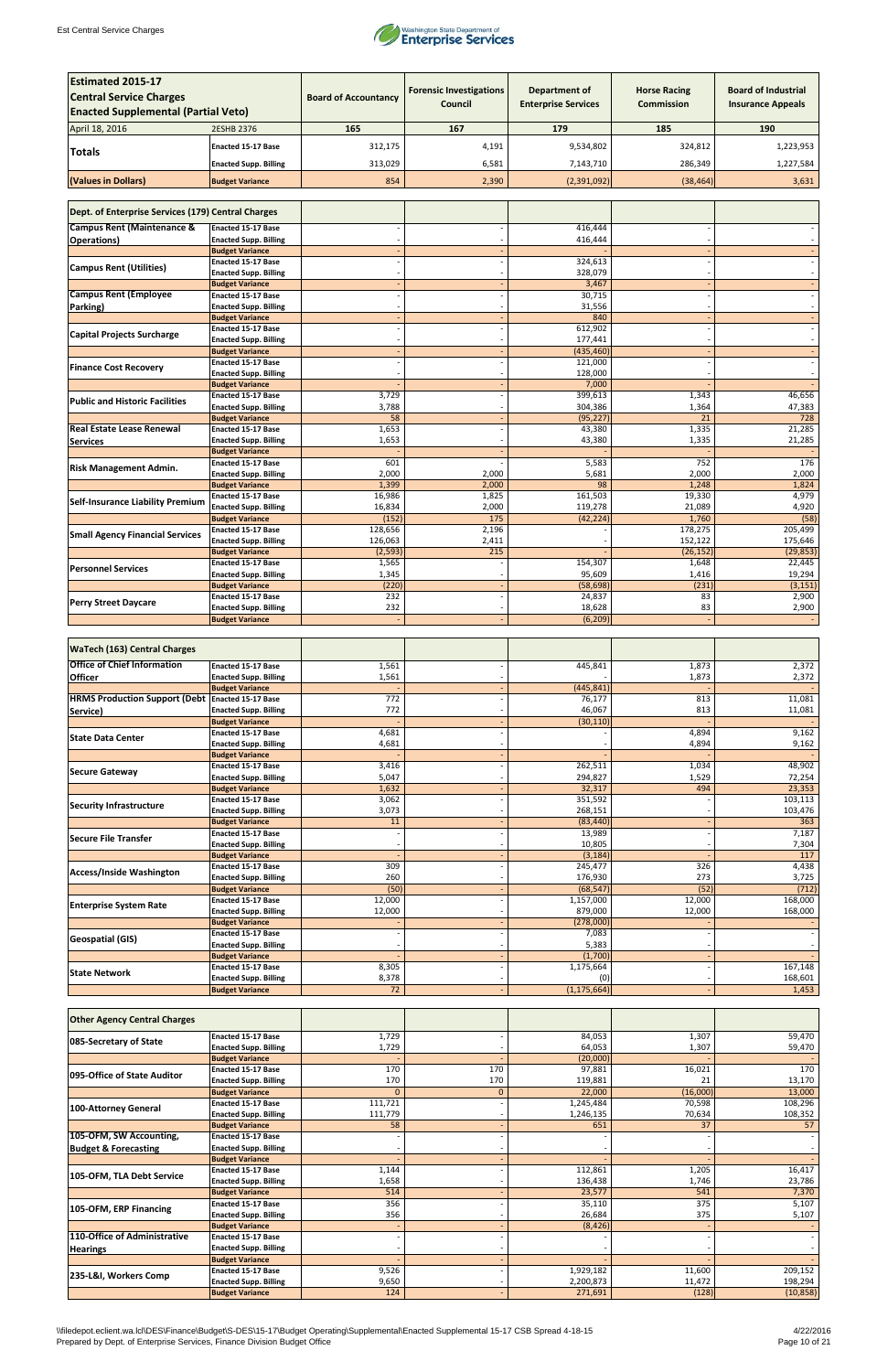

| <b>Estimated 2015-17</b>                                |                                                           |                            |                          |                                               |                                                       |                         |  |  |  |
|---------------------------------------------------------|-----------------------------------------------------------|----------------------------|--------------------------|-----------------------------------------------|-------------------------------------------------------|-------------------------|--|--|--|
| <b>Central Service Charges</b>                          |                                                           | <b>Liquor and Cannabis</b> | <b>Board of Pilotage</b> | <b>Utilities and</b><br><b>Transportation</b> | <b>Board for Volunteer</b><br><b>Firefighters and</b> | <b>Washington State</b> |  |  |  |
| <b>Enacted Supplemental (Partial Veto)</b>              |                                                           | <b>Board</b>               | <b>Commissioners</b>     | <b>Commission</b>                             | <b>Reserve Officers</b>                               | Patrol                  |  |  |  |
|                                                         |                                                           |                            |                          |                                               |                                                       |                         |  |  |  |
| April 18, 2016                                          | 2ESHB 2376                                                | 195                        | 205                      | 215                                           | 220                                                   | 225                     |  |  |  |
| <b>Totals</b>                                           | <b>Enacted 15-17 Base</b>                                 | 5,936,341                  | 503,044                  | 5,198,616                                     | 159,316                                               | 22,803,246              |  |  |  |
|                                                         | <b>Enacted Supp. Billing</b>                              | 7,315,604                  | 497,546                  | 3,866,445                                     | 158,122                                               | 23,410,279              |  |  |  |
| (Values in Dollars)                                     | <b>Budget Variance</b>                                    | 1,379,263                  | (5, 497)                 | (1, 332, 171)                                 | (1, 193)                                              | 607,033                 |  |  |  |
|                                                         |                                                           |                            |                          |                                               |                                                       |                         |  |  |  |
| Dept. of Enterprise Services (179) Central Charges      |                                                           |                            |                          |                                               |                                                       |                         |  |  |  |
| <b>Campus Rent (Maintenance &amp;</b>                   | <b>Enacted 15-17 Base</b>                                 |                            |                          |                                               |                                                       | 885,352                 |  |  |  |
| <b>Operations</b> )                                     | <b>Enacted Supp. Billing</b>                              |                            |                          |                                               |                                                       | 885,352                 |  |  |  |
|                                                         | <b>Budget Variance</b>                                    |                            |                          |                                               |                                                       |                         |  |  |  |
| <b>Campus Rent (Utilities)</b>                          | Enacted 15-17 Base                                        |                            |                          |                                               |                                                       | 690,121                 |  |  |  |
|                                                         | <b>Enacted Supp. Billing</b><br><b>Budget Variance</b>    |                            |                          |                                               |                                                       | 697,490<br>7,370        |  |  |  |
| <b>Campus Rent (Employee</b>                            | <b>Enacted 15-17 Base</b>                                 |                            |                          |                                               |                                                       | 65,300                  |  |  |  |
| Parking)                                                | <b>Enacted Supp. Billing</b>                              |                            |                          |                                               |                                                       | 67,087                  |  |  |  |
|                                                         | <b>Budget Variance</b>                                    |                            |                          |                                               |                                                       | 1,787                   |  |  |  |
| <b>Capital Projects Surcharge</b>                       | <b>Enacted 15-17 Base</b><br><b>Enacted Supp. Billing</b> |                            |                          |                                               |                                                       | 334,076<br>454,971      |  |  |  |
|                                                         | <b>Budget Variance</b>                                    |                            |                          |                                               |                                                       | 120,895                 |  |  |  |
| <b>Finance Cost Recovery</b>                            | <b>Enacted 15-17 Base</b>                                 |                            |                          |                                               |                                                       |                         |  |  |  |
|                                                         | <b>Enacted Supp. Billing</b>                              |                            |                          |                                               |                                                       |                         |  |  |  |
|                                                         | <b>Budget Variance</b><br><b>Enacted 15-17 Base</b>       | 65,415                     | 373                      | 58,180                                        | 1,492                                                 | 216,459                 |  |  |  |
| <b>Public and Historic Facilities</b>                   | <b>Enacted Supp. Billing</b>                              | 66,435                     | 379                      | 59,087                                        | 1,515                                                 | 219,834                 |  |  |  |
|                                                         | <b>Budget Variance</b>                                    | 1,020                      | 6                        | 907                                           | 23                                                    | 3,376                   |  |  |  |
| <b>Real Estate Lease Renewal</b>                        | <b>Enacted 15-17 Base</b>                                 | 20,382                     |                          | 10,834                                        | 1,248                                                 | 33,666                  |  |  |  |
| <b>Services</b>                                         | <b>Enacted Supp. Billing</b><br><b>Budget Variance</b>    | 20,382                     |                          | 10,834                                        | 1,248                                                 | 33,666                  |  |  |  |
|                                                         | <b>Enacted 15-17 Base</b>                                 | 25,928                     | 9,454                    | 26                                            | 26                                                    | 246,888                 |  |  |  |
| <b>Risk Management Admin.</b>                           | <b>Enacted Supp. Billing</b>                              | 25,179                     | 9,092                    | 2,000                                         | 2,000                                                 | 250,475                 |  |  |  |
|                                                         | <b>Budget Variance</b>                                    | (749)                      | (362)                    | 1,974                                         | 1,974                                                 | 3,587                   |  |  |  |
| <b>Self-Insurance Liability Premium</b>                 | <b>Enacted 15-17 Base</b><br><b>Enacted Supp. Billing</b> | 735,675<br>727,163         | 277,485<br>265,015       | 1,825<br>2,000                                | 1,825<br>2,000                                        | 6,908,539<br>6,939,049  |  |  |  |
|                                                         | <b>Budget Variance</b>                                    | (8, 512)                   | (12, 470)                | 175                                           | 175                                                   | 30,509                  |  |  |  |
| <b>Small Agency Financial Services</b>                  | Enacted 15-17 Base                                        |                            | 37,763                   |                                               | 5,269                                                 |                         |  |  |  |
|                                                         | <b>Enacted Supp. Billing</b><br><b>Budget Variance</b>    |                            | 48,838<br>11,076         |                                               | 4,334<br>(935)                                        |                         |  |  |  |
|                                                         | <b>Enacted 15-17 Base</b>                                 | 40,058                     | 346                      | 23,041                                        | 554                                                   | 339,962                 |  |  |  |
| <b>Personnel Services</b>                               | <b>Enacted Supp. Billing</b>                              | 34,434                     | 298                      | 19,806                                        | 476                                                   | 292,232                 |  |  |  |
|                                                         | <b>Budget Variance</b>                                    | (5,624)                    | (49)                     | (3, 235)                                      | (78)                                                  | (47, 730)               |  |  |  |
| <b>Perry Street Daycare</b>                             | <b>Enacted 15-17 Base</b><br><b>Enacted Supp. Billing</b> | 4,066<br>4,066             | 23<br>23                 | 3,616<br>3,616                                | 93<br>93                                              | 13,453<br>13,453        |  |  |  |
|                                                         | <b>Budget Variance</b>                                    |                            |                          |                                               |                                                       |                         |  |  |  |
|                                                         |                                                           |                            |                          |                                               |                                                       |                         |  |  |  |
| <b>WaTech (163) Central Charges</b>                     |                                                           |                            |                          |                                               |                                                       |                         |  |  |  |
| <b>Office of Chief Information</b>                      | <b>Enacted 15-17 Base</b>                                 | 43,922                     |                          | 19,074                                        |                                                       | 173,020                 |  |  |  |
| <b>Officer</b>                                          | <b>Enacted Supp. Billing</b>                              | 43,922                     |                          | 19,074                                        |                                                       | 173,020                 |  |  |  |
|                                                         | <b>Budget Variance</b>                                    |                            |                          |                                               |                                                       |                         |  |  |  |
| <b>HRMS Production Support (Debt Enacted 15-17 Base</b> |                                                           | 19,776                     | 171                      | 11,375                                        | 273                                                   | 167,830                 |  |  |  |
| Service)                                                | <b>Enacted Supp. Billing</b><br><b>Budget Variance</b>    | 19,776                     | 171                      | 11,375                                        | 273                                                   | 167,830                 |  |  |  |
|                                                         | <b>Enacted 15-17 Base</b>                                 | 236,012                    | 80                       | 52,931                                        | 43                                                    | 800,764                 |  |  |  |
| <b>State Data Center</b>                                | <b>Enacted Supp. Billing</b>                              | 236,012                    | 80                       | 52,931                                        | 43                                                    | 800,764                 |  |  |  |
|                                                         | <b>Budget Variance</b>                                    |                            |                          |                                               |                                                       |                         |  |  |  |
| <b>Secure Gateway</b>                                   | <b>Enacted 15-17 Base</b><br><b>Enacted Supp. Billing</b> | 50,452<br>74,545           | $\frac{127}{2}$<br>188   | 61,156<br>90,360                              | 145<br>215                                            | 161,396<br>238,469      |  |  |  |
|                                                         | <b>Budget Variance</b>                                    | 24,093                     | 61                       | 29,204                                        | 69                                                    | 77,073                  |  |  |  |
| <b>Security Infrastructure</b>                          | <b>Enacted 15-17 Base</b>                                 | 137,119                    |                          | 104,847                                       |                                                       | 718,538                 |  |  |  |
|                                                         | <b>Enacted Supp. Billing</b><br><b>Budget Variance</b>    | 137,602<br>483             |                          | 105,216<br>369                                |                                                       | 721,069<br>2,531        |  |  |  |
|                                                         | Enacted 15-17 Base                                        | 8,118                      |                          | 7,235                                         |                                                       | 24,034                  |  |  |  |
| Secure File Transfer                                    | <b>Enacted Supp. Billing</b>                              | 8,250                      |                          | 7,353                                         |                                                       | 24,425                  |  |  |  |
|                                                         | <b>Budget Variance</b>                                    | 132                        |                          | 118                                           |                                                       | 391                     |  |  |  |
| <b>Access/Inside Washington</b>                         | <b>Enacted 15-17 Base</b><br><b>Enacted Supp. Billing</b> | 7,920<br>6,649             | 68<br>57                 | 4,555<br>3,824                                | 110<br>92                                             | 67,212<br>56,426        |  |  |  |
|                                                         | <b>Budget Variance</b>                                    | (1, 271)                   | (11)                     | (731)                                         | (18)                                                  | (10, 786)               |  |  |  |
| <b>Enterprise System Rate</b>                           | <b>Enacted 15-17 Base</b>                                 | 300,000                    | 3,000                    | 173,000                                       | 4,000                                                 | 2,549,000               |  |  |  |
|                                                         | <b>Enacted Supp. Billing</b>                              | 300,000                    | 3,000                    | 173,000                                       | 4,000                                                 | 2,549,000               |  |  |  |
|                                                         | <b>Budget Variance</b><br><b>Enacted 15-17 Base</b>       | 6,175                      |                          | 1,184                                         |                                                       | 7,346                   |  |  |  |
| <b>Geospatial (GIS)</b>                                 | <b>Enacted Supp. Billing</b>                              | 6,175                      |                          | 1,184                                         |                                                       | 7,346                   |  |  |  |
|                                                         | <b>Budget Variance</b>                                    |                            |                          |                                               |                                                       |                         |  |  |  |
| <b>State Network</b>                                    | <b>Enacted 15-17 Base</b>                                 | 206,284                    |                          | 75,043                                        | 1,208                                                 | 549,849                 |  |  |  |
|                                                         | <b>Enacted Supp. Billing</b><br><b>Budget Variance</b>    | 208,077<br>1,793           |                          | 75,695<br>652                                 | 1,219<br>11                                           | 554,629<br>4,780        |  |  |  |

| <b>Other Agency Central Charges</b> |                              |           |          |             |         |           |
|-------------------------------------|------------------------------|-----------|----------|-------------|---------|-----------|
|                                     | <b>Enacted 15-17 Base</b>    | 105,471   | 107      | 36,196      | 1,767   | 209,069   |
| 085-Secretary of State              | <b>Enacted Supp. Billing</b> | 105,471   | 107      | 36,196      | 1,767   | 209,069   |
|                                     | <b>Budget Variance</b>       |           |          |             |         |           |
| 095-Office of State Auditor         | <b>Enacted 15-17 Base</b>    | 97,578    | 170      | 16,016      | 16,024  | 38,828    |
|                                     | <b>Enacted Supp. Billing</b> | 73,578    | 9,870    | 16          | 13,224  | 70,351    |
|                                     | <b>Budget Variance</b>       | (24,000)  | 9,700    | (16,000)    | (2,800) | 31,523    |
|                                     | <b>Enacted 15-17 Base</b>    | 2,538,918 | 137,381  | 4,353,532   | 121,651 | 1,638,879 |
| <b>100-Attorney General</b>         | <b>Enacted Supp. Billing</b> | 3,417,158 | 137,453  | 2,997,522   | 121,714 | 1,639,735 |
|                                     | <b>Budget Variance</b>       | 878,240   | 72       | (1,356,011) | 64      | 856       |
| 105-OFM, SW Accounting,             | <b>Enacted 15-17 Base</b>    |           |          |             |         |           |
| <b>Budget &amp; Forecasting</b>     | <b>Enacted Supp. Billing</b> |           |          |             |         | 11,000    |
|                                     | <b>Budget Variance</b>       |           |          |             |         | 11,000    |
| 105-OFM, TLA Debt Service           | <b>Enacted 15-17 Base</b>    | 29,299    | 253      | 16,852      | 405     | 248,651   |
|                                     | <b>Enacted Supp. Billing</b> | 42,451    | 367      | 24,417      | 587     | 360,271   |
|                                     | <b>Budget Variance</b>       | 13,152    | 114      | 7,565       | 182     | 111,620   |
| 105-OFM, ERP Financing              | <b>Enacted 15-17 Base</b>    | 9,115     | 79       | 5,243       | 126     | 77,353    |
|                                     | <b>Enacted Supp. Billing</b> | 9,115     | 79       | 5,243       | 126     | 77,353    |
|                                     | <b>Budget Variance</b>       |           |          |             |         |           |
| 110-Office of Administrative        | <b>Enacted 15-17 Base</b>    | 306,290   | 34,000   |             |         | 8,578     |
| <b>Hearings</b>                     | <b>Enacted Supp. Billing</b> | 692,878   | 20,320   |             |         | 18,267    |
|                                     | <b>Budget Variance</b>       | 386,588   | (13,680) |             |         | 9,689     |
| 235-L&I, Workers Comp               | <b>Enacted 15-17 Base</b>    | 942,368   | 2,162    | 162,856     | 3,056   | 5,629,082 |
|                                     | <b>Enacted Supp. Billing</b> | 1,056,285 | 2,209    | 165,698     | 3,196   | 5,877,645 |
|                                     | <b>Budget Variance</b>       | 113,917   | 47       | 2,842       | 140     | 248,563   |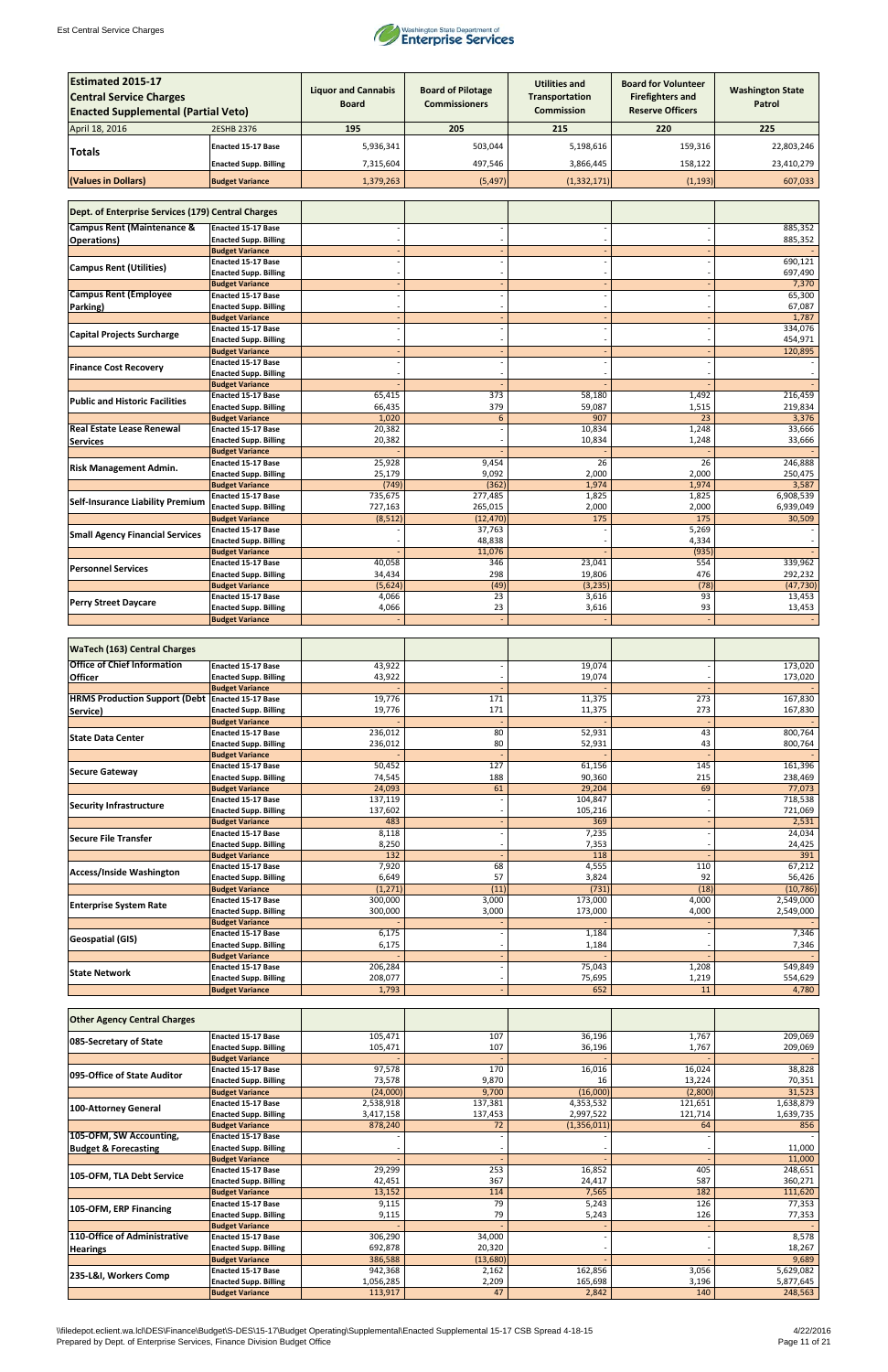

| <b>Estimated 2015-17</b>                                |                                                           |                            |                       |                            |                      |                            |
|---------------------------------------------------------|-----------------------------------------------------------|----------------------------|-----------------------|----------------------------|----------------------|----------------------------|
|                                                         |                                                           | <b>Criminal Justice</b>    | <b>Traffic Safety</b> | <b>Department of Labor</b> | <b>Department of</b> |                            |
| <b>Central Service Charges</b>                          |                                                           | <b>Training Commission</b> | <b>Commission</b>     | and Industries             | Licensing            | <b>Military Department</b> |
| <b>Enacted Supplemental (Partial Veto)</b>              |                                                           |                            |                       |                            |                      |                            |
| April 18, 2016                                          | 2ESHB 2376                                                | 227                        | 228                   | 235                        | 240                  | 245                        |
|                                                         | <b>Enacted 15-17 Base</b>                                 | 1,057,049                  | 235,201               | 60,906,451                 | 19,215,890           | 2,627,704                  |
| <b>Totals</b>                                           |                                                           |                            |                       |                            |                      |                            |
|                                                         | <b>Enacted Supp. Billing</b>                              | 1,083,342                  | 236,334               | 61,144,721                 | 19,664,148           | 2,839,056                  |
| (Values in Dollars)                                     | <b>Budget Variance</b>                                    | 26,293                     | 1,133                 | 238,269                    | 448,258              | 211,352                    |
|                                                         |                                                           |                            |                       |                            |                      |                            |
| Dept. of Enterprise Services (179) Central Charges      |                                                           |                            |                       |                            |                      |                            |
|                                                         |                                                           |                            |                       |                            |                      |                            |
| <b>Campus Rent (Maintenance &amp;</b>                   | <b>Enacted 15-17 Base</b>                                 |                            |                       |                            | 1,151,933            |                            |
| <b>Operations</b> )                                     | <b>Enacted Supp. Billing</b>                              |                            |                       |                            | 1,151,933            |                            |
|                                                         | <b>Budget Variance</b><br><b>Enacted 15-17 Base</b>       |                            |                       |                            | 897,917              |                            |
| <b>Campus Rent (Utilities)</b>                          | <b>Enacted Supp. Billing</b>                              |                            |                       |                            | 907,506              |                            |
|                                                         | <b>Budget Variance</b>                                    |                            |                       |                            | 9,589                |                            |
| <b>Campus Rent (Employee</b>                            | <b>Enacted 15-17 Base</b>                                 |                            |                       |                            | 84,962               |                            |
| Parking)                                                | <b>Enacted Supp. Billing</b>                              |                            |                       |                            | 87,287               |                            |
|                                                         | <b>Budget Variance</b>                                    |                            |                       |                            | 2,325                |                            |
| <b>Capital Projects Surcharge</b>                       | <b>Enacted 15-17 Base</b>                                 |                            |                       |                            | 439,210              |                            |
|                                                         | <b>Enacted Supp. Billing</b><br><b>Budget Variance</b>    |                            |                       |                            | 416,644<br>(22, 566) |                            |
|                                                         | <b>Enacted 15-17 Base</b>                                 |                            |                       |                            | 356,000              |                            |
| <b>Finance Cost Recovery</b>                            | <b>Enacted Supp. Billing</b>                              |                            |                       |                            | 356,000              |                            |
|                                                         | <b>Budget Variance</b>                                    |                            |                       |                            |                      |                            |
| <b>Public and Historic Facilities</b>                   | <b>Enacted 15-17 Base</b>                                 | 746                        | 7,496                 | 749,438                    | 346,207              | 1,492                      |
|                                                         | <b>Enacted Supp. Billing</b>                              | 758                        | 7,613                 | 761,125                    | 351,606              | 1,515                      |
| <b>Real Estate Lease Renewal</b>                        | <b>Budget Variance</b>                                    | 12                         | 117                   | 11,687                     | 5,399                | 23<br>4,638                |
|                                                         | <b>Enacted 15-17 Base</b><br><b>Enacted Supp. Billing</b> |                            | 2,347<br>2,347        | 64,722<br>64,722           | 111,494<br>111,494   | 4,638                      |
| <b>Services</b>                                         | <b>Budget Variance</b>                                    |                            |                       |                            |                      |                            |
|                                                         | <b>Enacted 15-17 Base</b>                                 | 4,778                      | 4,276                 | 39,744                     | 3,529                | 4,515                      |
| <b>Risk Management Admin.</b>                           | <b>Enacted Supp. Billing</b>                              | 5,225                      | 4,113                 | 39,431                     | 3,456                | 4,616                      |
|                                                         | <b>Budget Variance</b>                                    | 447                        | (163)                 | (313)                      | (73)                 | 101                        |
| <b>Self-Insurance Liability Premium</b>                 | <b>Enacted 15-17 Base</b>                                 | 132,638                    | 120,952               | 1,125,148                  | 100,822              | 135,033                    |
|                                                         | <b>Enacted Supp. Billing</b>                              | 134,820                    | 119,871               | 1,115,796                  | 99,014               | 126,960                    |
|                                                         | <b>Budget Variance</b><br><b>Enacted 15-17 Base</b>       | 2,182<br>300,784           | (1,081)               | (9, 353)                   | (1,808)              | (8,074)                    |
| <b>Small Agency Financial Services</b>                  | <b>Enacted Supp. Billing</b>                              | 314,410                    |                       |                            |                      |                            |
|                                                         | <b>Budget Variance</b>                                    | 13,627                     |                       |                            |                      |                            |
| <b>Personnel Services</b>                               | <b>Enacted 15-17 Base</b>                                 | 5,040                      | 2,783                 | 388,910                    | 180,878              | 46,372                     |
|                                                         | <b>Enacted Supp. Billing</b>                              | 4,333                      | 2,392                 | 334,308                    | 155,483              | 39,862                     |
|                                                         | <b>Budget Variance</b>                                    | (708)                      | (391)                 | (54, 602)                  | (25, 395)            | (6, 511)                   |
| <b>Perry Street Daycare</b>                             | <b>Enacted 15-17 Base</b><br><b>Enacted Supp. Billing</b> | 46<br>46                   | 466<br>466            | 46,579<br>46,579           | 21,518<br>21,518     | 93<br>93                   |
|                                                         | <b>Budget Variance</b>                                    |                            |                       |                            |                      |                            |
|                                                         |                                                           |                            |                       |                            |                      |                            |
|                                                         |                                                           |                            |                       |                            |                      |                            |
| <b>WaTech (163) Central Charges</b>                     |                                                           |                            |                       |                            |                      |                            |
| <b>Office of Chief Information</b>                      | <b>Enacted 15-17 Base</b>                                 | 1,904                      |                       | 446,949                    | 276,536              | 21,150                     |
| <b>Officer</b>                                          | <b>Enacted Supp. Billing</b>                              | 1,904                      |                       | 446,949                    | 276,536              | 21,150                     |
| <b>HRMS Production Support (Debt Enacted 15-17 Base</b> | <b>Budget Variance</b>                                    |                            |                       |                            |                      |                            |
|                                                         | <b>Enacted Supp. Billing</b>                              | 2,488<br>2,488             | 1,374<br>1,374        | 191,994<br>191,994         | 89,295<br>89,295     | 22,893<br>22,893           |
| Service)                                                | <b>Budget Variance</b>                                    |                            |                       |                            |                      |                            |
|                                                         | <b>Enacted 15-17 Base</b>                                 | 5,532                      | 905                   | 1,750,383                  | 953,362              | 136,803                    |
| <b>State Data Center</b>                                | <b>Enacted Supp. Billing</b>                              | 5,532                      | 905                   | 1,750,383                  | 953,362              | 136,803                    |
|                                                         | <b>Budget Variance</b>                                    |                            |                       |                            |                      |                            |
| Secure Gateway                                          | <b>Enacted 15-17 Base</b>                                 | 22,323                     | 726                   | 262,476                    | 214,813              | 100,484                    |
|                                                         | <b>Enacted Supp. Billing</b><br><b>Budget Variance</b>    | 32,983<br>10,660           | 1,073<br>347          | 387,819<br>125,343         | 317,395<br>102,582   | 148,469<br>47,985          |
|                                                         | <b>Enacted 15-17 Base</b>                                 | 9,592                      | 5,419                 | 822,482                    | 421,800              | 151,643                    |
| <b>Security Infrastructure</b>                          | <b>Enacted Supp. Billing</b>                              | 9,626                      | 5,438                 | 825,379                    | 423,285              | 152,178                    |
|                                                         | <b>Budget Variance</b>                                    | 34                         | 19                    | 2,897                      | 1,486                | 534                        |
| Secure File Transfer                                    | <b>Enacted 15-17 Base</b>                                 | 263                        | 148                   | 26,880                     | 15,911               | 8,516                      |
|                                                         | <b>Enacted Supp. Billing</b>                              | 267                        | 151                   | 27,317                     | 16,170               | 8,654                      |
|                                                         | <b>Budget Variance</b>                                    | $\overline{4}$             | 2 <sup>2</sup>        | 437                        | 259                  | 139<br>9,168               |
| <b>Access/Inside Washington</b>                         | <b>Enacted 15-17 Base</b><br><b>Enacted Supp. Billing</b> | 996<br>837                 | 550<br>462            | 618,550<br>606,210         | 35,761<br>30,022     | 7,697                      |
|                                                         | <b>Budget Variance</b>                                    | (160)                      | (88)                  | (12, 339)                  | (5, 739)             | (1, 471)                   |
|                                                         | <b>Enacted 15-17 Base</b>                                 | 38,000                     | 21,000                | 2,916,000                  | 1,356,000            | 348,000                    |
| <b>Enterprise System Rate</b>                           | <b>Enacted Supp. Billing</b>                              | 38,000                     | 21,000                | 2,916,000                  | 1,356,000            | 348,000                    |
|                                                         | <b>Budget Variance</b>                                    |                            |                       |                            |                      |                            |
| <b>Geospatial (GIS)</b>                                 | <b>Enacted 15-17 Base</b>                                 |                            | 1,795                 | 8,646                      |                      | 4,484                      |
|                                                         | <b>Enacted Supp. Billing</b><br><b>Budget Variance</b>    |                            | 1,795                 | 8,646                      |                      | 4,484                      |
|                                                         | Enacted 15-17 Base                                        | 97,746                     | 16,890                | 1,252,838                  | 6,415,184            | 197,594                    |
| <b>State Network</b>                                    | <b>Enacted Supp. Billing</b>                              | 98,595                     | 17,037                | 1,263,729                  | 6,470,948            | 199,311                    |
|                                                         | <b>Budget Variance</b>                                    | 850                        | 147                   | 10,890                     | 55,763               | 1,718                      |

| <b>Other Agency Central Charges</b> |                              |         |         |            |           |         |
|-------------------------------------|------------------------------|---------|---------|------------|-----------|---------|
| 085-Secretary of State              | <b>Enacted 15-17 Base</b>    | 2,500   | 1,263   | 284,828    | 108,882   | 21,145  |
|                                     | <b>Enacted Supp. Billing</b> | 2,500   | 1,263   | 284,828    | 108,882   | 21,145  |
|                                     | <b>Budget Variance</b>       |         |         |            |           |         |
| 095-Office of State Auditor         | <b>Enacted 15-17 Base</b>    | 9,730   | 1,490   | 179,425    | 122,191   | 70,561  |
|                                     | <b>Enacted Supp. Billing</b> | 30      | 4,190   | 294,425    | 267,191   | 130,561 |
|                                     | <b>Budget Variance</b>       | (9,700) | 2,700   | 115,000    | 145,000   | 60,000  |
|                                     | <b>Enacted 15-17 Base</b>    | 332,496 | 21,576  | 43,458,426 | 4,153,552 | 583,710 |
| 100-Attorney General                | <b>Enacted Supp. Billing</b> | 332,670 | 21,588  | 43,481,129 | 4,155,722 | 584,015 |
|                                     | <b>Budget Variance</b>       | 174     | 11      | 22,703     | 2,170     | 305     |
| 105-OFM, SW Accounting,             | <b>Enacted 15-17 Base</b>    |         |         |            |           |         |
| <b>Budget &amp; Forecasting</b>     | <b>Enacted Supp. Billing</b> | 1,000   |         |            |           |         |
|                                     | <b>Budget Variance</b>       | 1,000   |         |            |           |         |
| 105-OFM, TLA Debt Service           | <b>Enacted 15-17 Base</b>    | 3,686   | 2,036   | 284,451    | 132,296   | 33,917  |
|                                     | <b>Enacted Supp. Billing</b> | 5,341   | 2,949   | 412,143    | 191,684   | 49,142  |
|                                     | <b>Budget Variance</b>       | 1,655   | 914     | 127,691    | 59,388    | 15,225  |
| 105-OFM, ERP Financing              | <b>Enacted 15-17 Base</b>    | 1,147   | 633     | 88,490     | 41,156    | 10,551  |
|                                     | <b>Enacted Supp. Billing</b> | 1,147   | 633     | 88,490     | 41,156    | 10,551  |
|                                     | <b>Budget Variance</b>       |         |         |            |           |         |
| 110-Office of Administrative        | <b>Enacted 15-17 Base</b>    |         |         | 843,298    | 120,094   |         |
| <b>Hearings</b>                     | <b>Enacted Supp. Billing</b> |         |         | 844,264    | 168,949   |         |
|                                     | <b>Budget Variance</b>       |         |         | 966        | 48,854    |         |
|                                     | <b>Enacted 15-17 Base</b>    | 84,614  | 21,072  | 5,055,794  | 1,064,588 | 714,942 |
| 235-L&I, Workers Comp               | <b>Enacted Supp. Billing</b> | 90,830  | 19,672  | 4,953,055  | 1,135,613 | 816,320 |
|                                     | <b>Budget Variance</b>       | 6,216   | (1,400) | (102, 739) | 71,025    | 101,378 |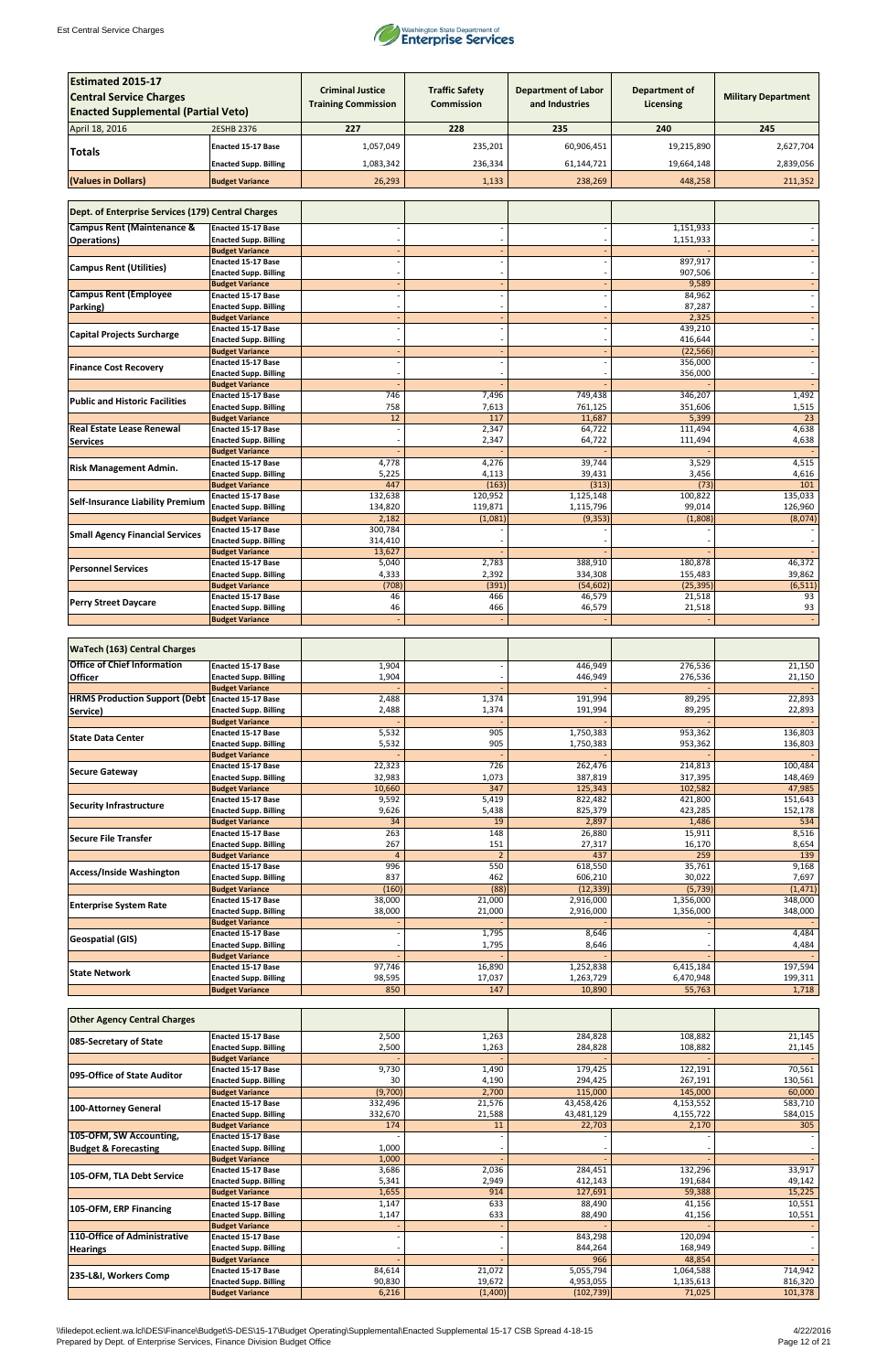

| <b>Estimated 2015-17</b>                           |                                                           |                                                         |                                                    |                             |                                                 |                                            |
|----------------------------------------------------|-----------------------------------------------------------|---------------------------------------------------------|----------------------------------------------------|-----------------------------|-------------------------------------------------|--------------------------------------------|
| <b>Central Service Charges</b>                     |                                                           | <b>Public Employment</b><br><b>Relations Commission</b> | <b>Department of Social</b><br>and Health Services | <b>Department of Health</b> | <b>Department of</b><br><b>Veterans Affairs</b> | <b>Department of</b><br><b>Corrections</b> |
| <b>Enacted Supplemental (Partial Veto)</b>         |                                                           |                                                         |                                                    |                             |                                                 |                                            |
| April 18, 2016                                     | <b>2ESHB 2376</b>                                         | 275                                                     | 300                                                | 303                         | 305                                             | 310                                        |
|                                                    | <b>Enacted 15-17 Base</b>                                 | 630,394                                                 | 269,585,957                                        | 17,300,834                  | 6,698,117                                       | 106,126,680                                |
| <b>Totals</b>                                      |                                                           |                                                         |                                                    |                             |                                                 |                                            |
|                                                    | <b>Enacted Supp. Billing</b>                              | 678,337                                                 | 270,409,979                                        | 17,603,566                  | 7,387,092                                       | 105,844,574                                |
| (Values in Dollars)                                | <b>Budget Variance</b>                                    | 47,943                                                  | 824,022                                            | 302,732                     | 688,975                                         | (282, 106)                                 |
|                                                    |                                                           |                                                         |                                                    |                             |                                                 |                                            |
| Dept. of Enterprise Services (179) Central Charges |                                                           |                                                         |                                                    |                             |                                                 |                                            |
| <b>Campus Rent (Maintenance &amp;</b>              | <b>Enacted 15-17 Base</b>                                 |                                                         | 2,548,947                                          |                             |                                                 |                                            |
| <b>Operations</b> )                                | <b>Enacted Supp. Billing</b><br><b>Budget Variance</b>    |                                                         | 2,548,947                                          |                             |                                                 |                                            |
|                                                    | <b>Enacted 15-17 Base</b>                                 |                                                         | 1,986,873                                          |                             |                                                 |                                            |
| <b>Campus Rent (Utilities)</b>                     | <b>Enacted Supp. Billing</b>                              |                                                         | 2,008,090                                          |                             |                                                 |                                            |
|                                                    | <b>Budget Variance</b>                                    |                                                         | 21,218                                             |                             |                                                 |                                            |
| <b>Campus Rent (Employee</b>                       | <b>Enacted 15-17 Base</b><br><b>Enacted Supp. Billing</b> |                                                         | 188,001<br>193,145                                 |                             |                                                 |                                            |
| Parking)                                           | <b>Budget Variance</b>                                    |                                                         | 5,144                                              |                             |                                                 |                                            |
|                                                    | <b>Enacted 15-17 Base</b>                                 |                                                         | 958,991                                            |                             |                                                 |                                            |
| <b>Capital Projects Surcharge</b>                  | <b>Enacted Supp. Billing</b>                              |                                                         | 1,301,472                                          |                             |                                                 |                                            |
|                                                    | <b>Budget Variance</b>                                    |                                                         | 342,481                                            |                             |                                                 |                                            |
| <b>Finance Cost Recovery</b>                       | <b>Enacted 15-17 Base</b><br><b>Enacted Supp. Billing</b> |                                                         | 808,000<br>808,000                                 |                             |                                                 |                                            |
|                                                    | <b>Budget Variance</b>                                    |                                                         |                                                    |                             |                                                 |                                            |
| <b>Public and Historic Facilities</b>              | <b>Enacted 15-17 Base</b>                                 | 8,205                                                   | 946,839                                            | 492,962                     | 25,547                                          | 329,275                                    |
|                                                    | <b>Enacted Supp. Billing</b>                              | 8,333                                                   | 961,605                                            | 500,650                     | 25,945                                          | 334,410                                    |
| <b>Real Estate Lease Renewal</b>                   | <b>Budget Variance</b><br><b>Enacted 15-17 Base</b>       | 128<br>3,903                                            | 14,766<br>573,544                                  | 7,688<br>72,886             | 398<br>6,029                                    | 5,135<br>156,463                           |
| <b>Services</b>                                    | <b>Enacted Supp. Billing</b>                              | 3,903                                                   | 573,544                                            | 72,886                      | 6,029                                           | 156,463                                    |
|                                                    | <b>Budget Variance</b>                                    |                                                         |                                                    |                             |                                                 |                                            |
| <b>Risk Management Admin.</b>                      | <b>Enacted 15-17 Base</b>                                 | 1,648                                                   | 1,641,953                                          | 2,638                       | 4,210                                           | 1,148,642                                  |
|                                                    | <b>Enacted Supp. Billing</b>                              | 2,000                                                   | 1,583,821                                          | 2,626                       | 4,068                                           | 1,108,765                                  |
|                                                    | <b>Budget Variance</b><br><b>Enacted 15-17 Base</b>       | 352<br>46,484                                           | (58, 132)<br>45,030,935                            | (12)<br>81,011              | (142)<br>114,166                                | (39, 877)<br>32,682,447                    |
| <b>Self-Insurance Liability Premium</b>            | <b>Enacted Supp. Billing</b>                              | 46,272                                                  | 46,032,537                                         | 74,070                      | 118,053                                         | 32,204,488                                 |
|                                                    | <b>Budget Variance</b>                                    | (212)                                                   | 1,001,602                                          | (6, 941)                    | 3,887                                           | (477, 959)                                 |
| <b>Small Agency Financial Services</b>             | <b>Enacted 15-17 Base</b>                                 | 267,412                                                 |                                                    |                             |                                                 |                                            |
|                                                    | <b>Enacted Supp. Billing</b>                              | 297,483<br>30,071                                       |                                                    |                             |                                                 |                                            |
|                                                    | <b>Budget Variance</b><br><b>Enacted 15-17 Base</b>       | 5,871                                                   | 2,332,102                                          | 230,020                     | 95,403                                          | 1,124,774                                  |
| <b>Personnel Services</b>                          | <b>Enacted Supp. Billing</b>                              | 5,047                                                   | 2,004,681                                          | 197,726                     | 82,009                                          | 966,859                                    |
|                                                    | <b>Budget Variance</b>                                    | (824)                                                   | (327, 422)                                         | (32, 294)                   | (13, 394)                                       | (157, 916)                                 |
| <b>Perry Street Daycare</b>                        | <b>Enacted 15-17 Base</b>                                 | 510                                                     | 58,848                                             | 30,639                      | 1,588                                           | 20,465                                     |
|                                                    | <b>Enacted Supp. Billing</b><br><b>Budget Variance</b>    | 510                                                     | 58,848                                             | 30,639                      | 1,588                                           | 20,465                                     |
|                                                    |                                                           |                                                         |                                                    |                             |                                                 |                                            |
| <b>WaTech (163) Central Charges</b>                |                                                           |                                                         |                                                    |                             |                                                 |                                            |
| <b>Office of Chief Information</b>                 | <b>Enacted 15-17 Base</b>                                 | 421                                                     | 653,185                                            | 252,296                     | 11,238                                          | 310,063                                    |
| <b>Officer</b>                                     | <b>Enacted Supp. Billing</b>                              | 421                                                     | 653,185                                            | 252,296                     | 11,238                                          | 310,063                                    |
|                                                    | <b>Budget Variance</b>                                    |                                                         |                                                    |                             |                                                 |                                            |
| <b>HRMS Production Support (Debt</b>               | Enacted 15-17 Base                                        | 2,898                                                   | 1,151,293                                          | 113,554                     | 47,098                                          | 555,269                                    |
| Service)                                           | <b>Enacted Supp. Billing</b><br><b>Budget Variance</b>    | 2,898                                                   | 1,151,293                                          | 113,554                     | 47,098                                          | 555,269                                    |
|                                                    | <b>Enacted 15-17 Base</b>                                 | 1,302                                                   | 5,059,450                                          | 1,032,567                   | 62,533                                          | 1,386,425                                  |
| <b>State Data Center</b>                           | <b>Enacted Supp. Billing</b>                              | 1,302                                                   | 5,059,450                                          | 1,032,567                   | 62,533                                          | 1,386,425                                  |
|                                                    | <b>Budget Variance</b>                                    |                                                         |                                                    |                             |                                                 |                                            |
| <b>Secure Gateway</b>                              | <b>Enacted 15-17 Base</b><br><b>Enacted Supp. Billing</b> | 7,470<br>11,037                                         | 821,844<br>1,214,307                               | 247,009<br>364,965          | 64,670<br>95,553                                | 335,146<br>495,191                         |
|                                                    | <b>Budget Variance</b>                                    | 3,567                                                   | 392,463                                            | 117,956                     | 30,882                                          | 160,045                                    |
|                                                    | <b>Enacted 15-17 Base</b>                                 | 10,893                                                  | 4,527,064                                          | 505,096                     | 265,694                                         | 2,239,949                                  |
| <b>Security Infrastructure</b>                     | <b>Enacted Supp. Billing</b>                              | 10,931                                                  | 4,543,009                                          | 506,875                     | 266,630                                         | 2,247,838                                  |
|                                                    | <b>Budget Variance</b>                                    | 38                                                      | 15,945                                             | 1,779                       | 936                                             | 7,890                                      |
| Secure File Transfer                               | <b>Enacted 15-17 Base</b><br><b>Enacted Supp. Billing</b> | 298<br>303                                              | 128,290<br>130,377                                 | 18,191<br>18,487            | 11,638<br>11,827                                | 65,682<br>66,750                           |
|                                                    | <b>Budget Variance</b>                                    | 5                                                       | 2,088                                              | 296                         | 189                                             | 1,069                                      |
|                                                    | <b>Enacted 15-17 Base</b>                                 | 1,161                                                   | 461,070                                            | 45,476                      | 18,862                                          | 222,374                                    |
| <b>Access/Inside Washington</b>                    | <b>Enacted Supp. Billing</b>                              | 974                                                     | 387,078                                            | 38,178                      | 15,835                                          | 186,688                                    |
|                                                    | <b>Budget Variance</b>                                    | (186)                                                   | (73, 992)                                          | (7, 298)                    | (3,027)                                         | (35, 686)                                  |
| <b>Enterprise System Rate</b>                      | <b>Enacted 15-17 Base</b><br><b>Enacted Supp. Billing</b> | 44,000<br>44,000                                        | 17,487,000<br>17,487,000                           | 1,725,000<br>1,725,000      | 715,000<br>715,000                              | 8,434,000<br>8,434,000                     |
|                                                    | <b>Budget Variance</b>                                    |                                                         |                                                    |                             |                                                 |                                            |
|                                                    | <b>Enacted 15-17 Base</b>                                 |                                                         | 14,374                                             | 9,135                       |                                                 |                                            |
| <b>Geospatial (GIS)</b>                            | <b>Enacted Supp. Billing</b>                              |                                                         | 14,374                                             | 9,135                       |                                                 |                                            |
|                                                    | <b>Budget Variance</b>                                    | 98,355                                                  |                                                    |                             |                                                 |                                            |
| <b>State Network</b>                               | Enacted 15-17 Base<br><b>Enacted Supp. Billing</b>        | 99,210                                                  | 8,438,692<br>8,512,045                             | 467,719<br>471,785          | 285,176<br>287,655                              | 3,969,053<br>4,003,554                     |
|                                                    | <b>Budget Variance</b>                                    | 855                                                     | 73,352                                             | 4,066                       | 2,479                                           | 34,501                                     |

| <b>Other Agency Central Charges</b> |                              |        |               |           |           |            |
|-------------------------------------|------------------------------|--------|---------------|-----------|-----------|------------|
| 085-Secretary of State              | <b>Enacted 15-17 Base</b>    | 4,577  | 1,275,293     | 363,252   | 48,090    | 865,363    |
|                                     | <b>Enacted Supp. Billing</b> | 4,577  | 1,275,293     | 363,252   | 48,090    | 865,363    |
|                                     | <b>Budget Variance</b>       |        |               |           |           |            |
| 095-Office of State Auditor         | <b>Enacted 15-17 Base</b>    | 280    | 1,897,772     | 159,723   | 24,294    | 278,212    |
|                                     | <b>Enacted Supp. Billing</b> | 13,280 | 1,582,707     | 214,723   | 129,294   | 193,212    |
|                                     | <b>Budget Variance</b>       | 13,000 | (315,065)     | 55,000    | 105,000   | (85,000)   |
| 100-Attorney General                | <b>Enacted 15-17 Base</b>    | 94,582 | 69,783,537    | 9,753,582 | 116,345   | 10,831,448 |
|                                     | <b>Enacted Supp. Billing</b> | 94,632 | 69,966,993    | 9,758,677 | 116,405   | 10,837,106 |
|                                     | <b>Budget Variance</b>       | 49     | 183,456       | 5,095     | 61        | 5,658      |
| 105-OFM, SW Accounting,             | <b>Enacted 15-17 Base</b>    |        |               |           |           |            |
| <b>Budget &amp; Forecasting</b>     | <b>Enacted Supp. Billing</b> |        | 299,000       | 4,000     | 2,000     | 176,000    |
|                                     | <b>Budget Variance</b>       |        | 299,000       | 4,000     | 2,000     | 176,000    |
| 105-OFM, TLA Debt Service           | <b>Enacted 15-17 Base</b>    | 4,294  | 1,705,716     | 168,238   | 69,779    | 822,668    |
|                                     | <b>Enacted Supp. Billing</b> | 6,222  | 2,471,417     | 243,761   | 101,102   | 1,191,966  |
|                                     | <b>Budget Variance</b>       | 1,928  | 765,702       | 75,523    | 31,324    | 369,298    |
| 105-OFM, ERP Financing              | <b>Enacted 15-17 Base</b>    | 1,336  | 530,632       | 52,337    | 21,707    | 255,924    |
|                                     | <b>Enacted Supp. Billing</b> | 1,336  | 530,632       | 52,337    | 21,707    | 255,924    |
|                                     | <b>Budget Variance</b>       |        |               |           |           |            |
| 110-Office of Administrative        | <b>Enacted 15-17 Base</b>    |        | 15,866,235    |           |           |            |
| <b>Hearings</b>                     | <b>Enacted Supp. Billing</b> |        | 16,486,956    |           |           |            |
|                                     | <b>Budget Variance</b>       |        | 620,720       |           |           |            |
| 235-L&I, Workers Comp               | <b>Enacted 15-17 Base</b>    | 24,494 | 82,709,476    | 1,477,502 | 4,689,050 | 40,093,038 |
|                                     | <b>Enacted Supp. Billing</b> | 23,667 | 80,570,173    | 1,555,377 | 5,217,431 | 39,847,774 |
|                                     | <b>Budget Variance</b>       | (827)  | (2, 139, 303) | 77,875    | 528,381   | (245, 264) |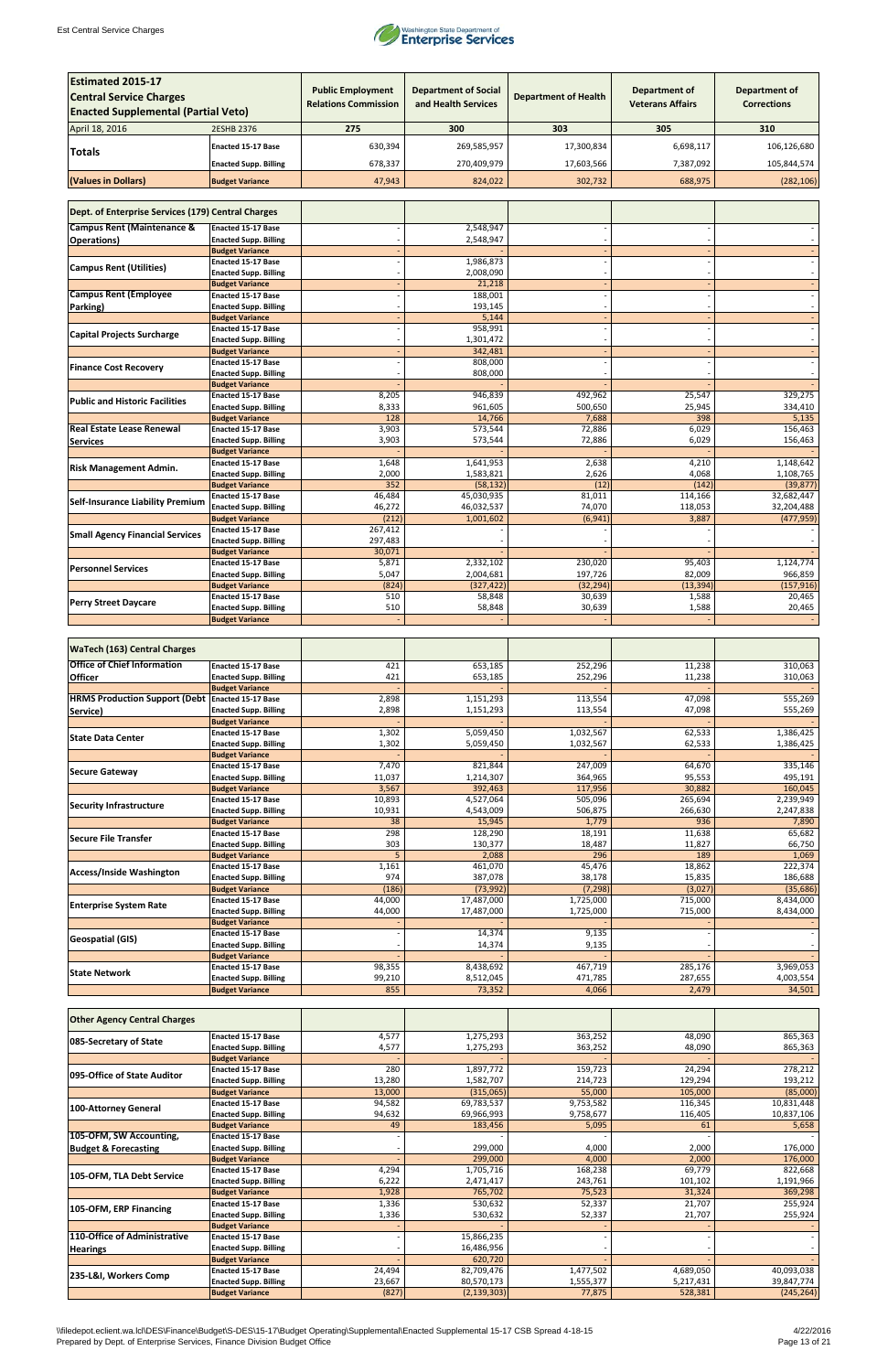

| <b>Estimated 2015-17</b><br><b>Central Service Charges</b><br><b>Enacted Supplemental (Partial Veto)</b> |                                                           | <b>Department of Services</b><br>for the Blind | <b>Student Achievement</b><br><b>Council</b> | <b>Law Enforcement</b><br><b>Officers' &amp; Fire</b><br>Fighters' Plan 2 | <b>Superintendent of</b><br><b>Public Instruction</b> | <b>State School For The</b><br><b>Blind</b> |
|----------------------------------------------------------------------------------------------------------|-----------------------------------------------------------|------------------------------------------------|----------------------------------------------|---------------------------------------------------------------------------|-------------------------------------------------------|---------------------------------------------|
| April 18, 2016                                                                                           | <b>2ESHB 2376</b>                                         | 315                                            | 340                                          | <b>Retirement Board</b><br>341                                            | 350                                                   | 351                                         |
|                                                                                                          |                                                           |                                                |                                              |                                                                           |                                                       |                                             |
| Totals                                                                                                   | <b>Enacted 15-17 Base</b>                                 | 906,428                                        | 647,843                                      | 118,184                                                                   | 7,490,985                                             | 378,334                                     |
|                                                                                                          | <b>Enacted Supp. Billing</b>                              | 875,345                                        | 684,860                                      | 134,291                                                                   | 7,844,751                                             | 444,567                                     |
| (Values in Dollars)                                                                                      | <b>Budget Variance</b>                                    | (31,083)                                       | 37,017                                       | 16,107                                                                    | 353,766                                               | 66,232                                      |
| Dept. of Enterprise Services (179) Central Charges                                                       |                                                           |                                                |                                              |                                                                           |                                                       |                                             |
| <b>Campus Rent (Maintenance &amp;</b>                                                                    | <b>Enacted 15-17 Base</b>                                 | 85,753                                         |                                              |                                                                           | 1,081,585                                             |                                             |
| <b>Operations)</b>                                                                                       | <b>Enacted Supp. Billing</b>                              | 85,753                                         |                                              |                                                                           | 1,081,585                                             |                                             |
|                                                                                                          | <b>Budget Variance</b><br>Enacted 15-17 Base              | 66,843                                         |                                              |                                                                           | 843,082                                               |                                             |
| <b>Campus Rent (Utilities)</b>                                                                           | <b>Enacted Supp. Billing</b>                              | 67,557                                         |                                              |                                                                           | 852,085                                               |                                             |
| <b>Campus Rent (Employee</b>                                                                             | <b>Budget Variance</b>                                    | 714<br>6,325                                   |                                              |                                                                           | 9,003<br>79,774                                       |                                             |
| Parking)                                                                                                 | <b>Enacted 15-17 Base</b><br><b>Enacted Supp. Billing</b> | 6,498                                          |                                              |                                                                           | 81,956                                                |                                             |
|                                                                                                          | <b>Budget Variance</b>                                    | 173                                            |                                              |                                                                           | 2,183                                                 |                                             |
| <b>Capital Projects Surcharge</b>                                                                        | <b>Enacted 15-17 Base</b>                                 | 32,696                                         |                                              |                                                                           | 412,388                                               |                                             |
|                                                                                                          | <b>Enacted Supp. Billing</b><br><b>Budget Variance</b>    | (32, 696)                                      |                                              |                                                                           | 555,813<br>143,425                                    |                                             |
|                                                                                                          | <b>Enacted 15-17 Base</b>                                 |                                                |                                              |                                                                           |                                                       |                                             |
| <b>Finance Cost Recovery</b>                                                                             | <b>Enacted Supp. Billing</b>                              |                                                |                                              |                                                                           |                                                       | $\overline{\phantom{a}}$                    |
|                                                                                                          | <b>Budget Variance</b><br><b>Enacted 15-17 Base</b>       | 7,086                                          | 39,644                                       | 2,611                                                                     | 137,319                                               |                                             |
| <b>Public and Historic Facilities</b>                                                                    | <b>Enacted Supp. Billing</b>                              | 7,197                                          | 40,263                                       | 2,651                                                                     | 139,461                                               | $\overline{\phantom{a}}$                    |
|                                                                                                          | <b>Budget Variance</b>                                    | 111                                            | 618                                          | 41                                                                        | 2,141                                                 |                                             |
| <b>Real Estate Lease Renewal</b>                                                                         | <b>Enacted 15-17 Base</b>                                 | 8,983                                          | 5,891                                        | 1,400                                                                     | 6,789                                                 | $\overline{\phantom{a}}$                    |
| <b>Services</b>                                                                                          | <b>Enacted Supp. Billing</b><br><b>Budget Variance</b>    | 8,983                                          | 5,891                                        | 1,400                                                                     | 6,789                                                 | $\overline{\phantom{a}}$                    |
| <b>Risk Management Admin.</b>                                                                            | <b>Enacted 15-17 Base</b>                                 | 26                                             | 2,311                                        |                                                                           | 3,229                                                 | 469                                         |
|                                                                                                          | <b>Enacted Supp. Billing</b>                              | 2,000                                          | 2,223                                        |                                                                           | 3,115                                                 | 2,000                                       |
|                                                                                                          | <b>Budget Variance</b><br><b>Enacted 15-17 Base</b>       | 1,974<br>1,825                                 | (88)<br>63,659                               |                                                                           | (114)<br>88,314                                       | 1,531<br>11,294                             |
| <b>Self-Insurance Liability Premium</b>                                                                  | <b>Enacted Supp. Billing</b>                              | 2,000                                          | 64,788                                       |                                                                           | 90,517                                                | 13,257                                      |
|                                                                                                          | <b>Budget Variance</b>                                    | 175                                            | 1,129                                        |                                                                           | 2,202                                                 | 1,963                                       |
| <b>Small Agency Financial Services</b>                                                                   | <b>Enacted 15-17 Base</b><br><b>Enacted Supp. Billing</b> | 102,749<br>86,685                              |                                              | 57,522<br>69,953                                                          |                                                       |                                             |
|                                                                                                          | <b>Budget Variance</b>                                    | (16,064)                                       |                                              | 12,431                                                                    |                                                       |                                             |
| <b>Personnel Services</b>                                                                                | <b>Enacted 15-17 Base</b>                                 | 11,077                                         | 13,196                                       | 969                                                                       | 52,451                                                | 12,753                                      |
|                                                                                                          | <b>Enacted Supp. Billing</b><br><b>Budget Variance</b>    | 9,522<br>(1, 555)                              | 11,343<br>(1,853)                            | 833<br>(136)                                                              | 45,087<br>(7, 364)                                    | 10,962<br>(1,790)                           |
|                                                                                                          | <b>Enacted 15-17 Base</b>                                 | 440                                            | 2,464                                        | 162                                                                       | 8,535                                                 |                                             |
| <b>Perry Street Daycare</b>                                                                              | <b>Enacted Supp. Billing</b>                              | 440                                            | 2,464                                        | 162                                                                       | 8,535                                                 | $\overline{\phantom{a}}$                    |
|                                                                                                          | <b>Budget Variance</b>                                    |                                                |                                              |                                                                           |                                                       |                                             |
| <b>WaTech (163) Central Charges</b>                                                                      |                                                           |                                                |                                              |                                                                           |                                                       |                                             |
| <b>Office of Chief Information</b>                                                                       | <b>Enacted 15-17 Base</b>                                 | 5,635                                          | 17,216                                       |                                                                           | 63,979                                                | 6,837                                       |
| <b>Officer</b>                                                                                           | <b>Enacted Supp. Billing</b>                              | 5,635                                          | 17,216                                       |                                                                           | 63,979                                                | 6,837                                       |
| <b>HRMS Production Support (Debt</b>                                                                     | <b>Budget Variance</b><br>Enacted 15-17 Base              | 5,469                                          | 6,514                                        | 478                                                                       | 25,894                                                | 6,296                                       |
| Service)                                                                                                 | <b>Enacted Supp. Billing</b>                              | 5,469                                          | 6,514                                        | 478                                                                       | 25,894                                                | 6,296                                       |
|                                                                                                          | <b>Budget Variance</b>                                    |                                                |                                              |                                                                           |                                                       |                                             |
| <b>State Data Center</b>                                                                                 | <b>Enacted 15-17 Base</b><br><b>Enacted Supp. Billing</b> | 28,999<br>28,999                               |                                              | 264<br>264                                                                | 363,338<br>363,338                                    | 21,633<br>21,633                            |
|                                                                                                          | <b>Budget Variance</b>                                    |                                                |                                              |                                                                           |                                                       |                                             |
| Secure Gateway                                                                                           | Enacted 15-17 Base                                        | 39,991                                         | 70,967                                       | 218                                                                       | 48,202                                                | 43,214                                      |
|                                                                                                          | <b>Enacted Supp. Billing</b><br><b>Budget Variance</b>    | 59,088<br>19,097                               | 104,856<br>33,889                            | 322<br>104                                                                | 71,220<br>23,018                                      | 63,850<br>20,636                            |
|                                                                                                          | <b>Enacted 15-17 Base</b>                                 | 81,462                                         | 88,345                                       |                                                                           | 142,756                                               |                                             |
| <b>Security Infrastructure</b>                                                                           | <b>Enacted Supp. Billing</b>                              | 81,749                                         | 88,656                                       |                                                                           | 143,258                                               |                                             |
|                                                                                                          | <b>Budget Variance</b><br><b>Enacted 15-17 Base</b>       | 287<br>6,595                                   | 311<br>6,783                                 |                                                                           | 503<br>8,273                                          | $\overline{\phantom{a}}$                    |
| Secure File Transfer                                                                                     | <b>Enacted Supp. Billing</b>                              | 6,702                                          | 6,893                                        |                                                                           | 8,407                                                 | $\overline{\phantom{a}}$                    |
|                                                                                                          | <b>Budget Variance</b>                                    | 107                                            | 110                                          |                                                                           | 135                                                   |                                             |
| <b>Access/Inside Washington</b>                                                                          | <b>Enacted 15-17 Base</b><br><b>Enacted Supp. Billing</b> | 2,190<br>1,839                                 | 2,609<br>2,190                               | 192<br>161                                                                | 10,370<br>8,706                                       | 2,521<br>2,117                              |
|                                                                                                          | <b>Budget Variance</b>                                    | (351)                                          | (419)                                        | (31)                                                                      | (1,664)                                               | (405)                                       |
| <b>Enterprise System Rate</b>                                                                            | Enacted 15-17 Base                                        | 83,000                                         | 99,000                                       | 7,000                                                                     | 393,000                                               | 96,000                                      |
|                                                                                                          | <b>Enacted Supp. Billing</b>                              | 83,000                                         | 99,000                                       | 7,000                                                                     | 393,000                                               | 96,000                                      |
|                                                                                                          | <b>Budget Variance</b><br><b>Enacted 15-17 Base</b>       |                                                |                                              |                                                                           | 5,145                                                 |                                             |
| <b>Geospatial (GIS)</b>                                                                                  | <b>Enacted Supp. Billing</b>                              |                                                |                                              |                                                                           | 5,145                                                 | $\overline{\phantom{a}}$                    |
|                                                                                                          | <b>Budget Variance</b>                                    |                                                |                                              |                                                                           |                                                       | $\overline{\phantom{a}}$                    |
| <b>State Network</b>                                                                                     | Enacted 15-17 Base<br><b>Enacted Supp. Billing</b>        | 215,433<br>217,306                             | 46,058<br>46,458                             |                                                                           | 19,656<br>19,827                                      | $\overline{\phantom{a}}$                    |
|                                                                                                          | <b>Budget Variance</b>                                    | 1,873                                          | 400                                          |                                                                           | 171                                                   |                                             |

| <b>Other Agency Central Charges</b> |                              |           |           |                |           |         |
|-------------------------------------|------------------------------|-----------|-----------|----------------|-----------|---------|
| 085-Secretary of State              | <b>Enacted 15-17 Base</b>    | 9,306     | 10,296    | 300            | 47,164    | 3,937   |
|                                     | <b>Enacted Supp. Billing</b> | 9,306     | 10,296    | 300            | 47,164    | 3,937   |
|                                     | <b>Budget Variance</b>       |           |           |                |           |         |
| 095-Office of State Auditor         | <b>Enacted 15-17 Base</b>    | 17,688    | 99,331    | 114            | 210,238   |         |
|                                     | <b>Enacted Supp. Billing</b> | 2,438     | 84,331    | 114            | 311,238   |         |
|                                     | <b>Budget Variance</b>       | (15, 250) | (15,000)  | $\overline{0}$ | 101,000   |         |
| 100-Attorney General                | <b>Enacted 15-17 Base</b>    | 12,965    | 31,415    | 46,026         | 1,301,382 | 7,849   |
|                                     | <b>Enacted Supp. Billing</b> | 12,972    | 31,431    | 46,050         | 1,302,062 | 7,854   |
|                                     | <b>Budget Variance</b>       |           | 16        | 24             | 680       |         |
| 105-OFM, SW Accounting,             | <b>Enacted 15-17 Base</b>    |           |           |                |           |         |
| <b>Budget &amp; Forecasting</b>     | <b>Enacted Supp. Billing</b> |           | 2,000     |                | 8,000     | 2,000   |
|                                     | <b>Budget Variance</b>       |           | 2,000     |                | 8,000     | 2,000   |
| 105-OFM, TLA Debt Service           | <b>Enacted 15-17 Base</b>    | 8,102     | 9,652     | 709            | 38,363    | 9,327   |
|                                     | <b>Enacted Supp. Billing</b> | 11,739    | 13,984    | 1,027          | 55,584    | 13,515  |
|                                     | <b>Budget Variance</b>       | 3,637     | 4,333     | 318            | 17,221    | 4,187   |
| 105-OFM, ERP Financing              | <b>Enacted 15-17 Base</b>    | 2,520     | 3,002     | 221            | 11,934    | 2,902   |
|                                     | <b>Enacted Supp. Billing</b> | 2,520     | 3,002     | 221            | 11,934    | 2,902   |
|                                     | <b>Budget Variance</b>       |           |           |                |           |         |
| 110-Office of Administrative        | <b>Enacted 15-17 Base</b>    |           | 23,000    |                | 1,753,476 |         |
| <b>Hearings</b>                     | <b>Enacted Supp. Billing</b> |           | 2,607     |                | 1,813,442 |         |
|                                     | <b>Budget Variance</b>       |           | (20, 393) |                | 59,966    |         |
| 235-L&I, Workers Comp               | <b>Enacted 15-17 Base</b>    | 63,270    | 6,490     |                | 334,350   | 153,302 |
|                                     | <b>Enacted Supp. Billing</b> | 69,950    | 38,452    | 3,355          | 327,609   | 191,407 |
|                                     | <b>Budget Variance</b>       | 6,680     | 31,962    | 3,355          | (6, 741)  | 38,105  |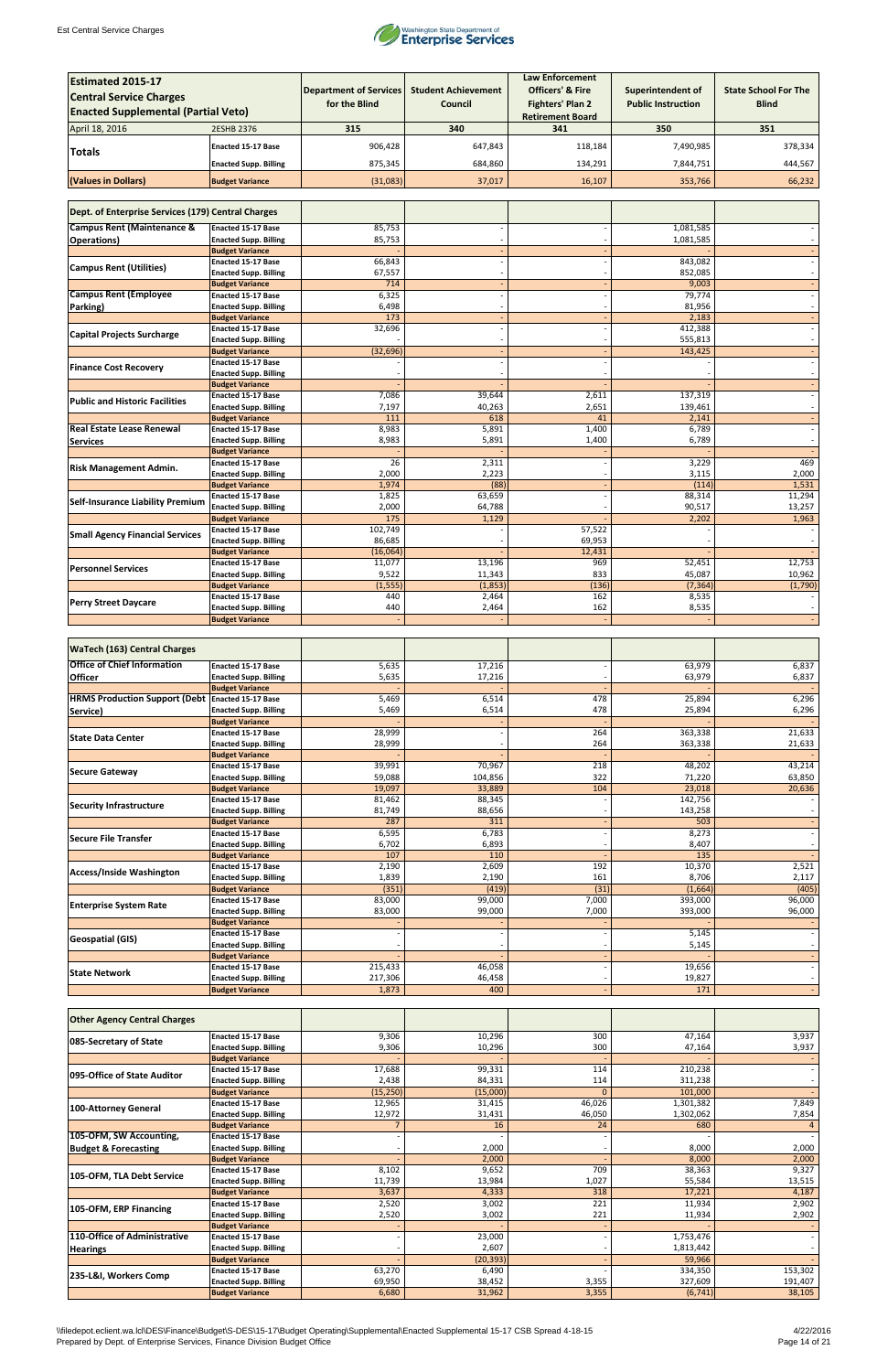

| <b>Estimated 2015-17</b><br><b>Central Service Charges</b><br><b>Enacted Supplemental (Partial Veto)</b> |                                                           | <b>State Center for</b><br><b>Childhood Deafness</b><br>and Hearing Loss | <b>Workforce Training and</b><br><b>Education Coordinating</b><br><b>Board</b> | <b>Department of</b><br>Archaeology and<br><b>Historic Preservation</b> | <b>Department of Early</b><br>Learning | <b>WA Charter School</b><br>Commission |
|----------------------------------------------------------------------------------------------------------|-----------------------------------------------------------|--------------------------------------------------------------------------|--------------------------------------------------------------------------------|-------------------------------------------------------------------------|----------------------------------------|----------------------------------------|
| April 18, 2016                                                                                           | <b>2ESHB 2376</b>                                         | 353                                                                      | 354                                                                            | 355                                                                     | 357                                    | 359                                    |
|                                                                                                          |                                                           |                                                                          |                                                                                |                                                                         |                                        |                                        |
| Totals                                                                                                   | <b>Enacted 15-17 Base</b>                                 | 381,168                                                                  | 192,539                                                                        | 417,156                                                                 | 4,721,003                              | 51,587                                 |
|                                                                                                          | <b>Enacted Supp. Billing</b>                              | 417,417                                                                  | 194,529                                                                        | 427,108                                                                 | 4,665,971                              | 51,684                                 |
| (Values in Dollars)                                                                                      | <b>Budget Variance</b>                                    | 36,249                                                                   | 1,990                                                                          | 9,951                                                                   | (55,032)                               | 96                                     |
| Dept. of Enterprise Services (179) Central Charges                                                       |                                                           |                                                                          |                                                                                |                                                                         |                                        |                                        |
| <b>Campus Rent (Maintenance &amp;</b>                                                                    | <b>Enacted 15-17 Base</b>                                 |                                                                          |                                                                                |                                                                         |                                        |                                        |
| <b>Operations</b> )                                                                                      | <b>Enacted Supp. Billing</b>                              |                                                                          |                                                                                |                                                                         |                                        |                                        |
|                                                                                                          | <b>Budget Variance</b>                                    |                                                                          |                                                                                |                                                                         |                                        |                                        |
| <b>Campus Rent (Utilities)</b>                                                                           | <b>Enacted 15-17 Base</b><br><b>Enacted Supp. Billing</b> |                                                                          |                                                                                |                                                                         |                                        |                                        |
|                                                                                                          | <b>Budget Variance</b>                                    |                                                                          |                                                                                |                                                                         |                                        |                                        |
| <b>Campus Rent (Employee</b>                                                                             | <b>Enacted 15-17 Base</b>                                 |                                                                          |                                                                                |                                                                         |                                        |                                        |
| Parking)                                                                                                 | <b>Enacted Supp. Billing</b>                              |                                                                          |                                                                                |                                                                         |                                        |                                        |
|                                                                                                          | <b>Budget Variance</b><br><b>Enacted 15-17 Base</b>       |                                                                          |                                                                                | 32,540                                                                  |                                        | 21,078                                 |
| <b>Capital Projects Surcharge</b>                                                                        | <b>Enacted Supp. Billing</b>                              |                                                                          |                                                                                |                                                                         |                                        |                                        |
|                                                                                                          | <b>Budget Variance</b>                                    |                                                                          |                                                                                | (32, 540)                                                               |                                        | (21,078)                               |
| <b>Finance Cost Recovery</b>                                                                             | <b>Enacted 15-17 Base</b>                                 |                                                                          |                                                                                |                                                                         |                                        |                                        |
|                                                                                                          | <b>Enacted Supp. Billing</b>                              |                                                                          |                                                                                |                                                                         |                                        |                                        |
|                                                                                                          | <b>Budget Variance</b><br><b>Enacted 15-17 Base</b>       |                                                                          | 10,443                                                                         | 7,384                                                                   | 55,122                                 | 746                                    |
| <b>Public and Historic Facilities</b>                                                                    | <b>Enacted Supp. Billing</b>                              |                                                                          | 10,605                                                                         | 7,500                                                                   | 55,981                                 | 758                                    |
|                                                                                                          | <b>Budget Variance</b>                                    |                                                                          | 163                                                                            | 115                                                                     | 860                                    | 12                                     |
| <b>Real Estate Lease Renewal</b>                                                                         | <b>Enacted 15-17 Base</b>                                 |                                                                          | 2,259                                                                          |                                                                         | 15,612                                 | 14                                     |
| <b>Services</b>                                                                                          | <b>Enacted Supp. Billing</b><br><b>Budget Variance</b>    |                                                                          | 2,259                                                                          |                                                                         | 15,612                                 | 14                                     |
|                                                                                                          | <b>Enacted 15-17 Base</b>                                 | 26                                                                       | 26                                                                             | $\overline{26}$                                                         | 50,740                                 | 26                                     |
| <b>Risk Management Admin.</b>                                                                            | <b>Enacted Supp. Billing</b>                              | 2,000                                                                    | 2,000                                                                          | 2,000                                                                   | 48,808                                 | (0)                                    |
|                                                                                                          | <b>Budget Variance</b>                                    | 1,974                                                                    | 1,974                                                                          | 1,974                                                                   | (1,932)                                | (26)                                   |
| <b>Self-Insurance Liability Premium</b>                                                                  | <b>Enacted 15-17 Base</b>                                 | 1,825                                                                    | 1,825                                                                          | 1,825                                                                   | 1,425,670                              |                                        |
|                                                                                                          | <b>Enacted Supp. Billing</b><br><b>Budget Variance</b>    | 2,000<br>175                                                             | 2,000<br>175                                                                   | 2,000<br>175                                                            | 1,422,352<br>(3, 318)                  |                                        |
|                                                                                                          | <b>Enacted 15-17 Base</b>                                 |                                                                          | 27,224                                                                         | 149,294                                                                 |                                        | 26,785                                 |
| <b>Small Agency Financial Services</b>                                                                   | <b>Enacted Supp. Billing</b>                              |                                                                          | 26,223                                                                         | 182,693                                                                 |                                        | 33,624                                 |
|                                                                                                          | <b>Budget Variance</b>                                    |                                                                          | (1,001)                                                                        | 33,399                                                                  |                                        | 6,839                                  |
| <b>Personnel Services</b>                                                                                | <b>Enacted 15-17 Base</b>                                 | 14,733                                                                   | 3,877                                                                          | 2,742                                                                   | 37,081                                 | $\overline{277}$                       |
|                                                                                                          | <b>Enacted Supp. Billing</b><br><b>Budget Variance</b>    | 12,664<br>(2,068)                                                        | 3,333<br>(544)                                                                 | 2,357<br>(385)                                                          | 31,875<br>(5, 206)                     | 238<br>(39)                            |
| <b>Perry Street Daycare</b>                                                                              | <b>Enacted 15-17 Base</b>                                 |                                                                          | 649                                                                            | 459                                                                     | 3,426                                  | 46                                     |
|                                                                                                          | <b>Enacted Supp. Billing</b>                              |                                                                          | 649                                                                            | 459                                                                     | 3,426                                  | 46                                     |
|                                                                                                          | <b>Budget Variance</b>                                    |                                                                          |                                                                                |                                                                         |                                        |                                        |
| <b>WaTech (163) Central Charges</b>                                                                      |                                                           |                                                                          |                                                                                |                                                                         |                                        |                                        |
| <b>Office of Chief Information</b>                                                                       | <b>Enacted 15-17 Base</b>                                 | 3,684                                                                    | 1,046                                                                          |                                                                         | 46,373                                 |                                        |
| <b>Officer</b>                                                                                           | <b>Enacted Supp. Billing</b>                              | 3,684                                                                    | 1,046                                                                          |                                                                         | 46,373                                 |                                        |
|                                                                                                          | <b>Budget Variance</b>                                    |                                                                          |                                                                                |                                                                         |                                        |                                        |
| <b>HRMS Production Support (Debt Enacted 15-17 Base</b>                                                  |                                                           | 7,273                                                                    | 1,914                                                                          | 1,353                                                                   | 18,306                                 | 137                                    |
| Service)                                                                                                 | <b>Enacted Supp. Billing</b><br><b>Budget Variance</b>    | 7,273                                                                    | 1,914                                                                          | 1,353                                                                   | 18,306                                 | 137                                    |
|                                                                                                          | <b>Enacted 15-17 Base</b>                                 | 8,882                                                                    | 2,336                                                                          | 789                                                                     | 257,437                                | 16                                     |
| <b>State Data Center</b>                                                                                 | <b>Enacted Supp. Billing</b>                              | 8,882                                                                    | 2,336                                                                          | 789                                                                     | 257,437                                | 16                                     |
|                                                                                                          | <b>Budget Variance</b>                                    |                                                                          |                                                                                |                                                                         |                                        |                                        |
| <b>Secure Gateway</b>                                                                                    | Enacted 15-17 Base<br><b>Enacted Supp. Billing</b>        | 41,051<br>60,654                                                         | 3,710<br>5,481                                                                 | 12,748<br>18,835                                                        | 47,276<br>69,852                       |                                        |
|                                                                                                          | <b>Budget Variance</b>                                    | 19,603                                                                   | 1,771                                                                          | 6,087                                                                   | 22,576                                 |                                        |
| <b>Security Infrastructure</b>                                                                           | <b>Enacted 15-17 Base</b>                                 |                                                                          | 5,257                                                                          | 5,419                                                                   | 135,846                                |                                        |
|                                                                                                          | <b>Enacted Supp. Billing</b>                              |                                                                          | 5,275                                                                          | 5,438                                                                   | 136,324                                |                                        |
|                                                                                                          | <b>Budget Variance</b>                                    |                                                                          | 19<br>144                                                                      | 19                                                                      | 478                                    |                                        |
| Secure File Transfer                                                                                     | Enacted 15-17 Base<br><b>Enacted Supp. Billing</b>        |                                                                          | 146                                                                            | 148<br>151                                                              | 8,083<br>8,215                         |                                        |
|                                                                                                          | <b>Budget Variance</b>                                    |                                                                          | $\overline{2}$                                                                 | $\overline{2}$                                                          | 132                                    |                                        |
| Access/Inside Washington                                                                                 | <b>Enacted 15-17 Base</b>                                 | 2,913                                                                    | 767                                                                            | 542                                                                     | 7,331                                  | 55                                     |
|                                                                                                          | <b>Enacted Supp. Billing</b>                              | 2,445                                                                    | 644                                                                            | 455                                                                     | 6,155                                  | 46                                     |
|                                                                                                          | <b>Budget Variance</b><br>Enacted 15-17 Base              | (467)<br>110,000                                                         | (123)<br>29,000                                                                | (87)<br>21,000                                                          | (1, 176)<br>278,000                    | (9)<br>2,000                           |
| <b>Enterprise System Rate</b>                                                                            | <b>Enacted Supp. Billing</b>                              | 110,000                                                                  | 29,000                                                                         | 21,000                                                                  | 278,000                                | 2,000                                  |
|                                                                                                          | <b>Budget Variance</b>                                    |                                                                          |                                                                                |                                                                         |                                        |                                        |
| <b>Geospatial (GIS)</b>                                                                                  | <b>Enacted 15-17 Base</b>                                 |                                                                          |                                                                                | 1,325                                                                   |                                        |                                        |
|                                                                                                          | <b>Enacted Supp. Billing</b>                              |                                                                          |                                                                                | 1,325                                                                   |                                        |                                        |
|                                                                                                          | <b>Budget Variance</b><br>Enacted 15-17 Base              |                                                                          | 28,541                                                                         | 11,384                                                                  | 11,326                                 |                                        |
| <b>State Network</b>                                                                                     | <b>Enacted Supp. Billing</b>                              |                                                                          | 28,789                                                                         | 11,483                                                                  | 11,424                                 |                                        |
|                                                                                                          | <b>Budget Variance</b>                                    |                                                                          | 248                                                                            | 99                                                                      | 98                                     |                                        |

| <b>Other Agency Central Charges</b> |                              |           |         |         |           |        |
|-------------------------------------|------------------------------|-----------|---------|---------|-----------|--------|
| 085-Secretary of State              | <b>Enacted 15-17 Base</b>    | 4,673     | 1,270   | 2,013   | 17,651    | 90     |
|                                     | <b>Enacted Supp. Billing</b> | 4,673     | 1,270   | 2,013   | 17,651    | 90     |
|                                     | <b>Budget Variance</b>       |           |         |         |           |        |
| 095-Office of State Auditor         | <b>Enacted 15-17 Base</b>    |           | 6,672   | (287)   | 278,841   | 53     |
|                                     | <b>Enacted Supp. Billing</b> | 23,400    | 4,272   | (287)   | 120,841   | 13,153 |
|                                     | <b>Budget Variance</b>       | 23,400    | (2,400) |         | (158,000) | 13,100 |
|                                     | <b>Enacted 15-17 Base</b>    | 37,010    | 38,596  | 142,629 | 1,482,795 |        |
| 100-Attorney General                | <b>Enacted Supp. Billing</b> | 37,030    | 38,616  | 142,704 | 1,483,569 | 1,206  |
|                                     | <b>Budget Variance</b>       | 19        | 20      | 75      | 775       | 1,206  |
| 105-OFM, SW Accounting,             | <b>Enacted 15-17 Base</b>    |           |         |         |           |        |
| <b>Budget &amp; Forecasting</b>     | <b>Enacted Supp. Billing</b> | 2,000     |         |         |           |        |
|                                     | <b>Budget Variance</b>       | 2,000     |         |         |           |        |
| 105-OFM, TLA Debt Service           | <b>Enacted 15-17 Base</b>    | 10,776    | 2,836   | 2,005   | 27,121    | 203    |
|                                     | <b>Enacted Supp. Billing</b> | 15,613    | 4,109   | 2,905   | 39,296    | 293    |
|                                     | <b>Budget Variance</b>       | 4,837     | 1,273   | 900     | 12,175    | 91     |
| 105-OFM, ERP Financing              | <b>Enacted 15-17 Base</b>    | 3,352     | 882     | 624     | 8,437     | 63     |
|                                     | <b>Enacted Supp. Billing</b> | 3,352     | 882     | 624     | 8,437     | 63     |
|                                     | <b>Budget Variance</b>       |           |         |         |           |        |
| 110-Office of Administrative        | <b>Enacted 15-17 Base</b>    |           | 2,000   | 132     | 275,285   |        |
| <b>Hearings</b>                     | <b>Enacted Supp. Billing</b> |           | 2,607   |         | 374,102   |        |
|                                     | <b>Budget Variance</b>       |           | 607     | (132)   | 98,818    |        |
|                                     | <b>Enacted 15-17 Base</b>    | 134,970   | 21,266  | 21,062  | 233,244   |        |
| 235-L&I, Workers Comp               | <b>Enacted Supp. Billing</b> | 121,746   | 21,073  | 21,311  | 211,933   |        |
|                                     | <b>Budget Variance</b>       | (13, 224) | (193)   | 249     | (21, 311) |        |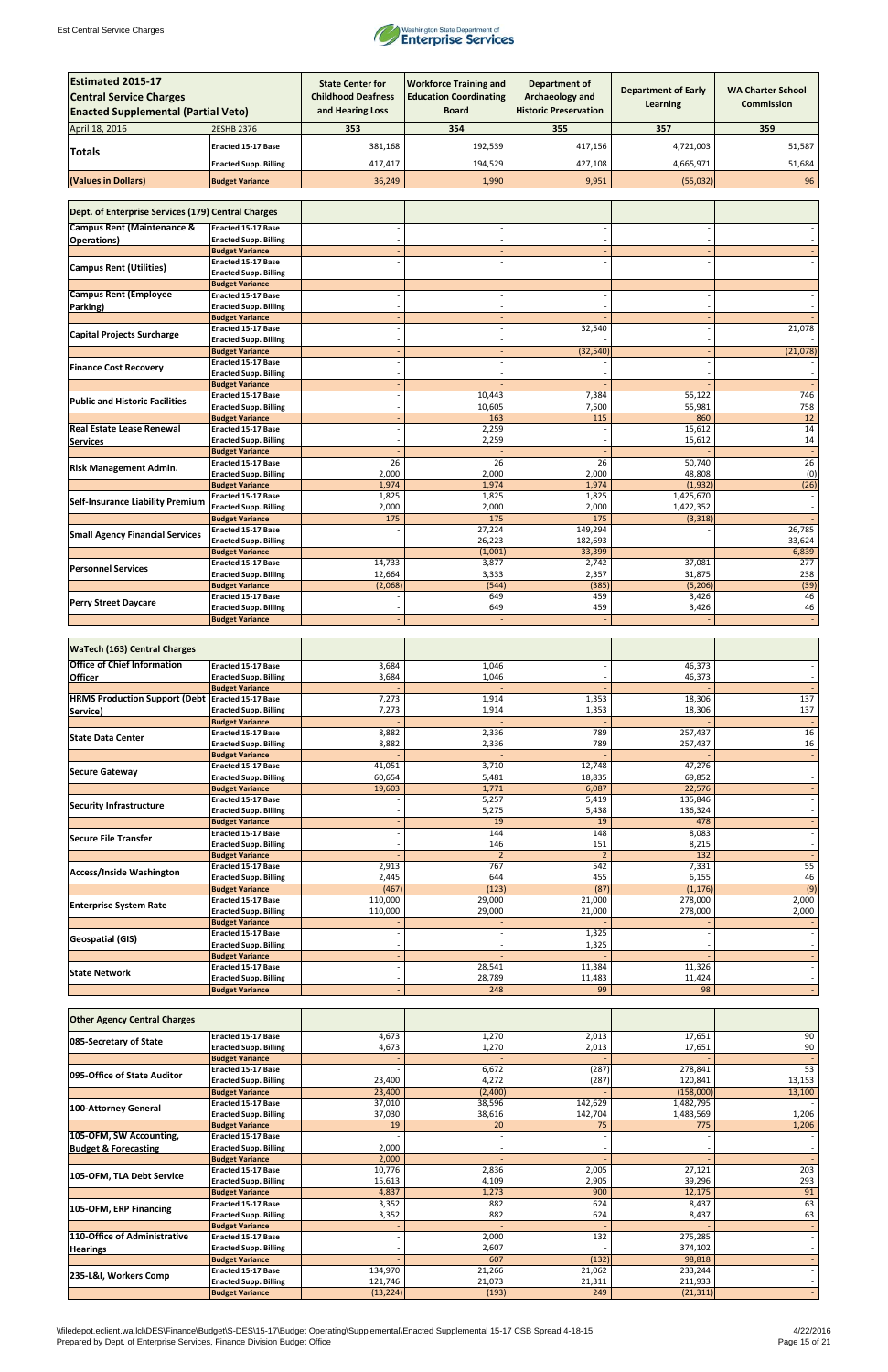

| <b>Estimated 2015-17</b>                                                     |                                                           | <b>University of</b> | <b>Washington State</b> | <b>Eastern Washington</b> | <b>Central Washington</b> | <b>The Evergreen State</b> |
|------------------------------------------------------------------------------|-----------------------------------------------------------|----------------------|-------------------------|---------------------------|---------------------------|----------------------------|
| <b>Central Service Charges</b><br><b>Enacted Supplemental (Partial Veto)</b> |                                                           | Washington           | <b>University</b>       | <b>University</b>         | <b>University</b>         | <b>College</b>             |
| April 18, 2016                                                               | <b>2ESHB 2376</b>                                         | 360                  | 365                     | 370                       | 375                       | 376                        |
| Totals                                                                       | <b>Enacted 15-17 Base</b>                                 | 37,307,540           | 11,457,555              | 3,043,429                 | 3,190,644                 | 1,515,724                  |
|                                                                              | <b>Enacted Supp. Billing</b>                              | 39,899,891           | 12,240,762              | 3,211,637                 | 3,136,192                 | 1,565,412                  |
| (Values in Dollars)                                                          | <b>Budget Variance</b>                                    | 2,592,351            | 783,207                 | 168,208                   | (54, 453)                 | 49,689                     |
| Dept. of Enterprise Services (179) Central Charges                           |                                                           |                      |                         |                           |                           |                            |
| <b>Campus Rent (Maintenance &amp;</b>                                        | <b>Enacted 15-17 Base</b>                                 |                      |                         |                           |                           |                            |
| <b>Operations)</b>                                                           | <b>Enacted Supp. Billing</b>                              |                      |                         |                           |                           |                            |
|                                                                              | <b>Budget Variance</b>                                    |                      |                         |                           |                           |                            |
| <b>Campus Rent (Utilities)</b>                                               | <b>Enacted 15-17 Base</b><br><b>Enacted Supp. Billing</b> |                      |                         |                           |                           |                            |
|                                                                              | <b>Budget Variance</b>                                    |                      |                         |                           |                           |                            |
| <b>Campus Rent (Employee</b><br>Parking)                                     | <b>Enacted 15-17 Base</b><br><b>Enacted Supp. Billing</b> |                      |                         |                           |                           |                            |
|                                                                              | <b>Budget Variance</b>                                    |                      |                         |                           |                           |                            |
| <b>Capital Projects Surcharge</b>                                            | <b>Enacted 15-17 Base</b>                                 |                      |                         |                           |                           |                            |
|                                                                              | <b>Enacted Supp. Billing</b><br><b>Budget Variance</b>    |                      |                         |                           |                           |                            |
| <b>Finance Cost Recovery</b>                                                 | <b>Enacted 15-17 Base</b>                                 |                      |                         |                           |                           |                            |
|                                                                              | <b>Enacted Supp. Billing</b><br><b>Budget Variance</b>    |                      |                         |                           |                           |                            |
| <b>Public and Historic Facilities</b>                                        | <b>Enacted 15-17 Base</b>                                 |                      | 30,171                  |                           |                           | 245,772                    |
|                                                                              | <b>Enacted Supp. Billing</b>                              |                      | 30,642                  |                           |                           | 249,605                    |
| <b>Real Estate Lease Renewal</b>                                             | <b>Budget Variance</b><br><b>Enacted 15-17 Base</b>       |                      | 471                     | 3,022                     | 1,292                     | 3,833<br>6,969             |
| <b>Services</b>                                                              | <b>Enacted Supp. Billing</b>                              |                      |                         | 3,022                     | 1,292                     | 6,969                      |
|                                                                              | <b>Budget Variance</b><br><b>Enacted 15-17 Base</b>       |                      | 57,826                  | 26                        | 13,041                    | 4,104                      |
| <b>Risk Management Admin.</b>                                                | <b>Enacted Supp. Billing</b>                              |                      | 56,264                  | 2,000                     | 12,591                    | 4,031                      |
|                                                                              | <b>Budget Variance</b><br><b>Enacted 15-17 Base</b>       |                      | (1, 562)<br>1,658,551   | 1,974<br>1,825            | (450)<br>368,111          | (73)<br>110,091            |
| <b>Self-Insurance Liability Premium</b>                                      | <b>Enacted Supp. Billing</b>                              |                      | 1,621,891               | 2,000                     | 365,634                   | 115,163                    |
|                                                                              | <b>Budget Variance</b>                                    |                      | (36, 660)               | 175                       | (2, 477)                  | 5,073                      |
| <b>Small Agency Financial Services</b>                                       | <b>Enacted 15-17 Base</b><br><b>Enacted Supp. Billing</b> |                      |                         |                           |                           |                            |
|                                                                              | <b>Budget Variance</b>                                    |                      |                         |                           |                           |                            |
| <b>Personnel Services</b>                                                    | <b>Enacted 15-17 Base</b><br><b>Enacted Supp. Billing</b> |                      |                         |                           |                           |                            |
|                                                                              | <b>Budget Variance</b>                                    |                      |                         |                           |                           |                            |
| <b>Perry Street Daycare</b>                                                  | Enacted 15-17 Base<br><b>Enacted Supp. Billing</b>        |                      | 1,875<br>1,875          |                           |                           | 15,275<br>15,275           |
|                                                                              | <b>Budget Variance</b>                                    |                      |                         |                           |                           |                            |
|                                                                              |                                                           |                      |                         |                           |                           |                            |
| <b>WaTech (163) Central Charges</b>                                          |                                                           |                      |                         |                           |                           |                            |
| <b>Office of Chief Information</b>                                           | <b>Enacted 15-17 Base</b>                                 | 812,772              | 149,661                 | 78,684                    | 60,265                    | 25,460                     |
| <b>Officer</b>                                                               | <b>Enacted Supp. Billing</b><br><b>Budget Variance</b>    | 812,772              | 149,661                 | 78,684                    | 60,265                    | 25,460                     |
| <b>HRMS Production Support (Debt</b>                                         | Enacted 15-17 Base                                        |                      |                         |                           |                           |                            |
| Service)                                                                     | <b>Enacted Supp. Billing</b>                              |                      |                         |                           |                           |                            |
|                                                                              | <b>Budget Variance</b><br><b>Enacted 15-17 Base</b>       |                      |                         |                           |                           |                            |
| <b>State Data Center</b>                                                     | <b>Enacted Supp. Billing</b>                              |                      |                         |                           |                           |                            |
|                                                                              | <b>Budget Variance</b><br><b>Enacted 15-17 Base</b>       |                      |                         |                           |                           |                            |
| Secure Gateway                                                               | <b>Enacted Supp. Billing</b>                              |                      |                         |                           |                           |                            |
|                                                                              | <b>Budget Variance</b><br><b>Enacted 15-17 Base</b>       |                      |                         |                           |                           |                            |
| <b>Security Infrastructure</b>                                               | <b>Enacted Supp. Billing</b>                              |                      |                         |                           |                           |                            |
|                                                                              | <b>Budget Variance</b>                                    |                      |                         |                           |                           |                            |
| Secure File Transfer                                                         | <b>Enacted 15-17 Base</b><br><b>Enacted Supp. Billing</b> |                      |                         |                           |                           |                            |
|                                                                              | <b>Budget Variance</b>                                    |                      |                         |                           |                           |                            |
| Access/Inside Washington                                                     | <b>Enacted 15-17 Base</b><br><b>Enacted Supp. Billing</b> |                      |                         |                           |                           |                            |
|                                                                              | <b>Budget Variance</b>                                    |                      |                         |                           |                           |                            |
| <b>Enterprise System Rate</b>                                                | <b>Enacted 15-17 Base</b><br><b>Enacted Supp. Billing</b> | 790,000<br>790,000   | 563,000<br>563,000      | 139,000<br>139,000        | 194,000<br>194,000        | 80,000<br>80,000           |
|                                                                              | <b>Budget Variance</b>                                    |                      |                         |                           |                           |                            |
| <b>Geospatial (GIS)</b>                                                      | <b>Enacted 15-17 Base</b>                                 |                      |                         |                           |                           |                            |
|                                                                              | <b>Enacted Supp. Billing</b><br><b>Budget Variance</b>    |                      |                         |                           |                           |                            |
| <b>State Network</b>                                                         | Enacted 15-17 Base                                        | 26,268               |                         |                           |                           | 1,721                      |
|                                                                              | <b>Enacted Supp. Billing</b><br><b>Budget Variance</b>    | 26,496<br>228        |                         |                           |                           | 1,736<br>15                |
|                                                                              |                                                           |                      |                         |                           |                           |                            |

| <b>Other Agency Central Charges</b> |                              |            |           |           |           |         |
|-------------------------------------|------------------------------|------------|-----------|-----------|-----------|---------|
|                                     | <b>Enacted 15-17 Base</b>    | 1,007,652  | 262,764   | 72,245    | 59,033    | 29,168  |
| 085-Secretary of State              | <b>Enacted Supp. Billing</b> | 1,007,652  | 262,764   | 72,245    | 59,033    | 29,168  |
|                                     | <b>Budget Variance</b>       |            |           |           |           |         |
| 095-Office of State Auditor         | <b>Enacted 15-17 Base</b>    | 818,742    | 281,673   | 111,564   | 130,556   | 40,180  |
|                                     | <b>Enacted Supp. Billing</b> | 583,342    | 283,373   | 89,564    | 82,556    | 40,180  |
|                                     | <b>Budget Variance</b>       | (235, 400) | 1,700     | (22,000)  | (48,000)  |         |
|                                     | <b>Enacted 15-17 Base</b>    | 6,667,999  | 2,230,547 | 678,724   | 530,795   | 361,420 |
| 100-Attorney General                | <b>Enacted Supp. Billing</b> | 6,671,483  | 2,231,712 | 679,079   | 531,072   | 361,609 |
|                                     | <b>Budget Variance</b>       | 3,483      | 1,165     | 355       | 277       | 189     |
| 105-OFM, SW Accounting,             | <b>Enacted 15-17 Base</b>    |            |           |           |           |         |
| <b>Budget &amp; Forecasting</b>     | <b>Enacted Supp. Billing</b> | 214,000    | 64,000    | 14,000    | 11,000    | 6,000   |
|                                     | <b>Budget Variance</b>       | 214,000    | 64,000    | 14,000    | 11,000    | 6,000   |
| 105-OFM, TLA Debt Service           | <b>Enacted 15-17 Base</b>    | 77,077     | 54,888    | 13,586    | 18,969    | 7,780   |
|                                     | <b>Enacted Supp. Billing</b> | 111,677    | 79,527    | 19,685    | 27,485    | 11,272  |
|                                     | <b>Budget Variance</b>       | 34,600     | 24,639    | 6,099     | 8,515     | 3,492   |
| 105-OFM, ERP Financing              | <b>Enacted 15-17 Base</b>    | 23,978     | 17,075    | 4,226     | 5,901     | 2,420   |
|                                     | <b>Enacted Supp. Billing</b> | 23,978     | 17,075    | 4,226     | 5,901     | 2,420   |
|                                     | <b>Budget Variance</b>       |            |           |           |           |         |
| 110-Office of Administrative        | <b>Enacted 15-17 Base</b>    |            |           |           |           |         |
| <b>Hearings</b>                     | <b>Enacted Supp. Billing</b> |            |           |           |           |         |
|                                     | <b>Budget Variance</b>       |            |           |           |           |         |
| 235-L&I, Workers Comp               | <b>Enacted 15-17 Base</b>    | 27,083,052 | 6,149,524 | 1,940,526 | 1,808,682 | 585,362 |
|                                     | <b>Enacted Supp. Billing</b> | 29,658,491 | 6,878,978 | 2,108,132 | 1,785,364 | 616,522 |
|                                     | <b>Budget Variance</b>       | 2,575,439  | 729,454   | 167,606   | (23, 318) | 31,160  |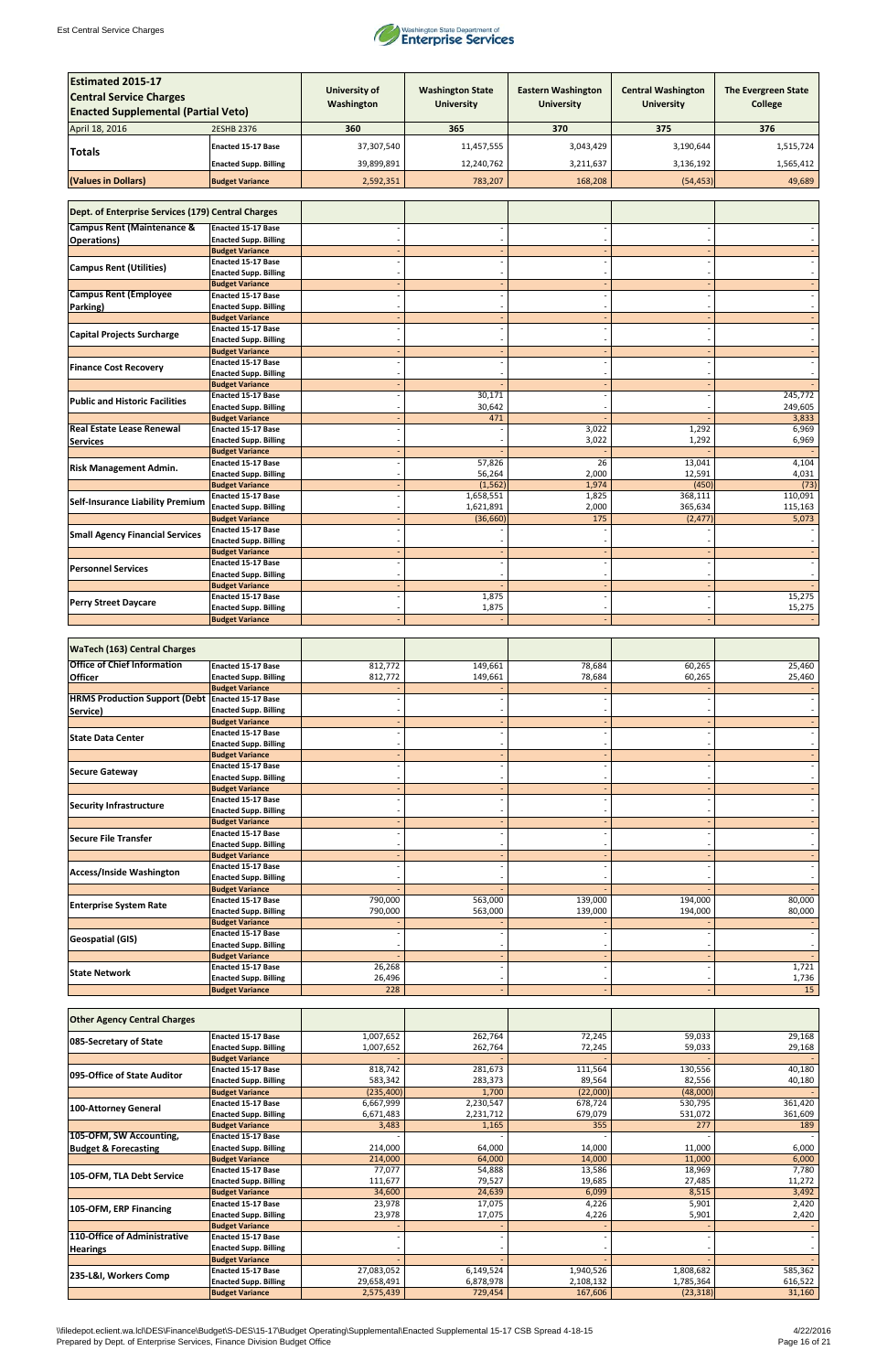

| <b>Estimated 2015-17</b><br><b>Central Service Charges</b><br><b>Enacted Supplemental (Partial Veto)</b> |                                                           | <b>Western Washington</b><br><b>University</b> | <b>Washington State Arts</b><br><b>Commission</b> | <b>Washington State</b><br><b>Historical Society</b> | <b>Eastern Washington</b><br><b>State Historical Society</b> | <b>Department of</b><br>Transportation |
|----------------------------------------------------------------------------------------------------------|-----------------------------------------------------------|------------------------------------------------|---------------------------------------------------|------------------------------------------------------|--------------------------------------------------------------|----------------------------------------|
| April 18, 2016                                                                                           | 2ESHB 2376                                                | 380                                            | 387                                               | 390                                                  | 395                                                          | 405                                    |
|                                                                                                          | <b>Enacted 15-17 Base</b>                                 | 3,795,390                                      | 200,225                                           | 197,695                                              | 352,923                                                      | 77,843,746                             |
| <b>Totals</b>                                                                                            |                                                           |                                                |                                                   |                                                      |                                                              | 78,121,871                             |
|                                                                                                          | <b>Enacted Supp. Billing</b>                              | 3,855,527                                      | 221,979                                           | 220,894                                              | 451,117                                                      |                                        |
| (Values in Dollars)                                                                                      | <b>Budget Variance</b>                                    | 60,137                                         | 21,754                                            | 23,199                                               | 98,195                                                       | 278,125                                |
| Dept. of Enterprise Services (179) Central Charges                                                       |                                                           |                                                |                                                   |                                                      |                                                              |                                        |
| <b>Campus Rent (Maintenance &amp;</b>                                                                    | <b>Enacted 15-17 Base</b>                                 |                                                |                                                   |                                                      |                                                              | 2,023,748                              |
| <b>Operations)</b>                                                                                       | <b>Enacted Supp. Billing</b>                              |                                                |                                                   |                                                      |                                                              | 2,023,748                              |
|                                                                                                          | <b>Budget Variance</b><br><b>Enacted 15-17 Base</b>       |                                                |                                                   |                                                      |                                                              | 1,577,486                              |
| <b>Campus Rent (Utilities)</b>                                                                           | <b>Enacted Supp. Billing</b>                              |                                                |                                                   |                                                      |                                                              | 1,594,332                              |
| <b>Campus Rent (Employee</b>                                                                             | <b>Budget Variance</b><br><b>Enacted 15-17 Base</b>       |                                                |                                                   |                                                      |                                                              | 16,846<br>149,264                      |
| Parking)                                                                                                 | <b>Enacted Supp. Billing</b>                              |                                                |                                                   |                                                      |                                                              | 153,348                                |
|                                                                                                          | <b>Budget Variance</b>                                    |                                                |                                                   |                                                      |                                                              | 4,084                                  |
| <b>Capital Projects Surcharge</b>                                                                        | <b>Enacted 15-17 Base</b>                                 |                                                |                                                   |                                                      |                                                              | 771,616                                |
|                                                                                                          | <b>Enacted Supp. Billing</b><br><b>Budget Variance</b>    |                                                |                                                   |                                                      |                                                              | 1,039,978<br>268,362                   |
|                                                                                                          | <b>Enacted 15-17 Base</b>                                 |                                                |                                                   |                                                      |                                                              |                                        |
| <b>Finance Cost Recovery</b>                                                                             | <b>Enacted Supp. Billing</b>                              |                                                |                                                   |                                                      |                                                              |                                        |
|                                                                                                          | <b>Budget Variance</b><br><b>Enacted 15-17 Base</b>       |                                                | 4,774                                             | 2,573                                                |                                                              | 675,333                                |
| <b>Public and Historic Facilities</b>                                                                    | <b>Enacted Supp. Billing</b>                              |                                                | 4,848                                             | 2,613                                                |                                                              | 685,865                                |
|                                                                                                          | <b>Budget Variance</b>                                    |                                                | 74                                                | 40                                                   |                                                              | 10,532                                 |
| <b>Real Estate Lease Renewal</b>                                                                         | <b>Enacted 15-17 Base</b>                                 |                                                | 2,987                                             |                                                      |                                                              | 63,354                                 |
| <b>Services</b>                                                                                          | <b>Enacted Supp. Billing</b><br><b>Budget Variance</b>    |                                                | 2,987                                             |                                                      |                                                              | 63,354                                 |
| <b>Risk Management Admin.</b>                                                                            | <b>Enacted 15-17 Base</b>                                 | 16,926                                         | $\overline{26}$                                   | 430                                                  | 2,942                                                        | 1,150,490                              |
|                                                                                                          | <b>Enacted Supp. Billing</b>                              | 16,464                                         | 2,000                                             | 2,000                                                | 2,906                                                        | 1,111,911                              |
|                                                                                                          | <b>Budget Variance</b><br><b>Enacted 15-17 Base</b>       | (462)<br>477,546                               | 1,974<br>1,825                                    | 1,570<br>12,200                                      | (36)<br>83,256                                               | (38, 579)<br>32,487,700                |
| <b>Self-Insurance Liability Premium</b>                                                                  | <b>Enacted Supp. Billing</b>                              | 474,742                                        | 2,000                                             | 12,047                                               | 82,566                                                       | 32,258,218                             |
|                                                                                                          | <b>Budget Variance</b>                                    | (2,804)                                        | 175                                               | (154)                                                | (690)                                                        | (229, 482)                             |
| <b>Small Agency Financial Services</b>                                                                   | <b>Enacted 15-17 Base</b><br><b>Enacted Supp. Billing</b> |                                                | 134,365<br>139,847                                |                                                      | 151,490<br>189,597                                           |                                        |
|                                                                                                          | <b>Budget Variance</b>                                    |                                                | 5,483                                             |                                                      | 38,107                                                       |                                        |
| <b>Personnel Services</b>                                                                                | <b>Enacted 15-17 Base</b>                                 |                                                | 1,800                                             | 5,123                                                | 4,154                                                        | 997,926                                |
|                                                                                                          | <b>Enacted Supp. Billing</b>                              |                                                | 1,547<br>(253)                                    | 4,404                                                | 3,571<br>(583)                                               | 857,819                                |
|                                                                                                          | <b>Budget Variance</b><br>Enacted 15-17 Base              |                                                | 297                                               | (719)<br>160                                         |                                                              | (140, 106)<br>41,973                   |
| <b>Perry Street Daycare</b>                                                                              | <b>Enacted Supp. Billing</b>                              |                                                | 297                                               | 160                                                  |                                                              | 41,973                                 |
|                                                                                                          | <b>Budget Variance</b>                                    |                                                |                                                   |                                                      |                                                              |                                        |
| <b>WaTech (163) Central Charges</b>                                                                      |                                                           |                                                |                                                   |                                                      |                                                              |                                        |
| <b>Office of Chief Information</b>                                                                       | <b>Enacted 15-17 Base</b>                                 | 65,237                                         |                                                   | 2,529                                                |                                                              | 498,317                                |
| <b>Officer</b>                                                                                           | <b>Enacted Supp. Billing</b><br><b>Budget Variance</b>    | 65,237                                         |                                                   | 2,529                                                |                                                              | 498,317                                |
| <b>HRMS Production Support (Debt Enacted 15-17 Base</b>                                                  |                                                           |                                                | 889                                               | 2,529                                                | 2,051                                                        | 492,648                                |
| Service)                                                                                                 | <b>Enacted Supp. Billing</b>                              |                                                | 889                                               | 2,529                                                | 2,051                                                        | 492,648                                |
|                                                                                                          | <b>Budget Variance</b><br><b>Enacted 15-17 Base</b>       |                                                | 1,853                                             | 6,220                                                | 170                                                          | 2,368,084                              |
| <b>State Data Center</b>                                                                                 | <b>Enacted Supp. Billing</b>                              |                                                | 1,853                                             | 6,220                                                | 170                                                          | 2,368,084                              |
|                                                                                                          | <b>Budget Variance</b>                                    |                                                |                                                   |                                                      |                                                              |                                        |
| Secure Gateway                                                                                           | <b>Enacted 15-17 Base</b><br><b>Enacted Supp. Billing</b> |                                                | 468<br>692                                        | 1,321<br>1,952                                       | 1,089<br>1,609                                               | 295,574<br>436,722                     |
|                                                                                                          | <b>Budget Variance</b>                                    |                                                | 224                                               | 631                                                  | 520                                                          | 141,148                                |
| <b>Security Infrastructure</b>                                                                           | <b>Enacted 15-17 Base</b>                                 |                                                | 3,496                                             | 9,863                                                |                                                              | 8,719                                  |
|                                                                                                          | <b>Enacted Supp. Billing</b>                              |                                                | 3,508<br>12                                       | 9,898<br>35                                          |                                                              | 8,749<br>31                            |
|                                                                                                          | <b>Budget Variance</b><br>Enacted 15-17 Base              |                                                | 96                                                | 270                                                  |                                                              | 58,209                                 |
| Secure File Transfer                                                                                     | <b>Enacted Supp. Billing</b>                              |                                                | 97                                                | 274                                                  |                                                              | 59,156                                 |
|                                                                                                          | <b>Budget Variance</b>                                    |                                                | $\overline{2}$                                    | $\overline{4}$                                       |                                                              | 947                                    |
| Access/Inside Washington                                                                                 | <b>Enacted 15-17 Base</b><br><b>Enacted Supp. Billing</b> |                                                | 356<br>299                                        | 1,013<br>850                                         | 821<br>689                                                   | 197,295<br>165,634                     |
|                                                                                                          | <b>Budget Variance</b>                                    |                                                | $\overline{(57)}$                                 | (163)                                                | (132)                                                        | (31, 662)                              |
| <b>Enterprise System Rate</b>                                                                            | <b>Enacted 15-17 Base</b>                                 | 179,000                                        | 13,000                                            | 38,000                                               | 31,000                                                       | 5,837,000                              |
|                                                                                                          | <b>Enacted Supp. Billing</b><br><b>Budget Variance</b>    | 179,000                                        | 13,000                                            | 38,000                                               | 31,000                                                       | 5,837,000                              |
|                                                                                                          | <b>Enacted 15-17 Base</b>                                 |                                                |                                                   |                                                      |                                                              | 42,553                                 |
| <b>Geospatial (GIS)</b>                                                                                  | <b>Enacted Supp. Billing</b>                              |                                                |                                                   |                                                      |                                                              | 42,553                                 |
|                                                                                                          | <b>Budget Variance</b><br><b>Enacted 15-17 Base</b>       |                                                | 8,305                                             |                                                      |                                                              |                                        |
| <b>State Network</b>                                                                                     | <b>Enacted Supp. Billing</b>                              |                                                | 8,378                                             |                                                      |                                                              |                                        |
|                                                                                                          | <b>Budget Variance</b>                                    |                                                | 72                                                |                                                      |                                                              |                                        |

| <b>Other Agency Central Charges</b> |                              |           |        |        |        |            |
|-------------------------------------|------------------------------|-----------|--------|--------|--------|------------|
| 085-Secretary of State              | <b>Enacted 15-17 Base</b>    | 80,635    | 844    | 1,455  | 1,284  | 434,782    |
|                                     | <b>Enacted Supp. Billing</b> | 80,635    | 844    | 1,455  | 1,284  | 434,782    |
|                                     | <b>Budget Variance</b>       |           |        |        |        |            |
| 095-Office of State Auditor         | <b>Enacted 15-17 Base</b>    | 129,433   | 170    | 16,016 | 5,000  | 516,045    |
|                                     | <b>Enacted Supp. Billing</b> | 82,633    | 13,470 | 32,816 | 55,000 | 452,045    |
|                                     | <b>Budget Variance</b>       | (46,800)  | 13,300 | 16,800 | 50,000 | (64,000)   |
|                                     | <b>Enacted 15-17 Base</b>    | 655,456   | 11,225 | 55,074 | 31,353 | 8,481,788  |
| <b>100-Attorney General</b>         | <b>Enacted Supp. Billing</b> | 655,798   | 11,231 | 55,102 | 31,370 | 8,486,219  |
|                                     | <b>Budget Variance</b>       | 342       | 6      | 29     | 16     | 4,431      |
| 105-OFM, SW Accounting,             | <b>Enacted 15-17 Base</b>    |           |        |        |        |            |
| <b>Budget &amp; Forecasting</b>     | <b>Enacted Supp. Billing</b> | 18,000    |        |        |        |            |
|                                     | <b>Budget Variance</b>       | 18,000    |        |        |        |            |
| 105-OFM, TLA Debt Service           | <b>Enacted 15-17 Base</b>    | 17,462    | 1,317  | 3,747  | 3,038  | 569,314    |
|                                     | <b>Enacted Supp. Billing</b> | 25,301    | 1,908  | 5,429  | 4,402  | 824,881    |
|                                     | <b>Budget Variance</b>       | 7,839     | 591    | 1,682  | 1,364  | 255,567    |
| 105-OFM, ERP Financing              | <b>Enacted 15-17 Base</b>    | 5,432     | 410    | 1,166  | 945    | 177,108    |
|                                     | <b>Enacted Supp. Billing</b> | 5,432     | 410    | 1,166  | 945    | 177,108    |
|                                     | <b>Budget Variance</b>       |           |        |        |        |            |
| 110-Office of Administrative        | <b>Enacted 15-17 Base</b>    |           |        |        |        | 9,462      |
| <b>Hearings</b>                     | <b>Enacted Supp. Billing</b> |           |        |        |        | 59,474     |
|                                     | <b>Budget Variance</b>       |           |        |        |        | 50,012     |
| 235-L&I, Workers Comp               | <b>Enacted 15-17 Base</b>    | 2,168,262 | 11,724 | 38,006 | 34,330 | 17,917,958 |
|                                     | <b>Enacted Supp. Billing</b> | 2,252,284 | 11,876 | 41,449 | 43,958 | 17,947,952 |
|                                     | <b>Budget Variance</b>       | 84,022    | 152    | 3,443  | 9,628  | 29,994     |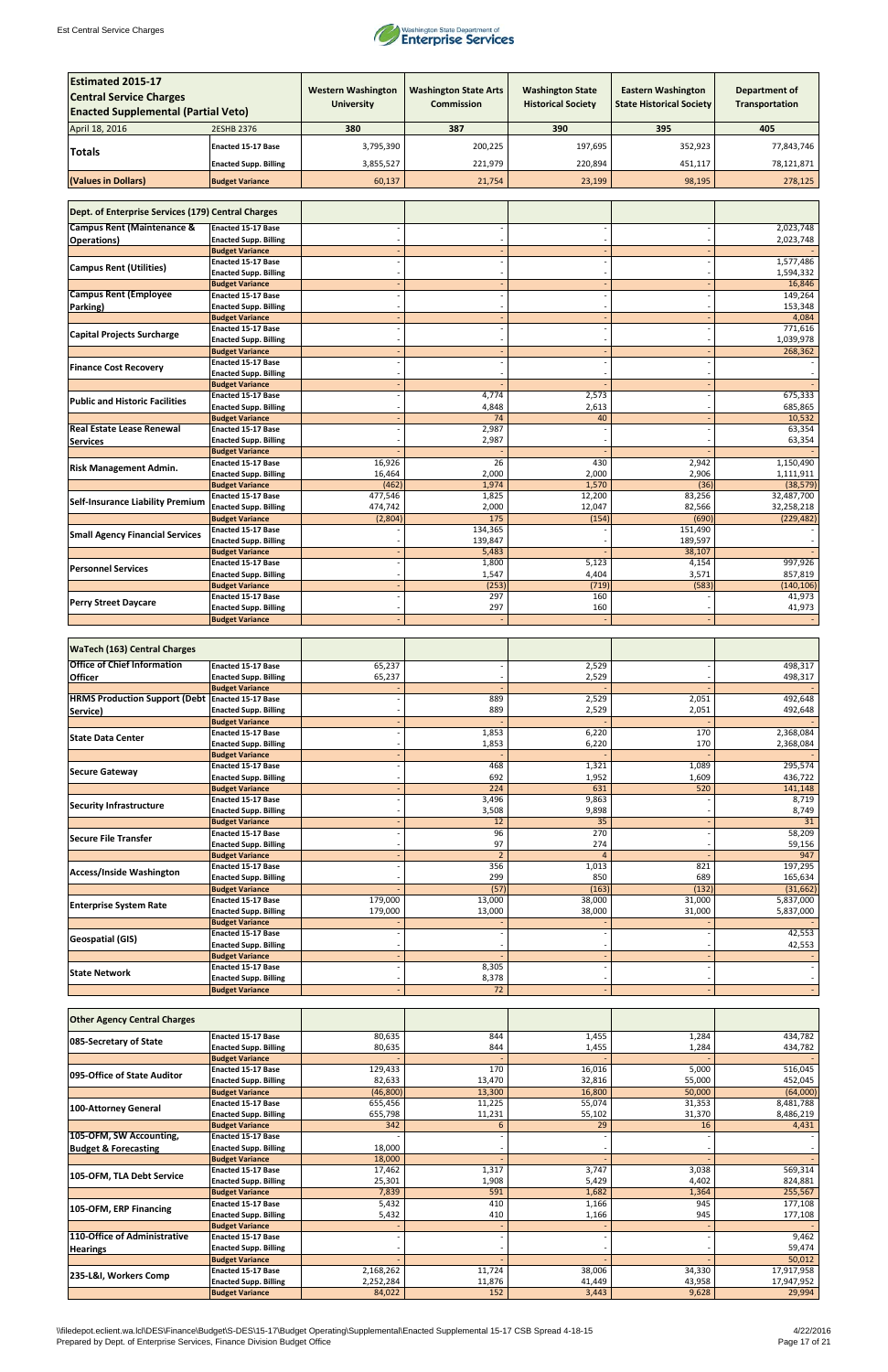

| <b>Estimated 2015-17</b><br><b>Central Service Charges</b><br><b>Enacted Supplemental (Partial Veto)</b> |                                                           | <b>County Road</b><br><b>Administration Board</b> | Transportation<br><b>Improvement Board</b> | <b>Transportation</b><br><b>Commission</b> | <b>Freight Mobility</b><br><b>Strategic Investment</b><br>Board | <b>Columbia River Gorge</b><br><b>Commission</b> |
|----------------------------------------------------------------------------------------------------------|-----------------------------------------------------------|---------------------------------------------------|--------------------------------------------|--------------------------------------------|-----------------------------------------------------------------|--------------------------------------------------|
| April 18, 2016                                                                                           | 2ESHB 2376                                                | 406                                               | 407                                        | 410                                        | 411                                                             | 460                                              |
|                                                                                                          | <b>Enacted 15-17 Base</b>                                 | 252,614                                           | 198,133                                    | 53,291                                     | 14,271                                                          | 99,242                                           |
| Totals                                                                                                   | <b>Enacted Supp. Billing</b>                              | 297,236                                           | 220,257                                    | 63,986                                     | 25,353                                                          | 121,888                                          |
|                                                                                                          |                                                           |                                                   |                                            |                                            |                                                                 |                                                  |
| (Values in Dollars)                                                                                      | <b>Budget Variance</b>                                    | 44,622                                            | 22,124                                     | 10,696                                     | 11,082                                                          | 22,645                                           |
| Dept. of Enterprise Services (179) Central Charges                                                       |                                                           |                                                   |                                            |                                            |                                                                 |                                                  |
| <b>Campus Rent (Maintenance &amp;</b>                                                                    | <b>Enacted 15-17 Base</b>                                 |                                                   |                                            |                                            |                                                                 |                                                  |
| Operations)                                                                                              | <b>Enacted Supp. Billing</b><br><b>Budget Variance</b>    |                                                   |                                            |                                            |                                                                 |                                                  |
| <b>Campus Rent (Utilities)</b>                                                                           | <b>Enacted 15-17 Base</b>                                 |                                                   |                                            |                                            |                                                                 |                                                  |
|                                                                                                          | <b>Enacted Supp. Billing</b><br><b>Budget Variance</b>    |                                                   |                                            |                                            |                                                                 |                                                  |
| <b>Campus Rent (Employee</b>                                                                             | <b>Enacted 15-17 Base</b>                                 |                                                   |                                            |                                            |                                                                 |                                                  |
| Parking)                                                                                                 | <b>Enacted Supp. Billing</b>                              |                                                   |                                            |                                            |                                                                 |                                                  |
|                                                                                                          | <b>Budget Variance</b><br><b>Enacted 15-17 Base</b>       |                                                   |                                            |                                            | 4,554                                                           |                                                  |
| <b>Capital Projects Surcharge</b>                                                                        | <b>Enacted Supp. Billing</b>                              |                                                   |                                            |                                            |                                                                 |                                                  |
|                                                                                                          | <b>Budget Variance</b>                                    |                                                   |                                            |                                            | (4, 554)                                                        |                                                  |
| <b>Finance Cost Recovery</b>                                                                             | <b>Enacted 15-17 Base</b><br><b>Enacted Supp. Billing</b> |                                                   |                                            |                                            |                                                                 |                                                  |
|                                                                                                          | <b>Budget Variance</b>                                    |                                                   |                                            |                                            |                                                                 |                                                  |
| <b>Public and Historic Facilities</b>                                                                    | <b>Enacted 15-17 Base</b>                                 | 6,340                                             | 3,319                                      | 3,618                                      | 1,119                                                           |                                                  |
|                                                                                                          | <b>Enacted Supp. Billing</b><br><b>Budget Variance</b>    | 6,439<br>99                                       | 3,371<br>52                                | 3,674<br>56                                | 1,136<br>17                                                     |                                                  |
| <b>Real Estate Lease Renewal</b>                                                                         | <b>Enacted 15-17 Base</b>                                 | 2,065                                             | 1,736                                      | 1,335                                      |                                                                 |                                                  |
| <b>Services</b>                                                                                          | <b>Enacted Supp. Billing</b>                              | 2,065                                             | 1,736                                      | 1,335                                      |                                                                 |                                                  |
|                                                                                                          | <b>Budget Variance</b><br><b>Enacted 15-17 Base</b>       | 26                                                | $\overline{26}$                            | 2,928                                      |                                                                 | $\overline{26}$                                  |
| <b>Risk Management Admin.</b>                                                                            | <b>Enacted Supp. Billing</b>                              | 2,000                                             | 2,000                                      | 2,000                                      | 2,000                                                           | 2,000                                            |
|                                                                                                          | <b>Budget Variance</b>                                    | 1,974                                             | 1,974                                      | (928)                                      | 2,000                                                           | 1,974                                            |
| <b>Self-Insurance Liability Premium</b>                                                                  | <b>Enacted 15-17 Base</b><br><b>Enacted Supp. Billing</b> | 1,825<br>2,000                                    | 1,825<br>2,000                             | 1,825<br>2,000                             |                                                                 | 1,825<br>2,000                                   |
|                                                                                                          | <b>Budget Variance</b>                                    | 175                                               | 175                                        | 175                                        |                                                                 | 175                                              |
| <b>Small Agency Financial Services</b>                                                                   | <b>Enacted 15-17 Base</b>                                 | 136,121                                           | 108,897                                    |                                            |                                                                 | 76,843                                           |
|                                                                                                          | <b>Enacted Supp. Billing</b><br><b>Budget Variance</b>    | 164,051<br>27,930                                 | 115,855<br>6,958                           |                                            |                                                                 | 84,723<br>7,881                                  |
|                                                                                                          | <b>Enacted 15-17 Base</b>                                 | 2,354                                             | 2,202                                      | 1,343                                      | 415                                                             | 955                                              |
| <b>Personnel Services</b>                                                                                | <b>Enacted Supp. Billing</b>                              | 2,023                                             | 1,893                                      | 1,155                                      | 357                                                             | 821                                              |
|                                                                                                          | <b>Budget Variance</b><br><b>Enacted 15-17 Base</b>       | (330)<br>394                                      | (309)<br>206                               | (189)<br>225                               | (58)<br>70                                                      | (134)                                            |
| <b>Perry Street Daycare</b>                                                                              | <b>Enacted Supp. Billing</b>                              | 394                                               | 206                                        | 225                                        | 70                                                              |                                                  |
|                                                                                                          | <b>Budget Variance</b>                                    |                                                   |                                            |                                            |                                                                 |                                                  |
| <b>WaTech (163) Central Charges</b>                                                                      |                                                           |                                                   |                                            |                                            |                                                                 |                                                  |
| <b>Office of Chief Information</b>                                                                       | <b>Enacted 15-17 Base</b>                                 | 7,898                                             | 952                                        |                                            |                                                                 |                                                  |
| <b>Officer</b>                                                                                           | <b>Enacted Supp. Billing</b>                              | 7,898                                             | 952                                        |                                            |                                                                 |                                                  |
| <b>HRMS Production Support (Debt Enacted 15-17 Base</b>                                                  | <b>Budget Variance</b>                                    | 1,162                                             | 1,087                                      | 663                                        | 205                                                             | 472                                              |
| Service)                                                                                                 | <b>Enacted Supp. Billing</b>                              | 1,162                                             | 1,087                                      | 663                                        | 205                                                             | 472                                              |
|                                                                                                          | <b>Budget Variance</b><br><b>Enacted 15-17 Base</b>       | 21,029                                            | 2,648                                      | 148                                        | 44                                                              | $\overline{12}$                                  |
| <b>State Data Center</b>                                                                                 | <b>Enacted Supp. Billing</b>                              | 21,029                                            | 2,648                                      | 148                                        | 44                                                              | $12\,$                                           |
|                                                                                                          | <b>Budget Variance</b>                                    |                                                   |                                            |                                            |                                                                 |                                                  |
| <b>Secure Gateway</b>                                                                                    | Enacted 15-17 Base<br><b>Enacted Supp. Billing</b>        | 624<br>922                                        | 577<br>853                                 | 352<br>520                                 | 109<br>161                                                      | 250<br>370                                       |
|                                                                                                          | <b>Budget Variance</b>                                    | 298                                               | 276                                        | 168                                        | 52                                                              | 120                                              |
| <b>Security Infrastructure</b>                                                                           | <b>Enacted 15-17 Base</b>                                 |                                                   | 4,308                                      |                                            |                                                                 |                                                  |
|                                                                                                          | <b>Enacted Supp. Billing</b><br><b>Budget Variance</b>    |                                                   | 4,324<br>15                                |                                            |                                                                 |                                                  |
|                                                                                                          | Enacted 15-17 Base                                        |                                                   | 118                                        |                                            |                                                                 |                                                  |
| Secure File Transfer                                                                                     | <b>Enacted Supp. Billing</b>                              |                                                   | 120                                        |                                            |                                                                 |                                                  |
|                                                                                                          | <b>Budget Variance</b><br><b>Enacted 15-17 Base</b>       | 465                                               | $\overline{2}$<br>435                      | 266                                        | 82                                                              | 189                                              |
| Access/Inside Washington                                                                                 | <b>Enacted Supp. Billing</b>                              | 391                                               | 365                                        | 223                                        | 69                                                              | 159                                              |
|                                                                                                          | <b>Budget Variance</b>                                    | (75)                                              | (70)                                       | (43)                                       | (13)                                                            | (30)                                             |
| <b>Enterprise System Rate</b>                                                                            | <b>Enacted 15-17 Base</b><br><b>Enacted Supp. Billing</b> | 18,000<br>18,000                                  | 17,000<br>17,000                           | 10,000<br>10,000                           | 3,000<br>3,000                                                  | 7,000<br>7,000                                   |
|                                                                                                          | <b>Budget Variance</b>                                    |                                                   |                                            |                                            |                                                                 |                                                  |
| <b>Geospatial (GIS)</b>                                                                                  | <b>Enacted 15-17 Base</b>                                 | 1,450                                             |                                            |                                            |                                                                 |                                                  |
|                                                                                                          | <b>Enacted Supp. Billing</b><br><b>Budget Variance</b>    | 1,450                                             |                                            |                                            |                                                                 |                                                  |
|                                                                                                          | Enacted 15-17 Base                                        | 32,310                                            | 30,957                                     |                                            |                                                                 |                                                  |
| <b>State Network</b>                                                                                     | <b>Enacted Supp. Billing</b>                              | 32,591                                            | 31,226                                     |                                            |                                                                 |                                                  |
|                                                                                                          | <b>Budget Variance</b>                                    | 281                                               | 269                                        |                                            |                                                                 |                                                  |

| <b>Other Agency Central Charges</b> |                              |        |        |        |        |        |
|-------------------------------------|------------------------------|--------|--------|--------|--------|--------|
| 085-Secretary of State              | <b>Enacted 15-17 Base</b>    | 736    | 1,183  | 439    | 128    | 300    |
|                                     | <b>Enacted Supp. Billing</b> | 736    | 1,183  | 439    | 128    | 300    |
|                                     | <b>Budget Variance</b>       |        |        |        |        |        |
| 095-Office of State Auditor         | <b>Enacted 15-17 Base</b>    | (287)  | 713    | 170    | 114    | 1,567  |
|                                     | <b>Enacted Supp. Billing</b> | 13,213 | 13,305 | 11,170 | 13,614 | 14,067 |
|                                     | <b>Budget Variance</b>       | 13,500 | 12,592 | 11,000 | 13,500 | 12,500 |
|                                     | <b>Enacted 15-17 Base</b>    | 3,135  | 7,405  | 28,690 | 4,033  | 3,148  |
| <b>100-Attorney General</b>         | <b>Enacted Supp. Billing</b> | 3,137  | 7,409  | 28,705 | 4,035  | 3,150  |
|                                     | <b>Budget Variance</b>       |        |        | 15     |        |        |
| 105-OFM, SW Accounting,             | <b>Enacted 15-17 Base</b>    |        |        |        |        |        |
| <b>Budget &amp; Forecasting</b>     | <b>Enacted Supp. Billing</b> |        |        |        |        |        |
|                                     | <b>Budget Variance</b>       |        |        |        |        |        |
| 105-OFM, TLA Debt Service           | <b>Enacted 15-17 Base</b>    | 1,722  | 1,610  | 982    | 304    | 699    |
|                                     | <b>Enacted Supp. Billing</b> | 2,495  | 2,333  | 1,423  | 440    | 1,012  |
|                                     | <b>Budget Variance</b>       | 773    | 723    | 441    | 136    | 314    |
| 105-OFM, ERP Financing              | <b>Enacted 15-17 Base</b>    | 536    | 501    | 306    | 95     | 217    |
|                                     | <b>Enacted Supp. Billing</b> | 536    | 501    | 306    | 95     | 217    |
|                                     | <b>Budget Variance</b>       |        |        |        |        |        |
| 110-Office of Administrative        | <b>Enacted 15-17 Base</b>    |        |        |        |        |        |
| Hearings                            | <b>Enacted Supp. Billing</b> |        |        |        |        |        |
|                                     | <b>Budget Variance</b>       |        |        |        |        |        |
| 235-L&I, Workers Comp               | <b>Enacted 15-17 Base</b>    | 14,708 | 10,426 |        |        | 5,740  |
|                                     | <b>Enacted Supp. Billing</b> | 14,704 | 9,890  |        |        | 5,586  |
|                                     | <b>Budget Variance</b>       | (4)    | (536)  |        |        | (154)  |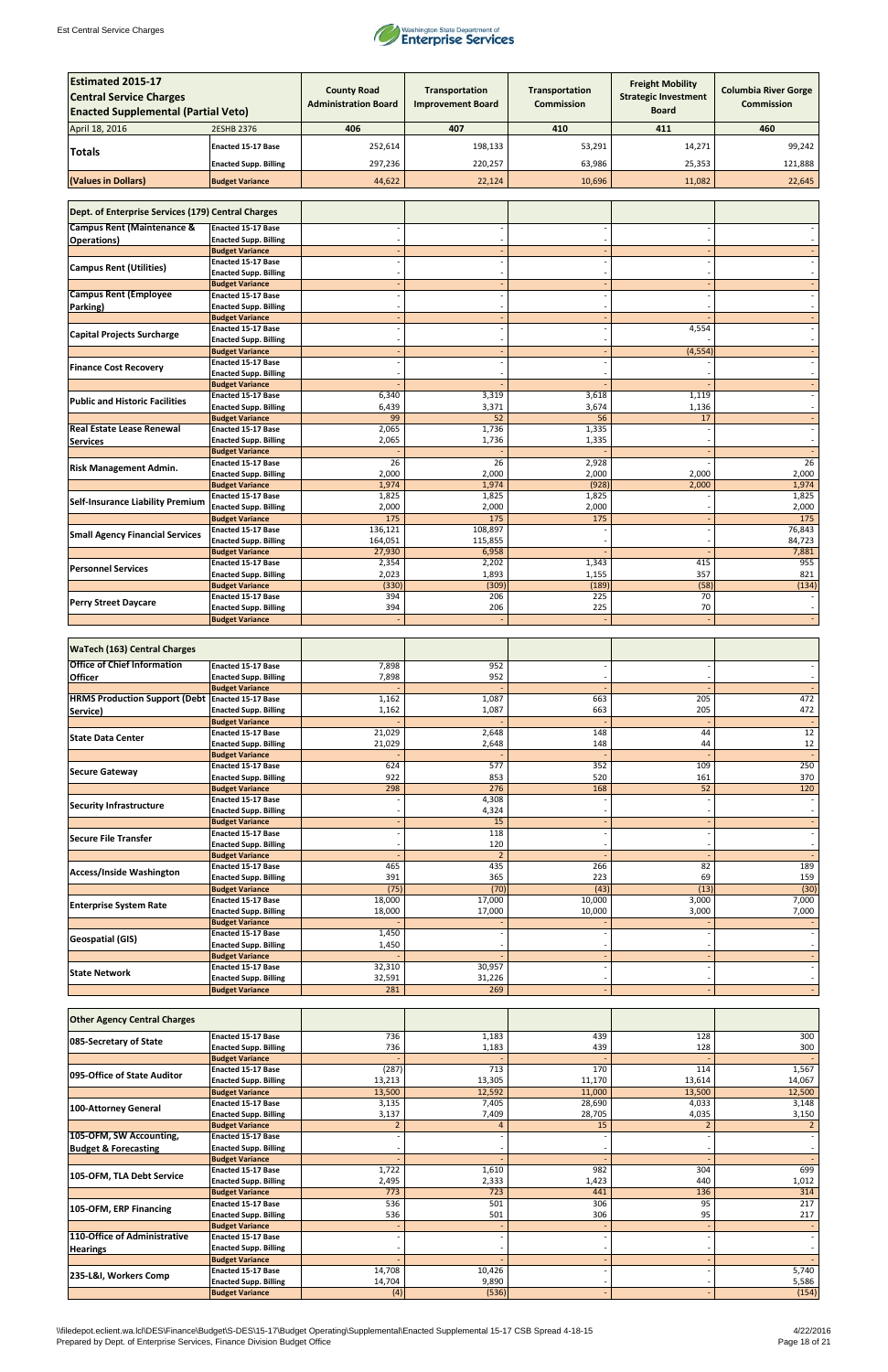

| <b>Estimated 2015-17</b><br><b>Central Service Charges</b> |                                                           | <b>Department of Ecology</b> | <b>Pollution Liability</b><br><b>Insurance Program</b> | <b>State Parks and</b><br><b>Recreation Commission</b> | <b>Recreation and</b><br><b>Conservation Funding</b> | <b>Environmental and</b><br><b>Land Use Hearings</b> |  |
|------------------------------------------------------------|-----------------------------------------------------------|------------------------------|--------------------------------------------------------|--------------------------------------------------------|------------------------------------------------------|------------------------------------------------------|--|
| <b>Enacted Supplemental (Partial Veto)</b>                 |                                                           |                              |                                                        |                                                        | <b>Board</b>                                         | <b>Office</b>                                        |  |
| April 18, 2016                                             | 2ESHB 2376                                                | 461                          | 462                                                    | 465                                                    | 467                                                  | 468                                                  |  |
| <b>Totals</b>                                              | <b>Enacted 15-17 Base</b>                                 | 19,315,736                   | 183,398                                                | 6,434,892                                              | 995,204                                              | 203,007                                              |  |
|                                                            | <b>Enacted Supp. Billing</b>                              | 19,446,673                   | 184,302                                                | 6,366,600                                              | 835,960                                              | 231,583                                              |  |
| (Values in Dollars)                                        | <b>Budget Variance</b>                                    | 130,937                      | 904                                                    | (68, 292)                                              | (159, 244)                                           | 28,576                                               |  |
|                                                            |                                                           |                              |                                                        |                                                        |                                                      |                                                      |  |
| Dept. of Enterprise Services (179) Central Charges         |                                                           |                              |                                                        |                                                        |                                                      |                                                      |  |
| <b>Campus Rent (Maintenance &amp;</b>                      | <b>Enacted 15-17 Base</b>                                 |                              |                                                        |                                                        | 120,722                                              |                                                      |  |
| <b>Operations</b> )                                        | <b>Enacted Supp. Billing</b><br><b>Budget Variance</b>    |                              |                                                        |                                                        | 120,722                                              |                                                      |  |
| <b>Campus Rent (Utilities)</b>                             | Enacted 15-17 Base                                        |                              |                                                        |                                                        | 94,101                                               |                                                      |  |
|                                                            | <b>Enacted Supp. Billing</b>                              |                              |                                                        |                                                        | 95,106                                               |                                                      |  |
| <b>Campus Rent (Employee</b>                               | <b>Budget Variance</b><br><b>Enacted 15-17 Base</b>       |                              |                                                        |                                                        | 1,005<br>8,904                                       |                                                      |  |
| Parking)                                                   | <b>Enacted Supp. Billing</b>                              |                              |                                                        |                                                        | 9,148                                                |                                                      |  |
|                                                            | <b>Budget Variance</b>                                    |                              |                                                        |                                                        | 244                                                  |                                                      |  |
| <b>Capital Projects Surcharge</b>                          | <b>Enacted 15-17 Base</b><br><b>Enacted Supp. Billing</b> |                              |                                                        |                                                        | 46,029<br>43,664                                     |                                                      |  |
|                                                            | <b>Budget Variance</b>                                    |                              |                                                        |                                                        | (2, 365)                                             |                                                      |  |
| <b>Finance Cost Recovery</b>                               | <b>Enacted 15-17 Base</b>                                 |                              |                                                        |                                                        | 80,000                                               |                                                      |  |
|                                                            | <b>Enacted Supp. Billing</b><br><b>Budget Variance</b>    |                              |                                                        |                                                        | 103,000<br>23,000                                    |                                                      |  |
| <b>Public and Historic Facilities</b>                      | <b>Enacted 15-17 Base</b>                                 | 344,119                      | 1,865                                                  | 63,811                                                 | 17,491                                               | 4,662                                                |  |
|                                                            | <b>Enacted Supp. Billing</b>                              | 349,485                      | 1,894                                                  | 64,806                                                 | 17,764                                               | 4,735                                                |  |
| <b>Real Estate Lease Renewal</b>                           | <b>Budget Variance</b><br><b>Enacted 15-17 Base</b>       | 5,366<br>35,518              | 29<br>$\overline{34}$                                  | 995<br>13,696                                          | 273                                                  | 73<br>1,956                                          |  |
| <b>Services</b>                                            | <b>Enacted Supp. Billing</b>                              | 35,518                       | 34                                                     | 13,696                                                 |                                                      | 1,956                                                |  |
|                                                            | <b>Budget Variance</b>                                    |                              |                                                        |                                                        |                                                      |                                                      |  |
| <b>Risk Management Admin.</b>                              | <b>Enacted 15-17 Base</b><br><b>Enacted Supp. Billing</b> | 47,794<br>49,218             | 26<br>2,000                                            | 30,047<br>30,160                                       | 26<br>2,000                                          | 184<br>2,000                                         |  |
|                                                            | <b>Budget Variance</b>                                    | 1,424                        | 1,974                                                  | 113                                                    | 1,974                                                | 1,816                                                |  |
| <b>Self-Insurance Liability Premium</b>                    | <b>Enacted 15-17 Base</b>                                 | 1,504,325                    | 1,825                                                  | 841,470                                                | 1,825                                                | 5,233                                                |  |
|                                                            | <b>Enacted Supp. Billing</b><br><b>Budget Variance</b>    | 1,422,470<br>(81, 855)       | 2,000<br>175                                           | 844,054<br>2,584                                       | 2,000<br>175                                         | 5,151<br>(82)                                        |  |
| <b>Small Agency Financial Services</b>                     | <b>Enacted 15-17 Base</b>                                 |                              | 75,964                                                 |                                                        | 236,675                                              | 108,019                                              |  |
|                                                            | <b>Enacted Supp. Billing</b>                              |                              | 77,227                                                 |                                                        | 41,659                                               | 120,913                                              |  |
|                                                            | <b>Budget Variance</b><br><b>Enacted 15-17 Base</b>       | 229,023                      | 1,263<br>942                                           | 92,689                                                 | (195, 016)<br>6,494                                  | 12,895<br>2,146                                      |  |
| <b>Personnel Services</b>                                  | <b>Enacted Supp. Billing</b>                              | 196,869                      | 809                                                    | 79,676                                                 | 5,582                                                | 1,845                                                |  |
|                                                            | <b>Budget Variance</b>                                    | (32, 154)                    | (132)                                                  | (13, 013)                                              | (912)                                                | (301)<br>290                                         |  |
| <b>Perry Street Daycare</b>                                | <b>Enacted 15-17 Base</b><br><b>Enacted Supp. Billing</b> | 21,388<br>21,388             | 116<br>116                                             | 3,966<br>3,966                                         | 1,087<br>1,087                                       | 290                                                  |  |
|                                                            | <b>Budget Variance</b>                                    |                              |                                                        |                                                        |                                                      |                                                      |  |
|                                                            |                                                           |                              |                                                        |                                                        |                                                      |                                                      |  |
| <b>WaTech (163) Central Charges</b>                        |                                                           |                              |                                                        |                                                        |                                                      |                                                      |  |
| <b>Office of Chief Information</b>                         | <b>Enacted 15-17 Base</b>                                 | 211,714<br>211,714           |                                                        | 16,982<br>16,982                                       | 7,555<br>7,555                                       |                                                      |  |
| <b>Officer</b>                                             | <b>Enacted Supp. Billing</b><br><b>Budget Variance</b>    |                              |                                                        |                                                        |                                                      |                                                      |  |
| <b>HRMS Production Support (Debt Enacted 15-17 Base</b>    |                                                           | 113,062                      | 465                                                    | 45,758                                                 | 3,206                                                | 1,060                                                |  |
| Service)                                                   | <b>Enacted Supp. Billing</b><br><b>Budget Variance</b>    | 113,062                      | 465                                                    | 45,758                                                 | 3,206                                                | 1,060                                                |  |
|                                                            | <b>Enacted 15-17 Base</b>                                 | 838,093                      | 46                                                     | 49,393                                                 | 33,959                                               | 363                                                  |  |
| <b>State Data Center</b>                                   | <b>Enacted Supp. Billing</b>                              | 838,093                      | 46                                                     | 49,393                                                 | 33,959                                               | 363                                                  |  |
|                                                            | <b>Budget Variance</b><br>Enacted 15-17 Base              | 390,055                      | 218                                                    | 76,721                                                 | 39,305                                               | 664                                                  |  |
| <b>Secure Gateway</b>                                      | <b>Enacted Supp. Billing</b>                              | 576,322                      | 322                                                    | 113,358                                                | 58,074                                               | 981                                                  |  |
|                                                            | <b>Budget Variance</b>                                    | 186,267                      | 104                                                    | 36,637                                                 | 18,770                                               | 317                                                  |  |
| <b>Security Infrastructure</b>                             | <b>Enacted 15-17 Base</b><br><b>Enacted Supp. Billing</b> | 496,045<br>497,792           | 1,626<br>1,632                                         | 243,475<br>244,332                                     | 76,341<br>76,610                                     | $\overline{\phantom{a}}$                             |  |
|                                                            | <b>Budget Variance</b>                                    | 1,747                        | $\boldsymbol{6}$                                       | 858                                                    | 269                                                  | $\blacksquare$                                       |  |
| <b>Secure File Transfer</b>                                | <b>Enacted 15-17 Base</b>                                 | 17,944                       | 45                                                     | 11,030                                                 | 6,454                                                | $\overline{\phantom{a}}$                             |  |
|                                                            | <b>Enacted Supp. Billing</b><br><b>Budget Variance</b>    | 18,236<br>292                | 45<br>$1\,$                                            | 11,209<br>179                                          | 6,560<br>105                                         | $\overline{\phantom{a}}$                             |  |
|                                                            | <b>Enacted 15-17 Base</b>                                 | 45,279                       | 186                                                    | 18,325                                                 | 1,284                                                | 424                                                  |  |
| <b>Access/Inside Washington</b>                            | <b>Enacted Supp. Billing</b>                              | 38,013                       | 156                                                    | 15,384                                                 | 1,078                                                | 356                                                  |  |
|                                                            | <b>Budget Variance</b><br><b>Enacted 15-17 Base</b>       | (7, 266)<br>1,717,000        | (30)<br>7,000                                          | (2,941)<br>695,000                                     | (206)<br>49,000                                      | (68)<br>16,000                                       |  |
| <b>Enterprise System Rate</b>                              | <b>Enacted Supp. Billing</b>                              | 1,717,000                    | 7,000                                                  | 695,000                                                | 49,000                                               | 16,000                                               |  |
|                                                            | <b>Budget Variance</b>                                    |                              |                                                        |                                                        |                                                      |                                                      |  |
| <b>Geospatial (GIS)</b>                                    | <b>Enacted 15-17 Base</b><br><b>Enacted Supp. Billing</b> | 40,483<br>40,483             |                                                        | 3,027<br>3,027                                         | 1,860<br>1,860                                       | $\sim$                                               |  |
|                                                            | <b>Budget Variance</b>                                    |                              |                                                        |                                                        |                                                      | $\overline{\phantom{a}}$                             |  |
| <b>State Network</b>                                       | Enacted 15-17 Base                                        | 681,302                      | 7,067                                                  | 215,044                                                | 39,289                                               |                                                      |  |
|                                                            | <b>Enacted Supp. Billing</b><br><b>Budget Variance</b>    | 687,224<br>5,922             | 7,129<br>61                                            | 216,913<br>1,869                                       | 39,631<br>342                                        |                                                      |  |

| <b>Other Agency Central Charges</b> |                              |            |         |           |          |        |
|-------------------------------------|------------------------------|------------|---------|-----------|----------|--------|
| 085-Secretary of State              | <b>Enacted 15-17 Base</b>    | 118,085    | 1,438   | 44,023    | 8,884    | 2,821  |
|                                     | <b>Enacted Supp. Billing</b> | 118,085    | 1,438   | 44,023    | 8,884    | 2,821  |
|                                     | <b>Budget Variance</b>       |            |         |           |          |        |
| 095-Office of State Auditor         | <b>Enacted 15-17 Base</b>    | 119,308    | 16,126  | 100,051   | 22,718   | 142    |
|                                     | <b>Enacted Supp. Billing</b> | 202,308    | 13,126  | 51,551    | 20,218   | 13,642 |
|                                     | <b>Budget Variance</b>       | 83,000     | (3,000) | (48,500)  | (2,500)  | 13,500 |
| 100-Attorney General                | <b>Enacted 15-17 Base</b>    | 10,332,931 | 61,379  | 560,019   | 32,027   | 43,419 |
|                                     | <b>Enacted Supp. Billing</b> | 10,338,329 | 61,411  | 560,312   | 32,043   | 43,442 |
|                                     | <b>Budget Variance</b>       | 5,398      | 32      | 293       | 17       | 23     |
| 105-OFM, SW Accounting,             | <b>Enacted 15-17 Base</b>    |            |         |           |          |        |
| <b>Budget &amp; Forecasting</b>     | <b>Enacted Supp. Billing</b> | 6,000      |         |           |          |        |
|                                     | <b>Budget Variance</b>       | 6,000      |         |           |          |        |
| 105-OFM, TLA Debt Service           | <b>Enacted 15-17 Base</b>    | 167,509    | 689     | 67,794    | 4,750    | 1,570  |
|                                     | <b>Enacted Supp. Billing</b> | 242,704    | 998     | 98,226    | 6,882    | 2,274  |
|                                     | <b>Budget Variance</b>       | 75,195     | 309     | 30,433    | 2,132    | 705    |
| 105-OFM, ERP Financing              | <b>Enacted 15-17 Base</b>    | 52,110     | 214     | 21,090    | 1,478    | 488    |
|                                     | <b>Enacted Supp. Billing</b> | 52,110     | 214     | 21,090    | 1,478    | 488    |
|                                     | <b>Budget Variance</b>       |            |         |           |          |        |
| 110-Office of Administrative        | <b>Enacted 15-17 Base</b>    |            |         |           |          |        |
| <b>Hearings</b>                     | <b>Enacted Supp. Billing</b> |            |         |           |          |        |
|                                     | <b>Budget Variance</b>       |            |         |           |          |        |
| 235-L&I, Workers Comp               | <b>Enacted 15-17 Base</b>    | 1,792,650  | 6,128   | 3,221,480 | 53,740   | 13,566 |
|                                     | <b>Enacted Supp. Billing</b> | 1,674,251  | 6,240   | 3,143,682 | 47,191   | 13,266 |
|                                     | <b>Budget Variance</b>       | (118, 399) | 112     | (77, 798) | (6, 549) | (300)  |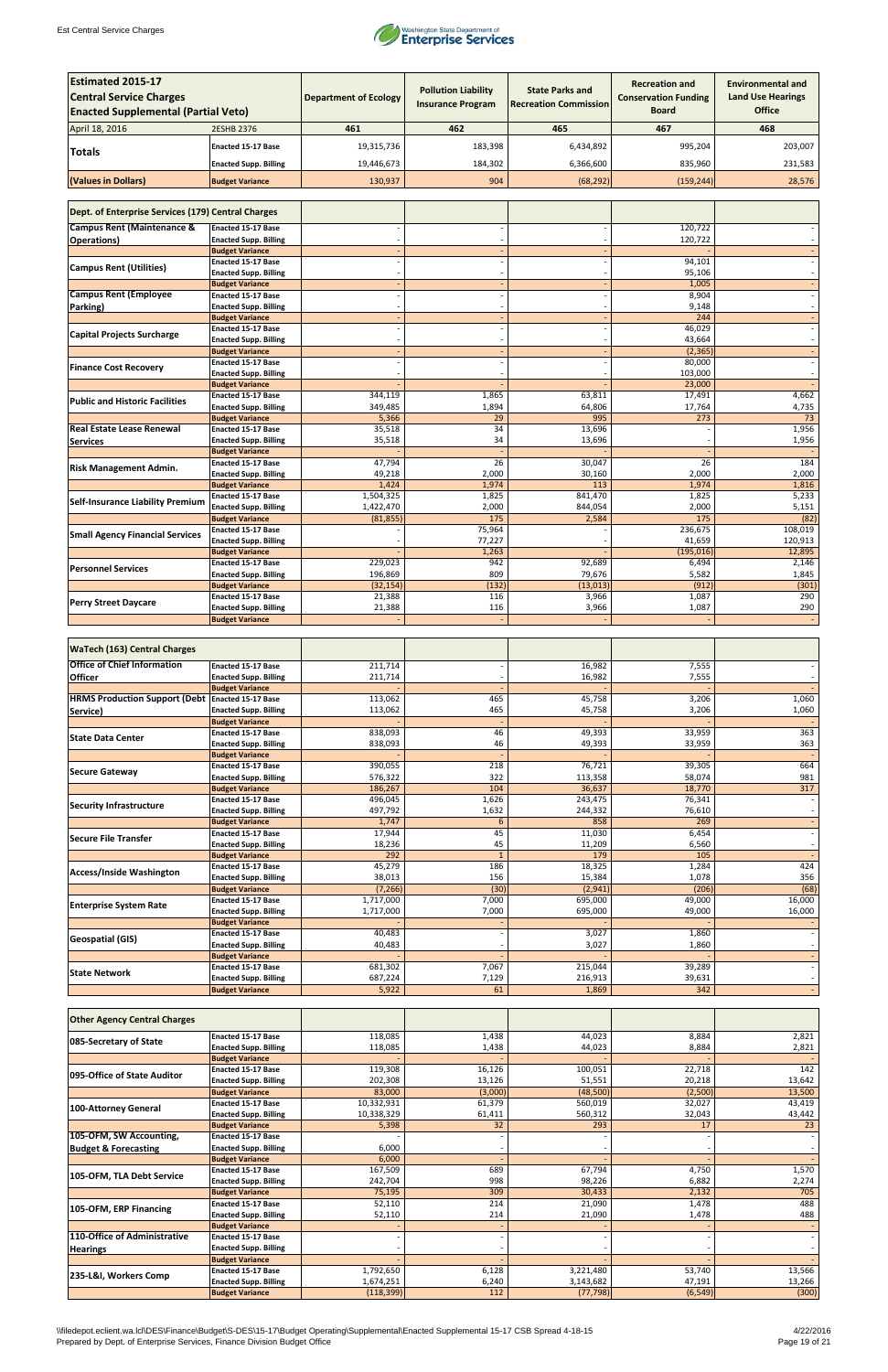

| <b>Estimated 2015-17</b><br><b>Central Service Charges</b><br><b>Enacted Supplemental (Partial Veto)</b> |                                                           | <b>State Conservation</b><br><b>Commission</b> | <b>Department of Fish and</b><br><b>Wildlife</b> | <b>Puget Sound</b><br>Partnership | <b>Department of Natural</b><br><b>Resources</b> | <b>Department of</b><br><b>Agriculture</b> |
|----------------------------------------------------------------------------------------------------------|-----------------------------------------------------------|------------------------------------------------|--------------------------------------------------|-----------------------------------|--------------------------------------------------|--------------------------------------------|
| April 18, 2016                                                                                           | <b>2ESHB 2376</b>                                         | 471                                            | 477                                              | 478                               | 490                                              | 495                                        |
|                                                                                                          | <b>Enacted 15-17 Base</b>                                 | 103,562                                        | 17,857,281                                       | 704,941                           | 20,404,573                                       | 5,853,818                                  |
| <b>Totals</b>                                                                                            |                                                           |                                                |                                                  |                                   |                                                  |                                            |
|                                                                                                          | <b>Enacted Supp. Billing</b>                              | 118,475                                        | 19,014,181                                       | 802,083                           | 21,430,810                                       | 6,019,163                                  |
| (Values in Dollars)                                                                                      | <b>Budget Variance</b>                                    | 14,913                                         | 1,156,901                                        | 97,142                            | 1,026,237                                        | 165,345                                    |
|                                                                                                          |                                                           |                                                |                                                  |                                   |                                                  |                                            |
| Dept. of Enterprise Services (179) Central Charges                                                       |                                                           |                                                |                                                  |                                   |                                                  |                                            |
| <b>Campus Rent (Maintenance &amp;</b>                                                                    | <b>Enacted 15-17 Base</b>                                 |                                                | 1,550,151                                        | 9,445                             | 1,717,000                                        | 530,242                                    |
| Operations)                                                                                              | <b>Enacted Supp. Billing</b>                              |                                                | 1,550,151                                        | 9,445                             | 1,717,000                                        | 530,242                                    |
|                                                                                                          | <b>Budget Variance</b><br><b>Enacted 15-17 Base</b>       |                                                | 1,208,323                                        | 7,362                             | 1,338,380                                        | 413,317                                    |
| <b>Campus Rent (Utilities)</b>                                                                           | <b>Enacted Supp. Billing</b>                              |                                                | 1,221,227                                        | 7,441                             | 1,352,673                                        | 417,731                                    |
|                                                                                                          | <b>Budget Variance</b>                                    |                                                | 12,904                                           | 79                                | 14,292                                           | 4,414                                      |
| <b>Campus Rent (Employee</b>                                                                             | <b>Enacted 15-17 Base</b>                                 |                                                | 114,334                                          | 697<br>716                        | 126,640                                          | 39,109                                     |
| Parking)                                                                                                 | <b>Enacted Supp. Billing</b><br><b>Budget Variance</b>    |                                                | 117,462<br>3,128                                 | 19                                | 130,105<br>3,465                                 | 40,179<br>1,070                            |
|                                                                                                          | <b>Enacted 15-17 Base</b>                                 |                                                | 543,449                                          | 3,601                             | 654,659                                          | 200,097                                    |
| <b>Capital Projects Surcharge</b>                                                                        | <b>Enacted Supp. Billing</b>                              |                                                | 560,676                                          | 3,416                             | 621,125                                          | 191,784                                    |
|                                                                                                          | <b>Budget Variance</b><br><b>Enacted 15-17 Base</b>       |                                                | 17,227<br>949.000                                | (185)<br>6,000                    | (33, 534)<br>1,142,000                           | (8, 313)<br>348,000                        |
| <b>Finance Cost Recovery</b>                                                                             | <b>Enacted Supp. Billing</b>                              |                                                | 1,242,000                                        | 8,000                             | 1,466,000                                        | 448,000                                    |
|                                                                                                          | <b>Budget Variance</b>                                    |                                                | 293,000                                          | 2,000                             | 324,000                                          | 100,000                                    |
| <b>Public and Historic Facilities</b>                                                                    | <b>Enacted 15-17 Base</b>                                 | 4,848                                          | 189,718                                          |                                   | 257,930                                          | 90,738                                     |
|                                                                                                          | <b>Enacted Supp. Billing</b>                              | 4,924<br>76                                    | 192,677<br>2,959                                 |                                   | 261,953<br>4,022                                 | 92,153<br>1,415                            |
| <b>Real Estate Lease Renewal</b>                                                                         | <b>Budget Variance</b><br><b>Enacted 15-17 Base</b>       |                                                | 21,429                                           | 2,330                             | 7,118                                            | 39,975                                     |
| <b>Services</b>                                                                                          | <b>Enacted Supp. Billing</b>                              |                                                | 21,429                                           | 2,330                             | 7,118                                            | 39,975                                     |
|                                                                                                          | <b>Budget Variance</b>                                    |                                                |                                                  |                                   |                                                  |                                            |
| Risk Management Admin.                                                                                   | <b>Enacted 15-17 Base</b><br><b>Enacted Supp. Billing</b> | 26<br>2,000                                    | 27,755<br>28,697                                 | 81<br>2,000                       | 78,214<br>75,895                                 | 5,782<br>5,670                             |
|                                                                                                          | <b>Budget Variance</b>                                    | 1,974                                          | 942                                              | 1,919                             | (2, 319)                                         | (112)                                      |
|                                                                                                          | <b>Enacted 15-17 Base</b>                                 | 1,825                                          | 803,277                                          |                                   | 2,309,220                                        | 140,291                                    |
| <b>Self-Insurance Liability Premium</b>                                                                  | <b>Enacted Supp. Billing</b>                              | 2,000                                          | 780,832                                          | 2,298                             | 2,193,456                                        | 162,233                                    |
|                                                                                                          | <b>Budget Variance</b><br><b>Enacted 15-17 Base</b>       | 175<br>21,955                                  | (22, 445)                                        | 2,298<br>468,081                  | (115, 764)                                       | 21,942                                     |
| <b>Small Agency Financial Services</b>                                                                   | <b>Enacted Supp. Billing</b>                              | 20,155                                         |                                                  | 568,469                           |                                                  |                                            |
|                                                                                                          | <b>Budget Variance</b>                                    | (1,800)                                        |                                                  | 100,388                           |                                                  |                                            |
| <b>Personnel Services</b>                                                                                | <b>Enacted 15-17 Base</b>                                 | 3,060                                          | 230,366                                          | 6,591                             | 203,628                                          | 106,453                                    |
|                                                                                                          | <b>Enacted Supp. Billing</b><br><b>Budget Variance</b>    | 2,630<br>(430)                                 | 198,023<br>(32, 343)                             | 5,666<br>(925)                    | 175,039<br>(28, 589)                             | 91,507<br>(14, 946)                        |
|                                                                                                          | <b>Enacted 15-17 Base</b>                                 | 301                                            | 11,791                                           |                                   | 16,031                                           | 5,640                                      |
| <b>Perry Street Daycare</b>                                                                              | <b>Enacted Supp. Billing</b>                              | 301                                            | 11,791                                           |                                   | 16,031                                           | 5,640                                      |
|                                                                                                          | <b>Budget Variance</b>                                    |                                                |                                                  |                                   |                                                  |                                            |
|                                                                                                          |                                                           |                                                |                                                  |                                   |                                                  |                                            |
| <b>WaTech (163) Central Charges</b>                                                                      |                                                           |                                                |                                                  |                                   |                                                  |                                            |
| <b>Office of Chief Information</b>                                                                       | <b>Enacted 15-17 Base</b>                                 |                                                | 57,486                                           | 952                               | 91,778                                           | 30,827                                     |
| <b>Officer</b>                                                                                           | <b>Enacted Supp. Billing</b>                              |                                                | 57,486                                           | 952                               | 91,778                                           | 30,827                                     |
| <b>HRMS Production Support (Debt</b>                                                                     | <b>Budget Variance</b><br>Enacted 15-17 Base              | 1,511                                          | 113,725                                          | 3,254                             | 100,526                                          | 52,553                                     |
| Service)                                                                                                 | <b>Enacted Supp. Billing</b>                              | 1,511                                          | 113,725                                          | 3,254                             | 100,526                                          | 52,553                                     |
|                                                                                                          | <b>Budget Variance</b>                                    |                                                |                                                  |                                   |                                                  |                                            |
| <b>State Data Center</b>                                                                                 | <b>Enacted 15-17 Base</b>                                 | 3,784                                          | 683,645                                          | 4,794                             | 378,714                                          | 112,061                                    |
|                                                                                                          | <b>Enacted Supp. Billing</b><br><b>Budget Variance</b>    | 3,784                                          | 683,645                                          | 4,794                             | 378,714                                          | 112,061                                    |
|                                                                                                          | <b>Enacted 15-17 Base</b>                                 | 730                                            | 172,437                                          | 13,713                            | 206,675                                          | 79,566                                     |
| <b>Secure Gateway</b>                                                                                    | <b>Enacted Supp. Billing</b>                              | 1,078                                          | 254,782                                          | 20,262                            | 305,371                                          | 117,562                                    |
|                                                                                                          | <b>Budget Variance</b><br><b>Enacted 15-17 Base</b>       | 348                                            | 82,345<br>486,859                                | 6,549                             | 98,696<br>450,793                                | 37,996<br>264,719                          |
| <b>Security Infrastructure</b>                                                                           | <b>Enacted Supp. Billing</b>                              |                                                | 488,574                                          |                                   | 452,381                                          | 265,651                                    |
|                                                                                                          | <b>Budget Variance</b>                                    |                                                | 1,715                                            |                                   | 1,588                                            | 932                                        |
| <b>Secure File Transfer</b>                                                                              | <b>Enacted 15-17 Base</b>                                 |                                                | 17,692                                           |                                   | 16,705                                           |                                            |
|                                                                                                          | <b>Enacted Supp. Billing</b><br><b>Budget Variance</b>    |                                                | 17,980<br>288                                    |                                   | 16,977<br>272                                    |                                            |
|                                                                                                          | <b>Enacted 15-17 Base</b>                                 | 605                                            | 45,545                                           | 1,303                             | 40,258                                           | 21,046                                     |
| <b>Access/Inside Washington</b>                                                                          | <b>Enacted Supp. Billing</b>                              | 508                                            | 38,236                                           | 1,094                             | 33,798                                           | 17,669                                     |
|                                                                                                          | <b>Budget Variance</b>                                    | (97)                                           | (7, 309)                                         | (209)                             | (6, 461)                                         | (3, 377)                                   |
| <b>Enterprise System Rate</b>                                                                            | <b>Enacted 15-17 Base</b><br><b>Enacted Supp. Billing</b> | 23,000<br>23,000                               | 1,727,000<br>1,727,000                           | 49,000<br>49,000                  | 1,527,000<br>1,527,000                           | 798,000<br>798,000                         |
|                                                                                                          | <b>Budget Variance</b>                                    |                                                |                                                  |                                   |                                                  |                                            |
| <b>Geospatial (GIS)</b>                                                                                  | <b>Enacted 15-17 Base</b>                                 | 799                                            | 49,203                                           | 862                               | 98,637                                           | 5,241                                      |
|                                                                                                          | <b>Enacted Supp. Billing</b>                              | 799                                            | 49,203                                           | 862                               | 98,637                                           | 5,241                                      |
|                                                                                                          | <b>Budget Variance</b><br><b>Enacted 15-17 Base</b>       |                                                | 916,026                                          | 47,289                            | 236,621                                          | 239,626                                    |
| <b>State Network</b>                                                                                     | <b>Enacted Supp. Billing</b>                              |                                                | 923,988                                          | 47,700                            | 238,678                                          | 241,709                                    |
|                                                                                                          | <b>Budget Variance</b>                                    |                                                | 7,962                                            | 411                               | 2,057                                            | 2,083                                      |

| <b>Other Agency Central Charges</b> |                              |        |           |          |           |           |
|-------------------------------------|------------------------------|--------|-----------|----------|-----------|-----------|
| 085-Secretary of State              | <b>Enacted 15-17 Base</b>    | 1,139  | 91,278    | 1,969    | 113,662   | 42,652    |
|                                     | <b>Enacted Supp. Billing</b> | 1,139  | 91,278    | 1,969    | 113,662   | 42,652    |
|                                     | <b>Budget Variance</b>       |        |           |          |           |           |
| 095-Office of State Auditor         | <b>Enacted 15-17 Base</b>    |        | 79,383    | 19,260   | 75,665    | 19,752    |
|                                     | <b>Enacted Supp. Billing</b> | 13,500 | 205,383   | 2,260    | 196,665   | 82,752    |
|                                     | <b>Budget Variance</b>       | 13,500 | 126,000   | (17,000) | 121,000   | 63,000    |
| 100-Attorney General                | <b>Enacted 15-17 Base</b>    | 20,058 | 3,381,033 | 14,218   | 5,741,789 | 698,409   |
|                                     | <b>Enacted Supp. Billing</b> | 20,068 | 3,382,799 | 14,226   | 5,744,789 | 698,774   |
|                                     | <b>Budget Variance</b>       | 10     | 1,766     |          | 3,000     | 365       |
| 105-OFM, SW Accounting,             | <b>Enacted 15-17 Base</b>    |        |           |          |           |           |
| <b>Budget &amp; Forecasting</b>     | <b>Enacted Supp. Billing</b> |        | 8,000     |          | 8,000     | 4,000     |
|                                     | <b>Budget Variance</b>       |        | 8,000     |          | 8,000     | 4,000     |
|                                     | <b>Enacted 15-17 Base</b>    | 2,238  | 168,491   | 4,821    | 148,935   | 77,860    |
| 105-OFM, TLA Debt Service           | <b>Enacted Supp. Billing</b> | 3,243  | 244,128   | 6,985    | 215,793   | 112,812   |
|                                     | <b>Budget Variance</b>       | 1,005  | 75,636    | 2,164    | 66,857    | 34,952    |
|                                     | <b>Enacted 15-17 Base</b>    | 696    | 52,416    | 1,500    | 46,332    | 24,222    |
| 105-OFM, ERP Financing              | <b>Enacted Supp. Billing</b> | 696    | 52,416    | 1,500    | 46,332    | 24,222    |
|                                     | <b>Budget Variance</b>       |        |           |          |           |           |
| 110-Office of Administrative        | <b>Enacted 15-17 Base</b>    |        | 8,066     |          | 9,921     | 13,329    |
| <b>Hearings</b>                     | <b>Enacted Supp. Billing</b> |        | 7,820     |          | 1,082     | 6,496     |
|                                     | <b>Budget Variance</b>       |        | (245)     |          | (8,839)   | (6, 832)  |
| 235-L&I, Workers Comp               | <b>Enacted 15-17 Base</b>    | 16,986 | 4,157,402 | 37,820   | 3,269,740 | 1,454,312 |
|                                     | <b>Enacted Supp. Billing</b> | 17,139 | 4,742,773 | 37,447   | 3,844,233 | 1,381,068 |
|                                     | <b>Budget Variance</b>       | 153    | 585,371   | (373)    | 574,493   | (73, 244) |